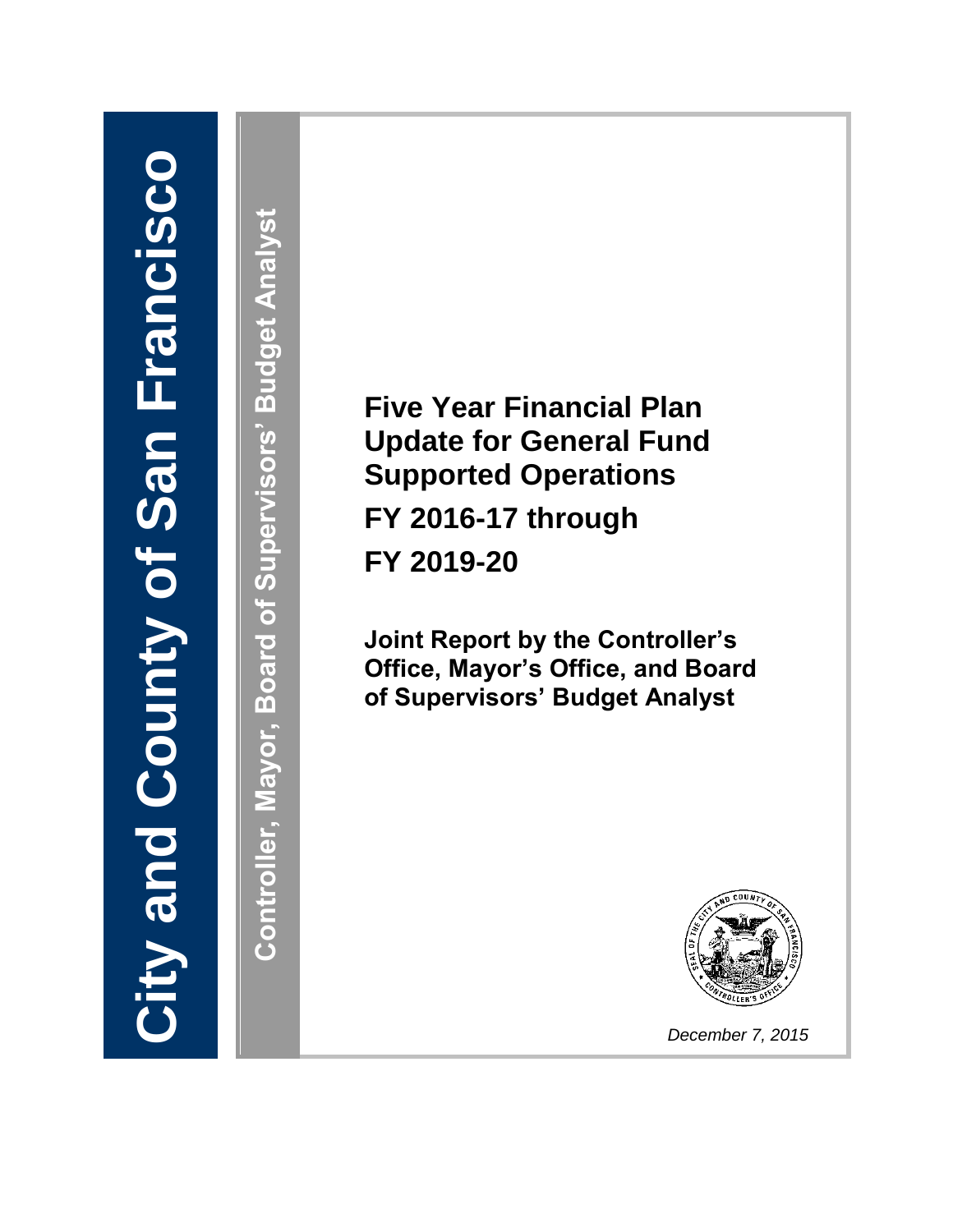

**Five Year Financial Plan Update for General Fund Supported Operations December 7, 2015**

#### **Summary**

San Francisco Administrative Code Section 3.6(b) requires that in each even-numbered year, the Mayor, Board of Supervisors Budget Analyst, and Controller submit an updated estimated summary budget for the remaining four years of the City's Five Year Financial Plan. This report provides updated expenditure and revenue projections for Fiscal Years (FY) 2016-17, FY 2017-18, FY 2018-19 and FY 2019-20, assuming no changes to current policies and staffing levels. The next full update of the City's Five Year Financial Plan will be submitted by the Mayor on or before March 1, 2017.

Table 1 summarizes the projected changes in General Fund supported revenues and expenditures over the next four years. As shown in Table 1, this report projects shortfalls of \$99.8 million in FY 2016-17, \$240.2 million in FY 2017-18, \$474.5 million in FY 2018-19, and \$538.4 million in FY 2019-20.

| $\cdots$ , $\cdots$ , $\cdots$ , $\cdots$ , $\cdots$ , $\cdots$ , $\cdots$ , $\cdots$ , $\cdots$ , $\cdots$ , $\cdots$ , $\cdots$ |                                                     |                          |         |            |  |  |  |
|-----------------------------------------------------------------------------------------------------------------------------------|-----------------------------------------------------|--------------------------|---------|------------|--|--|--|
|                                                                                                                                   | Savings / (Cost) Change from Prior Year, \$ Million |                          |         |            |  |  |  |
| <b>Sources</b>                                                                                                                    | FY 2016-17                                          | FY 2018-19<br>FY 2017-18 |         | FY 2019-20 |  |  |  |
| Use of One-Time Sources, Prior Year Fund Balance                                                                                  |                                                     |                          |         |            |  |  |  |
| & Reserves                                                                                                                        | (57.0)                                              |                          | (126.3) |            |  |  |  |
| Regular Revenues, Transfers, & Other                                                                                              | 132.6                                               | 152.5                    | 168.2   | 164.5      |  |  |  |
| <b>Subtotal - Sources</b>                                                                                                         | 75.6                                                | 152.5                    | 42.0    | 164.5      |  |  |  |
| <b>Uses</b>                                                                                                                       |                                                     |                          |         |            |  |  |  |
| Salaries & Benefits                                                                                                               | (112.4)                                             | (100.2)                  | (98.7)  | (120.8)    |  |  |  |
| Other Expenditures, Reserves & Transfers                                                                                          | (63.0)                                              | (192.7)                  | (177.5) | (107.6)    |  |  |  |
| <b>Subtotal - Uses</b>                                                                                                            | (175.4)                                             | (292.9)                  | (276.2) | (228.4)    |  |  |  |
| Total Net General Fund Impact (from Prior Year)                                                                                   | (99.8)                                              | (140.4)                  | (234.3) | (63.8)     |  |  |  |
| <b>Projected Cumulative Surplus / (Shortfall)</b>                                                                                 | (99.8)                                              | (240.2)                  | (474.5) | (538.4)    |  |  |  |

#### **Table 1. Summary of General Fund Supported Operations Projected Budgetary Surplus/(Shortfall) (\$ Millions)**

This projection demonstrates that although revenues are growing each year, they are not growing fast enough to keep pace with the projected increase in expenditures. As a result, a gap remains despite continued economic growth. The City currently projects revenue growth of \$434.6 million, or 9.5% over the four year period of this Plan, and expenditure growth of \$972.9 million, or 21.2%.

The City has made steady progress over the past several years to align expenditure and revenue growth. However, the final year of this projection estimates a larger projected shortfall (\$538.4 million) than the final year of the report did eight months ago (\$402.0 millions). This is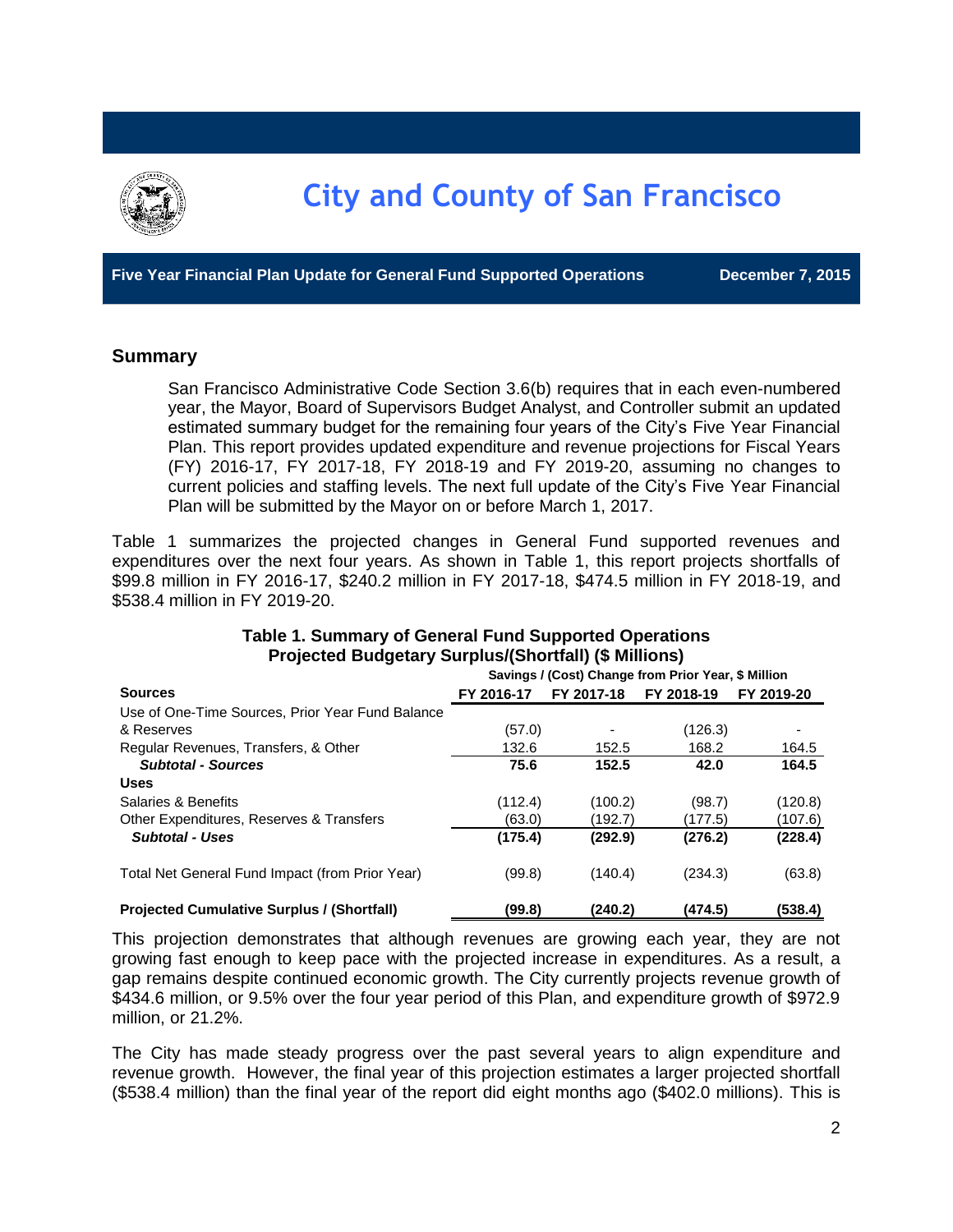largely due to increases in the projected employer contribution rates for the City's retirement system; and the adoption of several voter-approved baselines and set-asides with spending requirements without commensurate revenue increases. A more detailed description of these two factors follows, which together make up approximately 40% of the projected shortfall in FY 2019-20.

**Increase in Employer Contribution Rates to City Retirement System**: The Five Year Financial Plan, last updated in March 2015, anticipated a decline in retirement costs after FY 2014-15. However, three main factors have led to a reversal of this downward trend including: lower than expected actual FY 2014-15 investment earnings; updated demographic assumptions, which show that retirees are living longer and collecting pensions longer than previously expected; and an appellate court ruling against the City which found that voteradopted changes to the conditions under which retirees could receive a supplemental COLA violated retirees' vested rights.

Figure 1 demonstrates the impact of these three factors by showing the change in the percent of payroll that the City must pay for its employees compared to its prior projection with each additional factor above added over time.



**Figure 1. Employer Contribution Rate Percent of Payroll 2016-2035**

The cumulative effect of these factors on employer contribution rates is significant because it reverses the downward trend anticipated by the City and employees alike. The City's prior financial projections reduced overall General Fund pension contributions from approximately \$300 million annually to approximately \$260 million annually by FY 2019-20. The net impact of the changes identified above reverse that trend, growing the employer contributions by \$113 million by the end of the projection period. This is a significant driver of the City's structural deficit.

**Increases in Voter Adopted Baselines and Set-Asides**: Over the past several years, City voters have adopted several baselines and set-asides to provide additional funding for housing, transportation, children's services, to increase the City's minimum wage rate, and most recently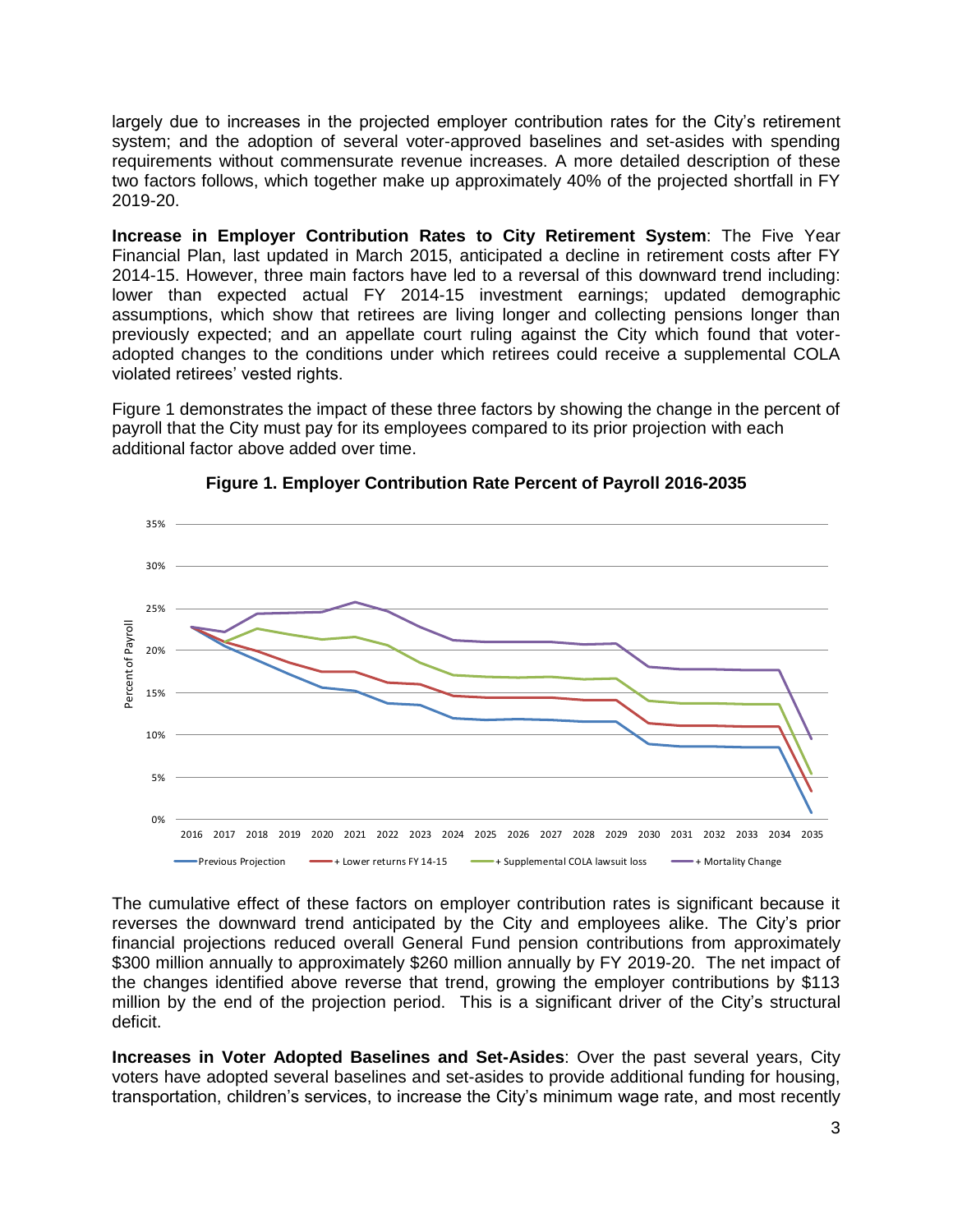to support legacy businesses. When voters approve additional increases to existing baselines, set-asides, or other spending increases without commensurate revenue increases from new funding sources, this grows the projected deficits and future obligations of the City and also reduces policymakers' flexibility when balancing the budget. Table 3 shows that the cumulative effect of these changes sums to \$109.6 million by FY 2019-20.

|                                | 2016-17 | 2017-18 | 2018-19 | 2019-20 |
|--------------------------------|---------|---------|---------|---------|
| Housing Trust Fund 2011        | (2.8)   | (2.8)   | (2.8)   | (2.8)   |
| MTA population growth 2014     | (5.0)   | (3.0)   | (3.2)   | (3.3)   |
| Children's Fund Increase 2014  | (5.3)   | (5.6)   | (6.5)   | (1.1)   |
| Minimum Wage 2014              | (11.3)  | (14.8)  | (16.1)  | (7.6)   |
| Legacy Business 2015*          | (3.7)   | (3.9)   | (3.8)   | (4.2)   |
| <b>Subtotal Propositions</b>   | (28.1)  | (30.2)  | (32.3)  | (19.0)  |
| <b>Cumulative Propositions</b> | (28.1)  | (58.3)  | (90.6)  | (109.6) |

#### **Table 3. Cumulative Effect of Voter Adopted Baselines and Set Asides 2011-2015**

*\* Legacy Business is not a charter amendment, which means it is subject to the Budget Appropriation Ordinance each year.*

While the projected shortfalls shown in Table 3 reflect the difference in projected revenues and expenditures over the next five years if current service levels and policies continue, San Francisco's Charter requires that each year's budget be balanced. Balancing the budgets will require some combination of expenditure reductions and/or additional revenues. These projections assume no ongoing solutions are implemented. To the extent budgets are balanced with ongoing solutions, future shortfalls will decrease.

# **Key Assumptions**

Key assumptions affecting the FY 2016-17 through FY 2019-20 projections are:

- **No major changes to service levels and number of employees:** This projection assumes no major changes to policies, service levels, or the number of employees from previously adopted FY 2015-16 and FY 2016-17 budgeted levels unless specified below.
- **Continued economic expansion:** These projections assume the economic expansion that began in FY 2009-10 will continue through the forecast period and will be reflected in tax revenue increases. The rapid rates of growth experienced in the early part of the expansion (FY 2010-11 and FY 2011-12) have continued through FY 2014-15 but have begun to slow in FY 2015-16 and are expected to continue to slow in the forecast period. Economic growth, and the revenue derived from it, is heavily dependent on changes in employment, business activity and tourism. These revenues are expected to increase at a slower pace throughout this forecast. This report does not assume any economic downturns or large changes in macroeconomic conditions; however, the City has historically not experienced more than six consecutive years of expansion.
- **Outcome of the November 2015 election:** This report recognizes the passage of the Legacy Business Ordinance which broadened the definition of a Legacy Business and created a Legacy Business Historic Preservation Fund.
- **Assumes negotiated wage rates through FY 2016-17 for most employees and through FY 2017-18 for police officers and firefighters. Inflationary increases assumed on labor agreements thereafter:** This projection assumes the negotiated rates for most labor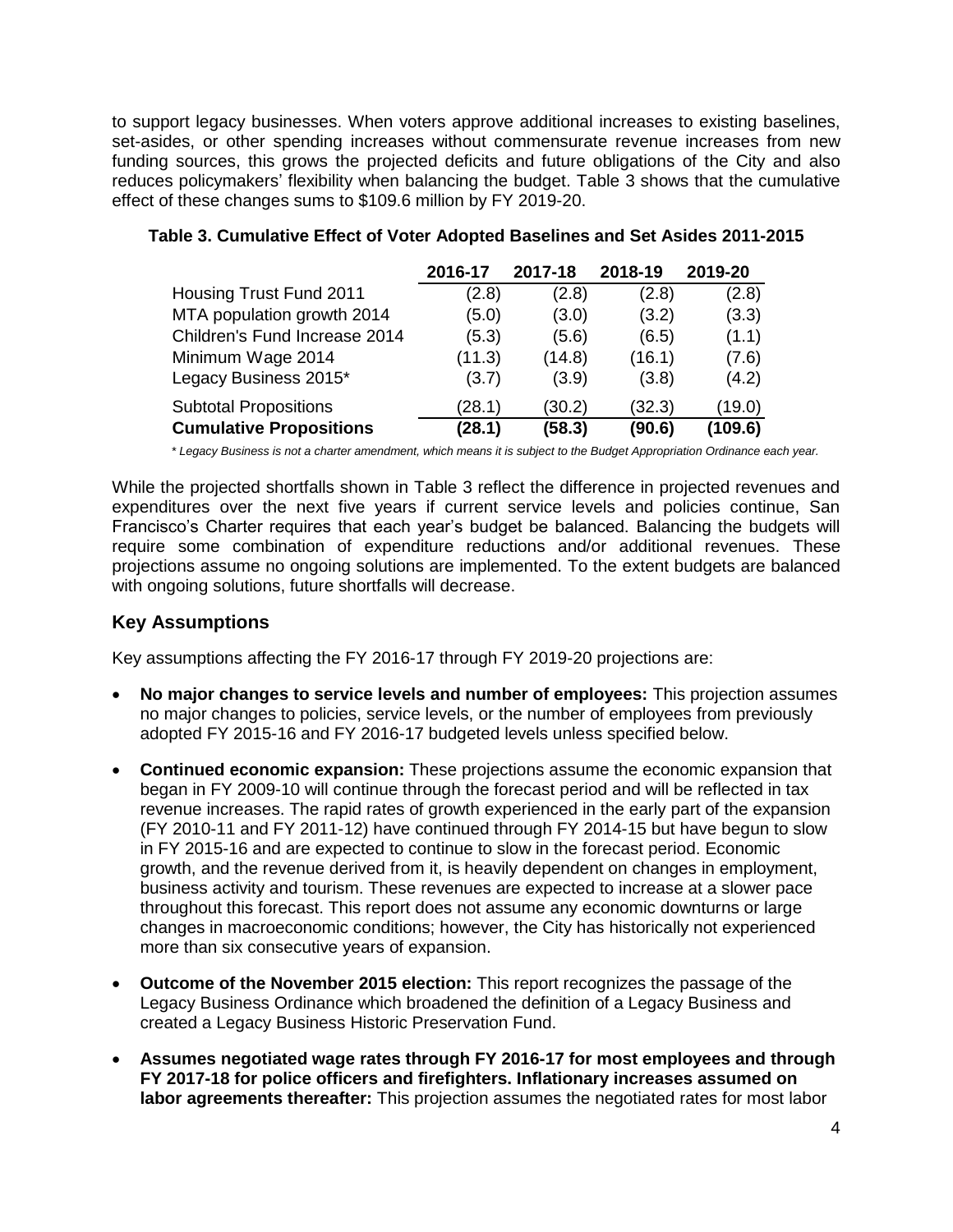unions of 3.25% for FY 2016-17, given formulae contained in most adopted bargaining agreements. Beginning in FY 2017-18, open contracts are assumed to have salary increases equal to the change in the Consumer Price Index (CPI-U). This is projected by the California Department of Finance to be 2.5% for FY 2017-18 through FY 2019-20. The City will negotiate 24 open Memoranda of Understanding (MOUs) in FY 2016-17, and it will negotiate with police officers and firefighters in FY 2017-18. For police officers and firefighters, this report assumes previously negotiated wage increases of 2% in both FY 2016-17 and FY 2017-18, and increases of CPI (2.5%) for Fiscal Years 2018-19 and 2019- 20.

- **Health and dental insurance cost increases:** This projection assumes that the employer share of health and dental insurance costs will increase by approximately 5.0% per year. The Health Service System anticipates negotiating rates for calendar year 2017 in late spring 2016, to be adopted by July 2016. For retiree health benefits, this report assumes that the City will continue its current practice of combined pay-as-you-go funding and prefunding the amounts due for retirees. The growth in the retiree obligation has been estimated based on projected cost increases of approximately 7.0% per year.
- **Retirement plan employer contribution rates will increase:** This report assumes total retirement costs will increase over the next four years. As discussed above, this is a significant change from the previously adopted Five Year Financial Plan, which assumed a reduction in employer contribution rates starting in FY 2015-16 and declining every year through FY 2019-20.

SFERS employer contribution rates are based on projections prepared by the Retirement System's actuary in November 2015. They assume continuation of the SFERS Board adopted investment returns of 7.5%. Projections reflect employee contributions to retirement required under Proposition C.

For CalPERS members, this report includes rate increases starting in FY 2015-16 due to adjusted mortality assumptions adopted by the CalPERS Board in February 2014.

- **Inflationary increase on non-personnel operating costs:** This projection assumes that the cost of materials and supplies, professional services, contracts with community-based organizations and other non-personnel operating costs will increase by the CPI-U (as projected by the California Department of Finance) rate of 2.5% per year from FY 2017-18 through FY 2019-20, building off of amounts in the adopted FY 2016-17 budget. One exception is a 6% inflation rate is assumed on pharmaceuticals due to higher costs for new specialty drugs and treatments.
- **Ten Year Capital Plan, Five Year ICT Plan and inflationary increases on equipment:**  This projection assumes the adopted FY 2016-17 funding levels for capital, information technology, and equipment. For capital in the remaining three years, the report assumes funding will increase based on the levels assumed in the City's FY 2016-25 Ten Year Capital Plan, which was adopted in April 2015. The Information Technology investment projection includes full funding for both the annual and major IT project allocations as recommended in the City's FY 2016-20 Information and Communications Technology (ICT) Plan, which was adopted in April 2015. Starting in FY 2017-18, the report assumes that equipment funding will increase by CPI-U each year from the adopted FY 2015-16 level of funding.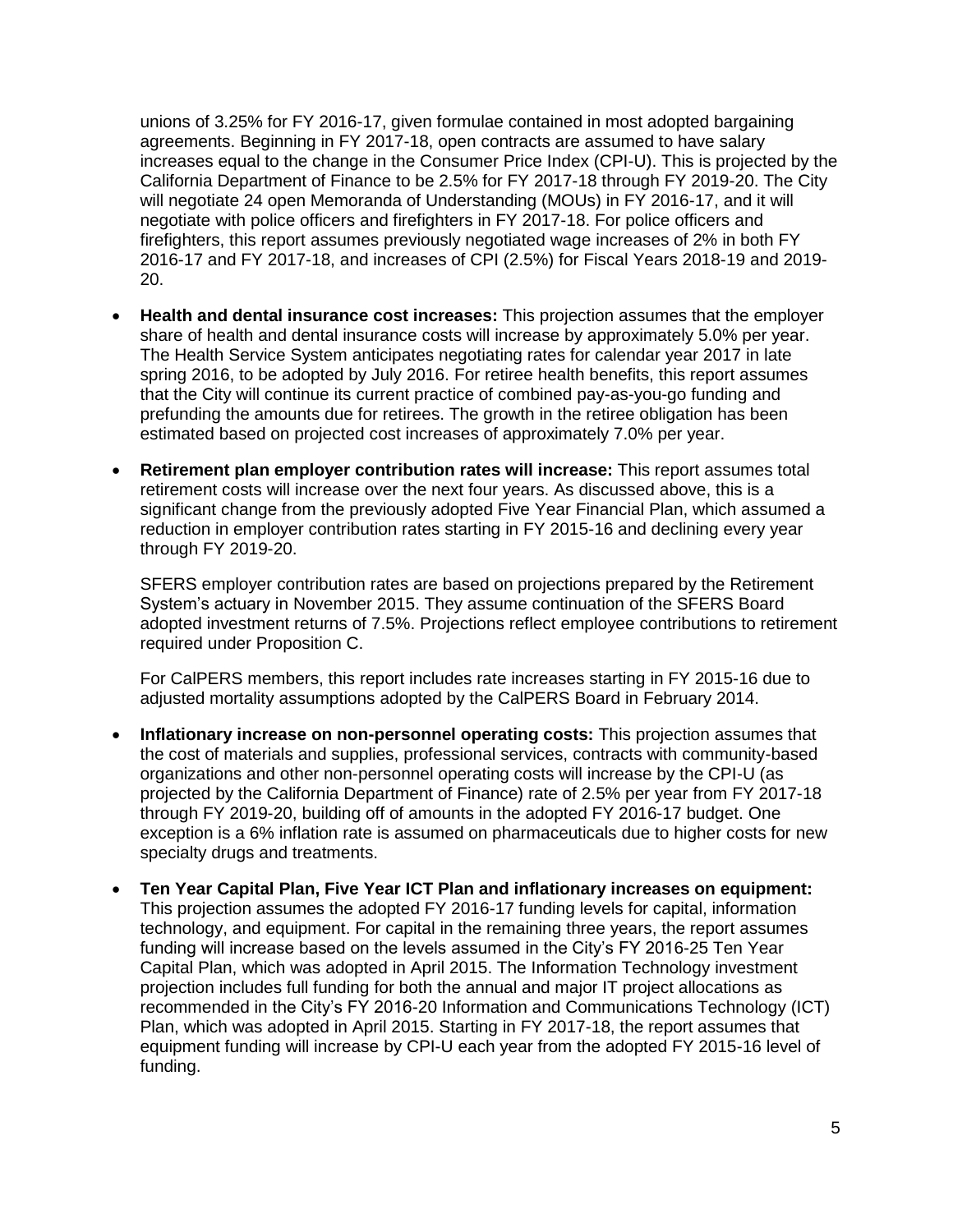- **Deposits to and withdrawals from reserves:** The base case projection assumes no withdrawals from the City's Rainy Day Economic Stabilization, Budget Stabilization, Budget Savings Incentive, or Rainy Day One-Time reserves. Deposits are assumed for the City's General Reserve in accordance with Controller's Financial Policies. This report does assume withdrawals in the first two years from the Recreation and Park Budget Savings Incentive Reserve.
- **Office of Community Investment and Infrastructure (OCII) tax increment:** Under SB 107 enacted in September 2015, State law provides the Office of Community Investment and Infrastructure additional authority to issue debt for contractual obligations existing prior to the dissolution of the former San Francisco Redevelopment Agency. The projection assumes that OCII will issue debt to finance affordable housing obligations and infrastructure at the Transbay and Mission Bay development areas.
- **Public safety multi-year hiring plans:** This report assumes the continuation of the City's multi-year hiring plans at several public safety departments, including:
	- $\circ$  Three Police Academy classes (50 police officers per class) each year through FY 2017-18, followed by two classes a year onwards to address retirements and keep the Police Department at the Charter-authorized level of officers;
	- $\circ$  Two Fire Academy classes (48 firefighters per class) from FY 2016-17 through FY 2017-18 and one class per year in FY 2018-19 and FY 2019-20 to keep up with expected retirements;
	- $\circ$  Classes sufficient to replace separations and promotions of Emergency Medical Technicians and Paramedics will be scheduled at the Fire Department's Ambulance Division; and
	- o Two 9-1-1 dispatcher classes (12 dispatchers per class) in FY 2016-17 at the Emergency Communications Center of the Department of Emergency Management, and then one class annually thereafter through FY 2019-20 to keep up with expected retirements.

# **Key Factors That Could Affect These Forecasts**

As with all projections, uncertainties exist regarding key factors that could affect the City's financial condition. These include:

- **Economy:** Historically, periods of economic expansion are followed by economic contraction, or recession. Since the end of the Great Depression there have been 13 recessions, or approximately one every six years on average. The current economic expansion began more than six years ago. It would be an historic anomaly to not experience a recession within the projection period of this report. Because of the difficulty of projecting the timing of a recession, this report assumes slower rates of growth, rather than declines, in revenue throughout the report; however, it is important for the City to closely monitor economic conditions over the coming years.
- **Preliminary estimate of state and federal budget changes:** A two year, \$8 trillion federal budget bill was approved on November 2, 2015. Most notably, the budget increases domestic spending; however, the details of the additional spending are currently being negotiated and are therefore unknown at this time.

This report does not assume significant changes in funding at the state level, although many uncertainties exist, particularly with the Department of Public Health. The biggest potential risk is associated with negotiations among counties and the State to develop the formula and milestones for the new five year Medi-Cal Waiver ("1115 Waiver") that will be effective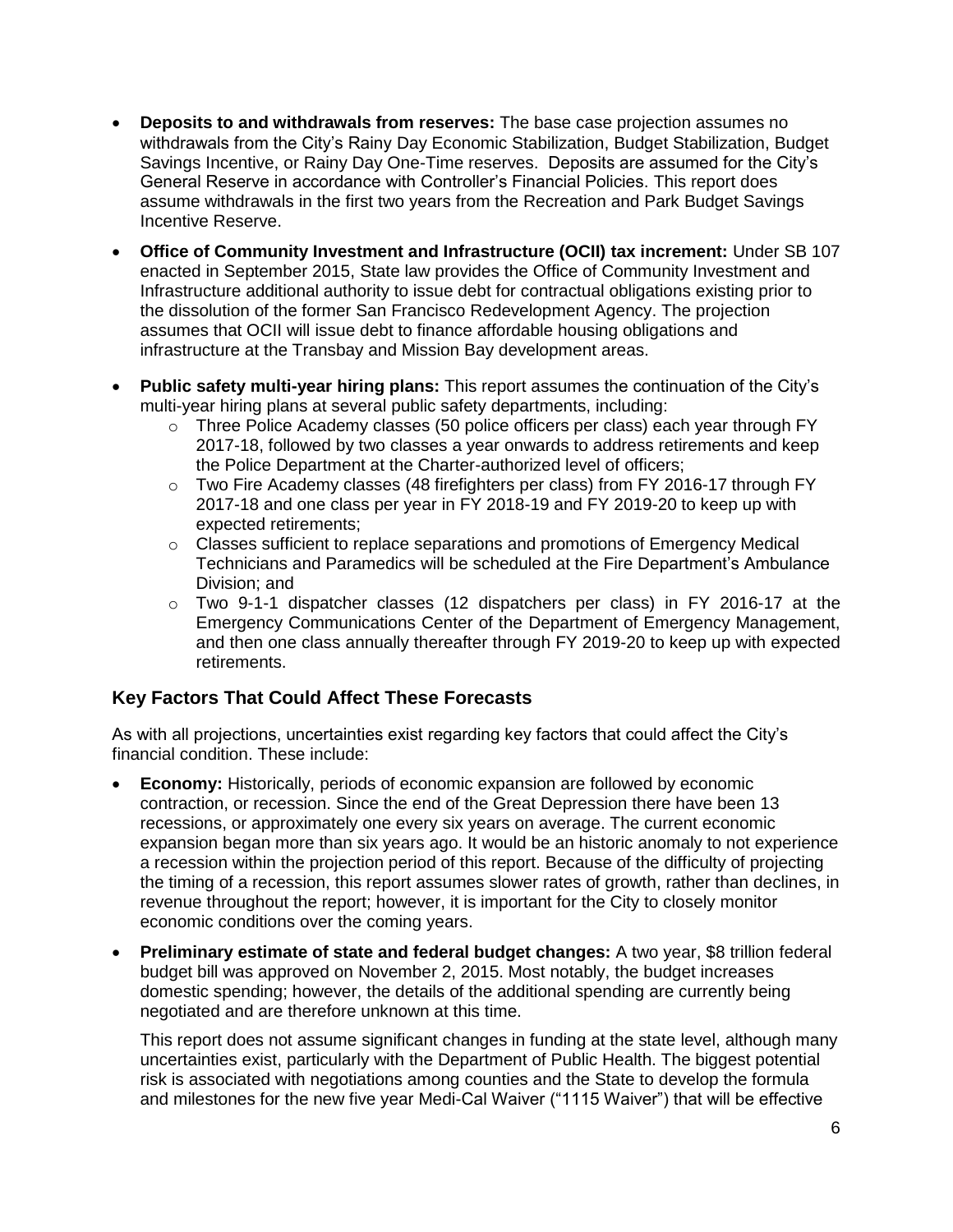through FY 2019-20. Similar to prior waivers, some portion of the revenues associated with the new waiver will be tied to outcome milestones. The requirements and formulas defined in the 1115 Waiver will affect revenues, but until the agreement is finalized, the specific impact is not known, and no associated changes are assumed in this report. Additional uncertainties include potential changes to the State re-alignment take-back and take-back of federal Disproportionate Share Hospital (DSH) payments. The City will continue to monitor the state and federal budgets.

- **Collective bargaining agreement negotiations:** Other than approved wage increases in collective bargaining agreements and inflation on open contracts in FY 2017-18, FY 2018-19 and FY 2019-20, this report does not assume any wage changes due to labor negotiations. Wage or benefit changes above or below these assumptions would increase or decrease the City's projected deficit.
- **Further increases to the City's employer pension contribution rates**: As mentioned above, an appellate court recently ruled against the City and found that voter-adopted changes to the conditions under which retirees could receive a supplemental COLA violated retirees' vested rights. Proposition C required that the Plan be 100% funded before it granted supplemental COLAs. This report assumes the City funds supplemental COLAs owed to retirees since 2011; however, it does not assume any future supplemental COLAs, which will increase employer pension contribution rates even further in the future. It also assumes retirement system investment returns at the 7.5% discount rate. Actual returns below this level will increase contributions.
- **Pending or proposed legislation – potential fee / departmental revenue increases:** Fee increases may be proposed to the Board of Supervisors before the end of the year or as part of the FY 2016-17 and FY 2017-18 budget. No increases above those budgeted in the adopted FY 2015-16 and FY 2016-17 budget are assumed in this projection.
- **Deficits will differ if new budget commitments made:** If voters approve increases to existing baselines, set-asides, or create new mandatory spending increases without commensurate revenue increases from new funding sources, these commitment would grow the projected deficits shown in this report. Additionally, this report does not assume the adoption of any supplemental appropriations which would increase the budget shortfall.
- **Public Health – Enterprise Health Records (EHR):** Over the next five years the Department of Public Health (DPH) will begin preparing, building, and rolling out a new integrated enterprise health record (EHR) system which will replace its existing suite of clinical, financial, and billing systems. Preparation for and implementation of EHR will be phased-in; expected costs related to the changes include fortifying existing IT infrastructure and planning, implementation, and staffing costs associated with those phases. Prior consultant studies have estimated one-time implementation costs of approximately \$125 million over five years, which do not include any staffing or planning upgrades. Funding for the project is anticipated to come from departmental revenues, reallocation of current expenditures, and philanthropic support.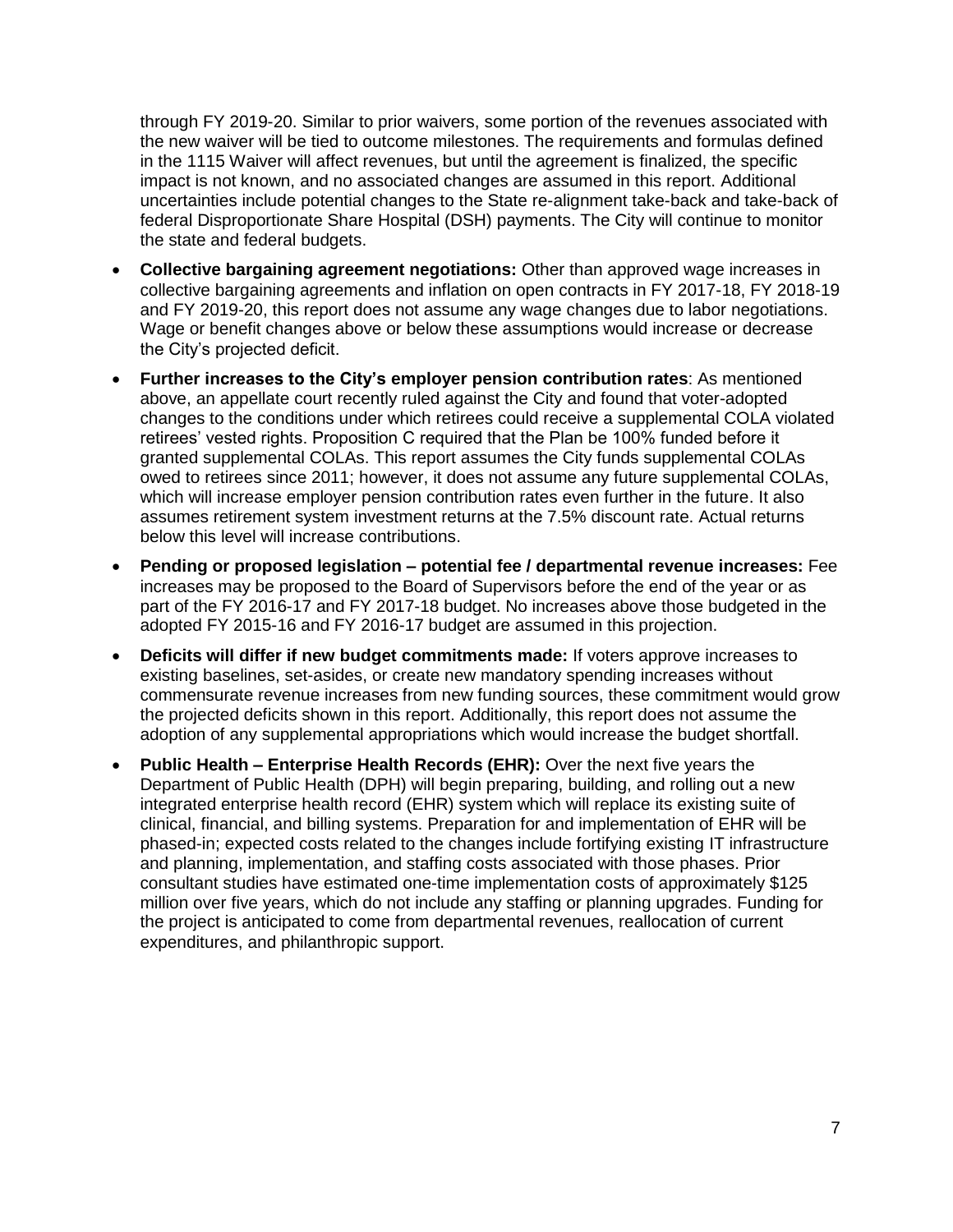# **Schedule of Upcoming Reports Containing Budget Projections**

- **Early February - Controller's Six-Month Budget Status Report:** This report will provide updated revenue, expenditure, and ending fund balance projections for FY 2015-16.
- **Mid-March – Update to the Joint Report:** This report will update the revenue and expenditure forecasts for FY 2016-17 through FY 2019-20.
- **Mid-June - Controller's Discussion of the Mayor's Fiscal Year 2016-17 and 2017-18 Proposed Budget ("Revenue Letter"):** This report will provide the Controller's opinion regarding the reasonableness of the revenue estimates in the Mayor's Proposed Budget.

# **Appendix: Projected Changes to General Fund Supported Revenues and Expenditures**

- Table A-1. Key Changes to General Fund Supported Sources and Uses
- Table A-2a. Summary of General Fund Supported Operating Revenues and Transfers In
- Table A-2b. Revenue Growth Factors
- Table A-3. Projected Baselines and Mandated Expenditures FY2016-20
- Table A-4. Projected Uses, Deposits & Balances of Reserves FY2016-20
- Figure A-1. Projected Employer Pension Contribution Cost Increases from Prior **Projections**
- Figure A-2. Employer Contribution Rate Percent of Payroll 2016-2035
- Table A-5. Estimated Employer Contribution Rates for the Retirement System
- Table A-6 Capital, Equipment and Technology Costs
- Figure A-3. Number of Months between Recessions in the U.S. (1904 to 2015)
- Figure A-4. Comparison of Revenue in Base Case and Recession Scenarios
- Table A-7. Projected General Fund Shortfall in Recession Scenario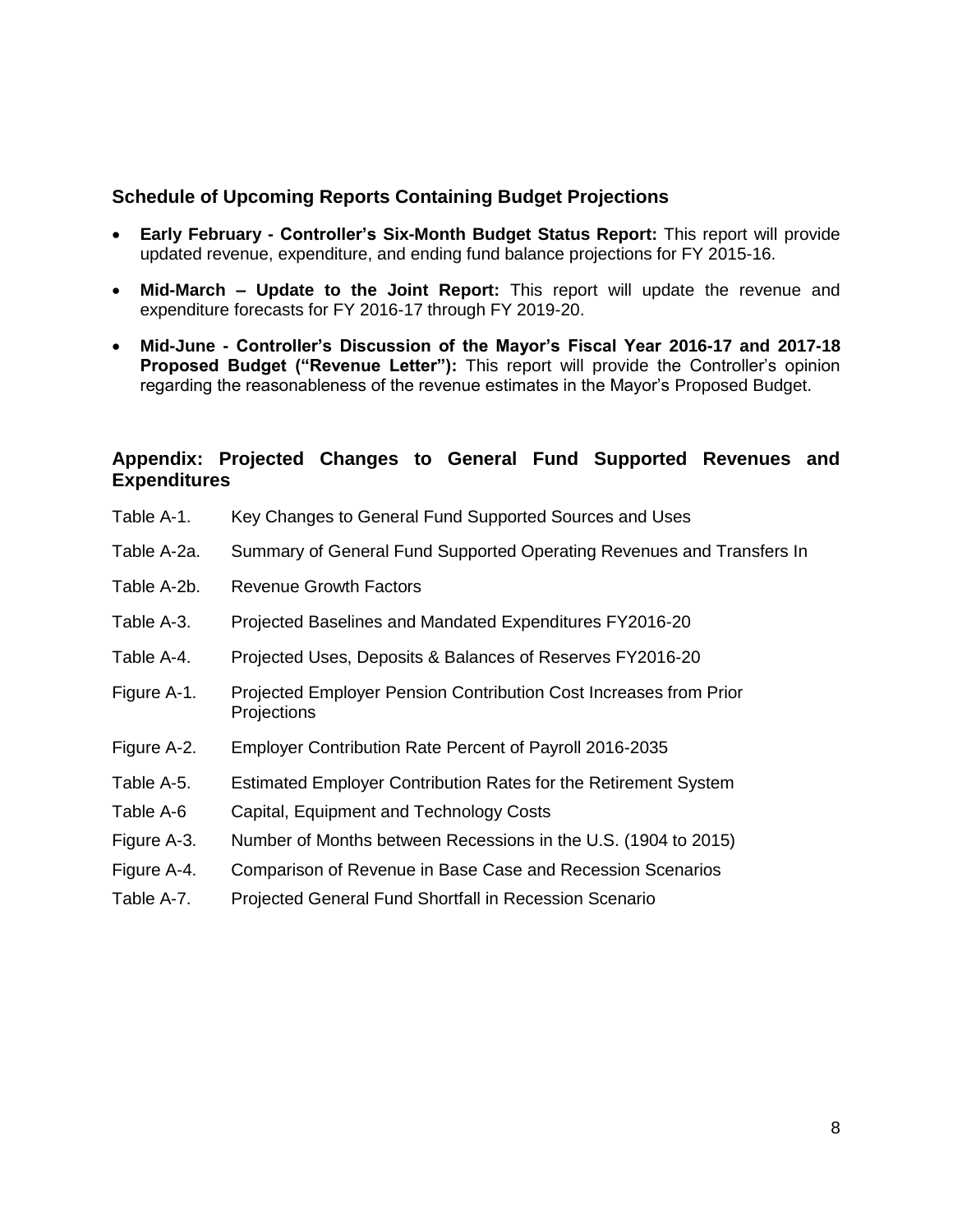# **Appendix: Projected Changes to General Fund Supported Revenues and Expenditures**

|                                                                   | 2016-17 | 2017-18                      | 2018-19 | 2019-20                  |
|-------------------------------------------------------------------|---------|------------------------------|---------|--------------------------|
| SOURCES Increase / (Decrease)                                     |         |                              |         |                          |
| General Fund Taxes, Revenues and Transfers net of items below     | 132.7   | 133.6                        | 138.7   | 140.0                    |
| Change in One-Time Sources                                        | (80.2)  | $\blacksquare$               | (126.3) | $\blacksquare$           |
| Department of Public Health Revenues                              | 6.5     | 10.3                         | 11.0    | 11.8                     |
| <b>OCII Tax Increment</b>                                         | (1.3)   | (2.6)                        | 3.4     | 4.1                      |
| Other General Fund Support                                        | 17.9    | 11.2                         | 15.1    | 8.6                      |
| <b>TOTAL CHANGES TO SOURCES</b>                                   | 75.6    | 152.5                        | 42.0    | 164.5                    |
| <b>USES Decrease / (Increase)</b>                                 |         |                              |         |                          |
| <b>Baselines and Reserves</b>                                     |         |                              |         |                          |
| Municipal Transportation Agency (MTA) Baselines                   | (17.1)  | (16.5)                       | (24.0)  | (19.5)                   |
| Children's Fund and Public Education Enrichment Fund              | (13.3)  | (12.4)                       | (14.6)  | (8.5)                    |
| <b>Housing Trust Fund</b>                                         | (2.8)   | (2.8)                        | (2.8)   | (2.8)                    |
| All Other Baselines                                               | (3.1)   | (3.6)                        | (3.8)   | (3.7)                    |
| Deposits to General Reserve                                       | 5.0     | (1.0)                        | (1.0)   | (0.8)                    |
| <b>Other Contributions to Reserves</b>                            | 5.7     | (0.4)                        | (0.4)   | (0.4)                    |
| <b>Subtotal Baselines and Reserves</b>                            | (25.6)  | (36.7)                       | (46.6)  | (35.7)                   |
| <b>Salaries &amp; Benefits</b>                                    |         |                              |         |                          |
| <b>Annualization of Partial Year Positions</b>                    | (19.7)  | $\qquad \qquad \blacksquare$ |         |                          |
| Previously Negotiated Closed Labor Agreements                     | (64.9)  | (12.0)                       |         |                          |
| Projected Costs of Open Labor Agreements                          | (0.8)   | (51.9)                       | (71.3)  | (73.0)                   |
| Health & Dental Benefits - Current & Retired Employees            | (27.9)  | (23.3)                       | (23.7)  | (24.5)                   |
| Retirement Benefits - Employer Contribution Rates                 | (6.9)   | (21.8)                       | (3.6)   | (3.7)                    |
| Other Salaries and Benefits Savings / (Costs)                     | 7.8     | 8.8                          | (0.1)   | (19.6)                   |
| <b>Subtotal Salaries &amp; Benefits</b>                           | (112.4) | (100.2)                      | (98.7)  | (120.8)                  |
| <b>Citywide Operating Budget Costs</b>                            |         |                              |         |                          |
| Minimum Wage                                                      | (11.3)  | (14.8)                       | (16.1)  | (7.6)                    |
| <b>Legacy Business</b>                                            | (3.7)   | (3.9)                        | (3.8)   | (4.2)                    |
| Capital, Equipment, & Technology                                  | 19.8    | (30.1)                       | (34.5)  | (5.2)                    |
| Inflation on non-personnel costs and grants to non-profits        | (14.8)  | (34.6)                       | (34.3)  | (34.3)                   |
| Debt Service & Real Estate                                        | (6.3)   | (28.8)                       | (14.3)  | (8.7)                    |
| Sewer, Water, and Power Rates                                     | (2.4)   | (2.5)                        | (3.0)   | (3.2)                    |
| Other Citywide Costs                                              | (6.0)   | (5.5)                        | (3.0)   | (2.9)                    |
| <b>Subtotal Citywide Operating Budget Costs</b>                   | (24.6)  | (120.2)                      | (109.1) | (66.1)                   |
| <b>Departmental Costs</b>                                         |         |                              |         |                          |
| City Administrator's Office - Convention Facilities Subsidy       | (2.0)   | (11.1)                       | (0.7)   | $\blacksquare$           |
| Elections - Number of Scheduled Elections                         | 4.3     |                              |         | (4.5)                    |
| Ethics Commission - Public Financing of Elections                 | (0.1)   | (0.6)                        | 0.7     | (2.5)                    |
| Golden State Warriors Transportation and Infrastructure           | (2.3)   | (0.1)                        | (6.8)   | (0.2)                    |
| <b>Public Safety Hiring Plans</b>                                 | (11.6)  | (7.9)                        | (2.8)   | (3.2)                    |
| Mayor's Office of Housing - HOPE SF and Local Operating Subsidy   | (1.8)   | (2.3)                        | (4.6)   | (2.7)                    |
| Human Services Agency - Aid                                       | (1.8)   | (2.7)                        | (2.8)   | (2.7)                    |
| <b>Navigation Center Operations</b>                               | (1.0)   |                              |         | $\overline{\phantom{0}}$ |
| Public Health - Operating and one-time costs for capital projects | 7.2     | (10.2)                       | (2.9)   | 9.6                      |
| All Other Departmental Savings / (Costs)                          | (3.9)   | (0.9)                        | (1.9)   | 0.5                      |
| <b>Subtotal Departmental Costs</b>                                | (12.8)  | (35.8)                       | (21.8)  | (5.8)                    |
| <b>TOTAL CHANGES TO USES</b>                                      | (175.4) | (292.9)                      | (276.2) | (228.4)                  |
| Projected Surplus (Shortfall) vs. Prior Year                      | (99.8)  | (140.4)                      | (234.3) | (63.8)                   |
| <b>Cumulative Projected Surplus (Shortfall)</b>                   | (99.8)  | (240.2)                      | (474.5) | (538.4)                  |

# **Table A-1. Key Changes to General Fund Supported Sources and Uses**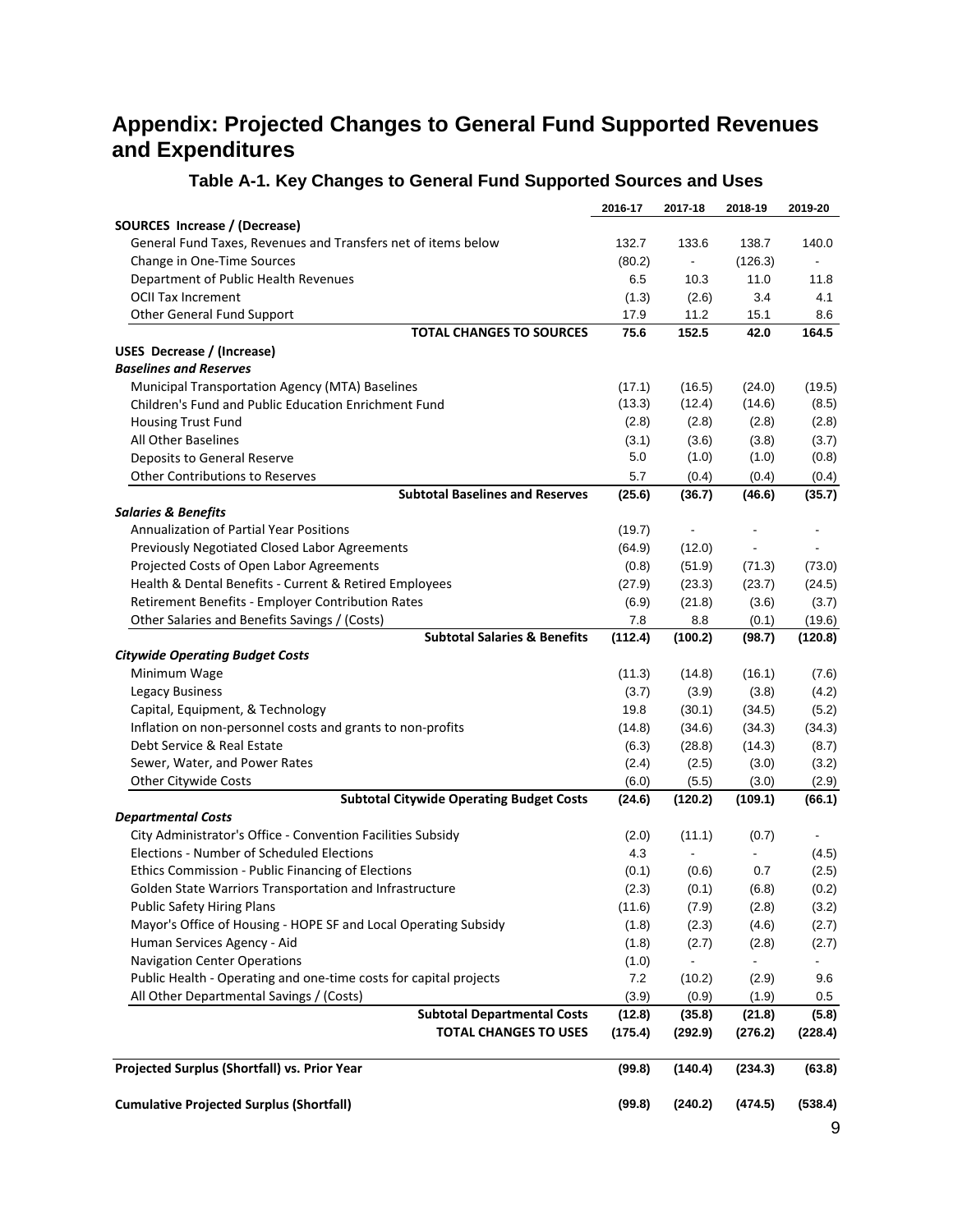# **Notes to Table A-1**

#### *SOURCES – Revenues and Transfers In*

**General context underlying revenue estimates**: These projections assume continued modest growth in tax revenues during the next four years. With the exception of property tax revenues, which did not decline during the last recession, local tax revenues bottomed out in FY 2008-09 and FY 2009-10, and returned to pre-recessionary levels by FY 2011-12, one to two years earlier than projected at the start of the recovery. The pace of revenue growth during the projection period will depend heavily on the strength of the national economy and local technology industry.

Below are details on specific revenue streams included in the General Fund Taxes, Revenues and Transfers line of Table A- 2a.

**Property Tax**: General Fund property tax revenues are expected to grow from a budget of \$1,291 million in FY 2015-16 to an estimated \$1,553 million in FY 2019-20. General Fund property tax revenue assumptions include:

 **Roll growth:** The locally assessed secured roll typically grows based upon an annual statewide inflation factor capped at 2% and new base year property value assessments triggered by changes in ownership or new construction. The change in the California CPI (measured October-to-October of the previous two years) is known at 1.525% for FY 2016-17, and this report assumes the maximum 2.0% for FY 2017-18 through FY 2019- 20.

For changes in ownership and new construction, it is assumed that an additional 2% of secured roll growth occurs at minimum each fiscal year. Developments of large, new multi-unit residential and commercial buildings are expected to add another \$2.6 billion in FY 2016-17, \$1.2 billion in FY 2017-18, \$3.6 billion in FY 2018-19, and \$0.8 billion in FY 2019-20 to the secured assessment roll. Changes in ownership of large office buildings and other high-value parcels are expected to add another \$3.4 billion, assumed to be equally distributed over the three years ending FY 2018-19, to the secured roll.

The state assessed board roll and the unsecured roll comprise about 7.6% of the overall taxable property values in San Francisco and tend to change in less predictable manners. In this Plan, the board roll value is assumed to remain at the FY 2015-16 value of \$2.9 billion, and the unsecured roll is assumed to grow at an annual rate of 1% from the FY 2015-16 value of \$11.8 billion through FY 2019-20.

- **Supplemental and escape assessments:** Supplemental assessments capture changes in value for the portion of the tax year remaining following a trigger date that results in a change in the base year assessed value of a property. The escape assessment captures a full year's increase in assessed value up to four years after the trigger date occurred. This Plan assumes supplemental and escape assessment revenue of \$57.7 million in FY 2016-17, declining about 10% per year through FY 2019- 20 as the volume and size of such assessments is expected to decrease. Supplemental and escape assessments have traditionally been a significant source of variance in property tax revenues.
- **Reduced reserve requirements:** Property tax revenue set aside to fund Assessment Appeals Board (AAB) decisions in FY 2016-17 through FY 2019-20 is assumed at \$10 million per year. The number of assessment appeals received from property owners and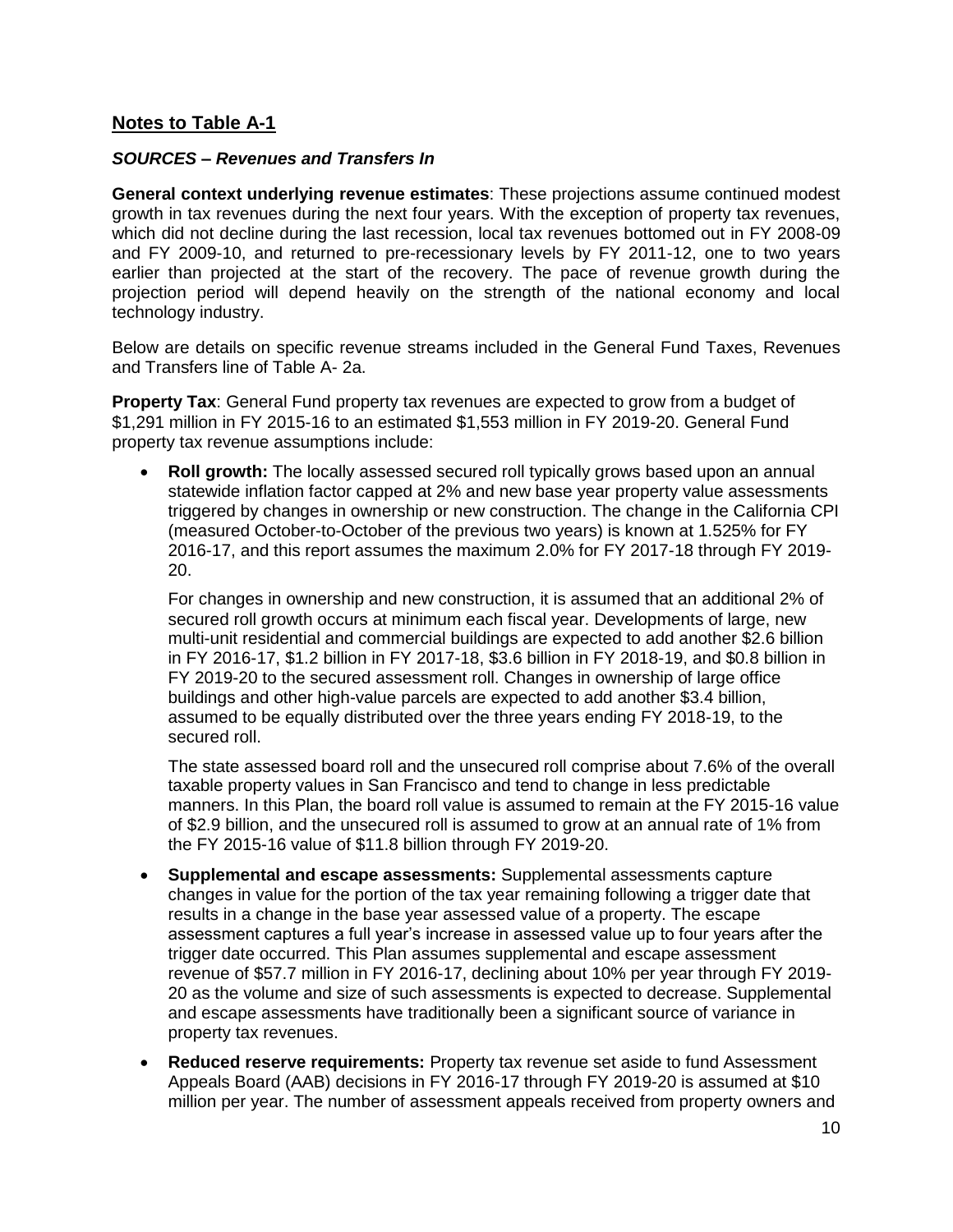their agents during the FY 2015-16 annual assessment appeals filing period that ended September 15<sup>th</sup> was less than 1,000, compared to more than 3,500 new appeals filed during the same period in FY 2009-10.

- **Sales tax in-lieu (Triple Flip) expiration**: Beginning July 1, 2004, the State of California decreased the general purpose sales and use tax rate for local governments from 1% to 0.75%, and shifted the 0.25% difference to the State to pay debt service on Economic Recovery Bonds. In exchange, local governments were allowed to replace the lost local sales tax dollar-for-dollar from property tax revenues apportioned to the County's Educational Revenue Augmentation Fund (ERAF). This shift of sales and property tax revenue, also known as the Triple Flip, will expire on December 31, 2015. The 0.25% of sales tax will revert back to local governments beginning January 1, 2016 and the sales tax in-lieu revenue reflected in property tax revenues will be eliminated, resulting in a shift of \$12.2 million in FY 2015-16 and \$51.7 million in FY 2016-17 respectively from property tax to local sales tax. See the discussion of Sales Taxes for additional details.
- **Change in San Francisco Children's Fund property tax allocation factor:** San Francisco voters approved Proposition C on November 4, 2014, which renewed and increased the property tax set aside for the Children's Fund. As a result, the Children's Fund allocation factor increased from \$0.0300 in FY 2014-15 to \$0.0325 in FY 2015-16. The Children's Fund allocation factor will subsequently increase to \$0.0350 in FY 2016- 17, to \$0.0375 in FY 2017-18, and to \$0.0400 in FY 2018-19 on each \$100.00 valuation of taxable property. The allocation of property taxes to the General Fund decreases each year by the same incremental change to the Children's Fund factor.

**Business Taxes:** Business taxes are expected to grow from a budget of \$634.5 million in FY 2015-16 to \$773.8 million by FY 2019-20. Business taxes include payroll, business registration fees, and gross receipts taxes. Revenues from business taxes and registration fees follow economic conditions in the City and grew strongly from FY 2010-11 to FY 2014-15, reflecting underlying gains in employment and wages during the period. Business tax revenues are sensitive to changes in the economic condition of the City. The two main factors that determine the level of revenue generated are employment and wages. Wages are projected to show strong growth between 2017 and 2021 while employment growth is projected to decelerate. Overall, business taxes are projected to grow over the five year time period.

In November 2012, San Francisco voters passed Proposition E to replace a 1.5% payroll tax on businesses with a tax on a business's gross receipts at rates that vary by size and type of business. During this five year period, the new tax structure is being phased in as the payroll tax is phased out. The phase-in is designed to adjust tax rates in order to generate the same amount of revenue as the original 1.5% payroll tax. Revenue collected from gross receipts tax will vary based on implementation factors and any policy changes. The shift to a new and far more complex tax structure is significant, and revenues may be sensitive to the administrative burdens of the new system. The projections include an assumption of diminishing administrative and implementation risk associated with the transition. A large component of the 7.3% growth from FY 2016-17 to FY 2017-18 is an assumption that there will be a large drop-off in tax refunds associated with these risks; underlying growth is projected to be 5.5% in that year.

**Sales tax:** Sales taxes are expected to grow from a budget of \$172.9 million in FY 2015-16 to \$228.8 million in FY 2019-20. Underlying growth in local sales tax is projected to be slightly above inflation, complemented by an increase of \$51.7 million, fully annualized in FY 2016-17, due to the conclusion of the Triple Flip. As described in the Property Tax section, the Triple Flip is a funding shift beginning in FY 2004-05 under which the State withheld 0.25% of the local 1% portion of sales tax to pay debt service on the \$15.0 billion in bonds authorized under the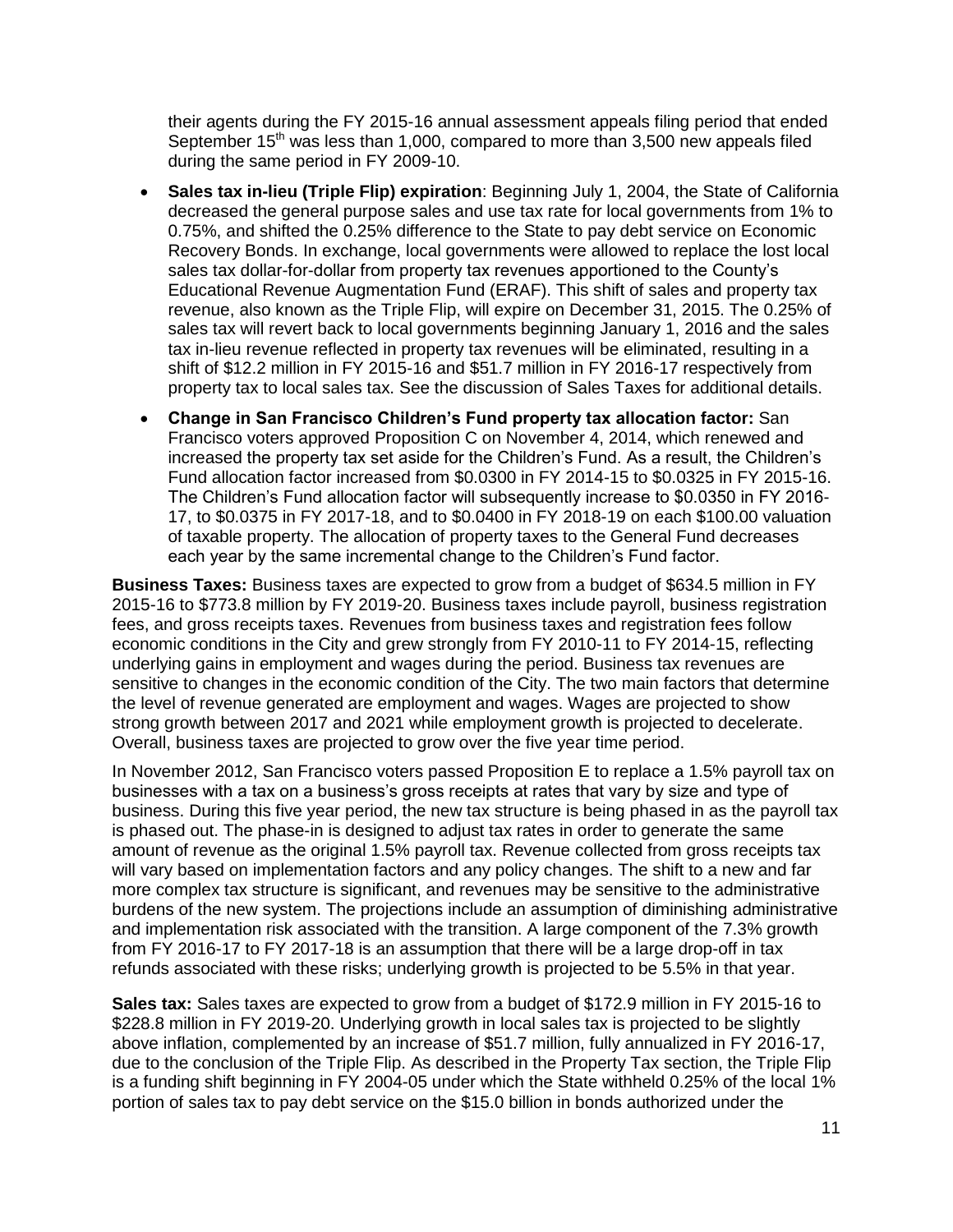California Economic Recovery Bond Act (Proposition 57). In return, local governments retained an equivalent amount of property tax that they would otherwise have shifted to schools. These bonds will be retired on December 31, 2015 and 0.25% of sales tax, or \$46.7million for FY 2014-15, which had previously been recognized as property tax revenue, will shift to sales tax revenue. Sustained growth in sales tax revenue will depend on changes to state and federal law and order fulfilment strategies for online retailers. Projections assume no changes from state laws affecting sales tax reporting for online retailers

Sales and use tax revenue is generated from six major business groups, plus a county and state pool category that captures select countywide activity. When a sale cannot be identified with a permanent place of business in the state, the local sales tax is allocated to local jurisdictions through countywide or statewide pools. Accordingly, certain sellers are authorized to report their local sales tax either on a countywide or statewide basis. Recent growth in sales tax is in large part attributable to increases in county pool receipts, and the majority of this growth came from increased online purchasing activity.

**Hotel tax:** Hotel Tax is projected to grow from a budget of \$384.1 million in FY 2015-16 to \$457.9 million in FY 2019-20. Hotel Tax revenue is influenced by three factors – average daily room rates (ADR), occupancy rate, and supply of available rooms –represented by revenue per available room (RevPAR). Revenue per available room is projected to grow in the five year period, but at a somewhat slower pace mostly due to lower expected occupancy rates. Recent growth has been fueled by generally strong demand from all segments of the market (tourist, convention, and business), and more specifically by completion of the Moscone Convention Center renovations in July 2012, which boosted growth from convention-related business. Constrained hotel room supply has resulted in large increases in the average daily room rate.

San Francisco and a number of other jurisdictions in California and the U.S. are involved in litigation with online travel companies regarding the companies' duty to remit hotel taxes on the difference between whole sale and retail prices paid for hotel rooms. Hotel tax revenue will be impacted by the timing and direction of any resolution to this litigation.

**Real Property Transfer Tax:** Real property transfer tax (RPTT) revenue is projected to decrease from a budgeted level of \$275.3 million in FY 2015-16 to a projected annual level of \$225.0 million in FY 2018-19 and FY 2019-20. This revenue is one of the most volatile of all sources and is highly sensitive to economic cycles and interest rates. Transfer taxes are assessed at different rates according to the amount of the transaction. The highest tier is 2.5% of transaction value for transactions of more than \$10 million. While the number of transactions in this tax tier are small (1.4% in FY 2014-15), the proportion of total transfer tax revenue they generate is quite large (62.6% in 2014), contributing to the volatility of the revenue source.

Recent growth in RPTT revenue has largely been a function of the lack of more attractive alternative investment opportunities as demonstrated by historically low U.S. Treasury Bond rates. Our projections anticipate that rising interest rates during the reporting period will increase the attractiveness of alternative investments and result in reductions to transfer tax revenue from the peak level experienced in FY 2014-15.

Tables A-2a and A-2b summarize revenues and transfers-in. Highlights are noted below.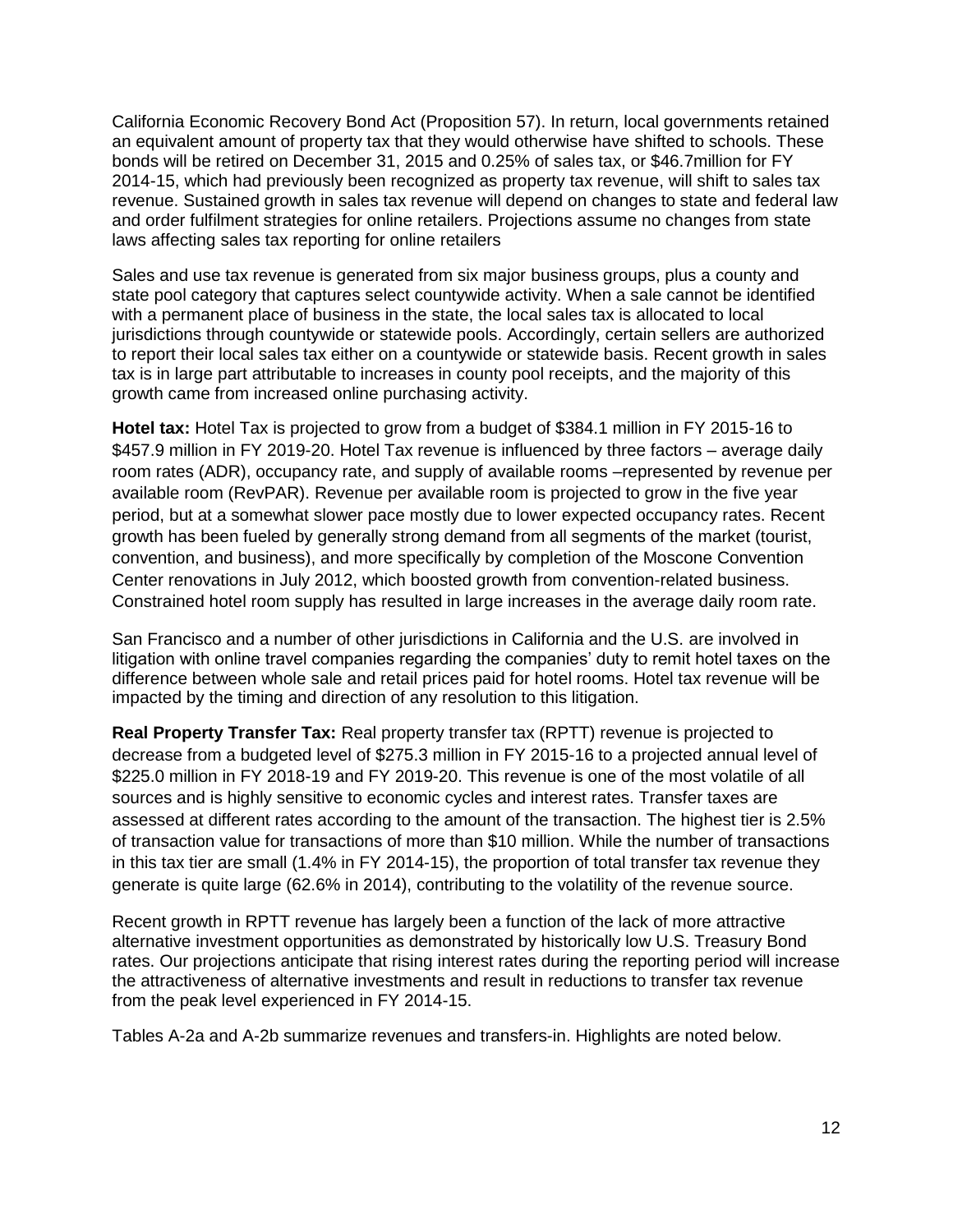|                                                     | FY 2014-15         | FY 2015-16     | FY 2016-17     | FY 2017-18     | FY 2018-19     | FY 2019-20     |
|-----------------------------------------------------|--------------------|----------------|----------------|----------------|----------------|----------------|
|                                                     | Year-End Pre-      | Original       |                |                |                |                |
|                                                     | <b>Audit</b>       | <b>Budget</b>  | Projection     | Projection     | Projection     | Projection     |
| <b>Property Taxes</b>                               | \$<br>$1,272.6$ \$ | 1,291.0        | s,<br>1,349.0  | S<br>1,406.0   | s,<br>1,485.0  | s,<br>1,553.0  |
| <b>Business Taxes</b>                               | 609.6              | 634.5          | 656.9          | 704.9          | 738.7          | 773.8          |
| Sales Tax                                           | 140.1              | 172.9          | 202.9          | 211.5          | 220.0          | 228.8          |
| Hotel Room Tax                                      | 394.2              | 384.1          | 408.4          | 426.8          | 440.8          | 457.9          |
| <b>Utility Users Tax</b>                            | 99.0               | 93.6           | 95.4           | 96.5           | 97.5           | 98.6           |
| Parking Tax                                         | 87.2               | 89.7           | 91.6           | 94.0           | 96.4           | 98.4           |
| <b>Real Property Transfer Tax</b>                   | 314.6              | 275.3          | 250.0          | 237.5          | 225.0          | 225.0          |
| <b>Stadium Admission Tax</b>                        | 1.3                | 1.4            | 1.4            | 1.4            | 6.3            | 6.5            |
| Access Line Tax                                     | 48.9               | 45.6           | 47.2           | 48.3           | 49.6           | 50.8           |
| <b>Subtotal - Local Tax Revenues</b>                | 2,967.6            | 2,988.0        | 3,102.7        | 3,227.0        | 3,359.2        | 3,492.7        |
|                                                     |                    |                |                |                |                |                |
| Licenses, Permits & Franchises                      | 27.8               | 27.2           | 27.0           | 27.1           | 27.3           | 27.5           |
| Fines, Forfeitures & Penalties                      | 6.4                | 4.6            | 4.6            | 4.6            | 4.6            | 4.6            |
| Interest & Investment Income                        | 11.7               | 10.7           | 12.3           | 12.7           | 13.0           | 13.4           |
| <b>Rents &amp; Concessions</b>                      | 24.5               | 15.4           | 14.3           | 14.3           | 14.3           | 14.3           |
| Subtotal - Licenses, Fines, Interest, Rent          | 70.4               | 57.8           | 58.2           | 58.7           | 59.2           | 59.8           |
|                                                     |                    |                |                |                |                |                |
| Social Service Subventions                          | 234.9              | 240.7          | 247.8          | 247.8          | 247.8          | 247.8          |
| Other Grants & Subventions                          | (9.0)              | 2.2            | 2.2            | 2.2            | 2.2            | 2.2            |
| <b>Subtotal - Federal Subventions</b>               | 225.9              | 242.9          | 250.0          | 250.0          | 250.0          | 250.0          |
|                                                     |                    |                |                |                |                |                |
| <b>Social Service Subventions</b>                   | 194.4              | 211.1          | 219.7          | 221.0          | 223.6          | 226.3          |
| Health & Welfare Realignment - Sales Tax            | 129.8              | 137.7          | 136.7          | 137.3          | 138.7          | 140.8          |
| Health & Welfare Realignment - VLF                  | 27.6               | 31.8           | 33.3           | 34.5           | 35.7           | 36.8           |
| Health & Welfare Realignment - CalWORKs MOE         | 14.9               | 25.4           | 25.3           | 25.3           | 25.3           | 25.3           |
|                                                     | 73.2               | 102.2          | 104.3          | 104.3          | 104.3          | 104.3          |
| Health/Mental Health Subventions                    |                    |                |                |                |                |                |
| <b>Public Safety Sales Tax</b>                      | 94.0               | 98.0           | 102.1          | 106.2          | 111.5          | 117.1          |
| Motor Vehicle In-Lieu (County & City)               | 0.6                | $\overline{a}$ | $\overline{a}$ | $\overline{a}$ | $\overline{a}$ |                |
| Public Safety Realignment (AB109)                   | 32.1               | 36.4           | 36.9           | 38.6           | 40.2           | 41.6           |
| Other Grants & Subventions                          | 40.8               | 15.1           | 14.8           | 14.8           | 14.8           | 14.8           |
| <b>Preliminary State Budget Assumption</b>          |                    |                |                |                |                |                |
| <b>Subtotal - State Subventions</b>                 | 607.3              | 657.6          | 673.2          | 682.1          | 694.1          | 707.0          |
|                                                     |                    |                |                |                |                |                |
| <b>General Government Service Charges</b>           | 54.6               | 56.0           | 56.0           | 55.3           | 55.3           | 55.3           |
| <b>Public Safety Service Charges</b>                | 38.4               | 36.3           | 36.1           | 36.1           | 36.1           | 36.1           |
| Recreation Charges - Rec/Park                       | 20.9               | 18.8           | 18.8           | 18.8           | 18.8           | 18.8           |
| MediCal, MediCare & Health Svc. Chgs.               | 78.4               | 78.2           | 78.6           | 78.6           | 78.6           | 78.6           |
| <b>Other Service Charges</b>                        | 18.4               | 16.5           | 17.1           | 17.1           | 17.1           | 17.1           |
| <b>Subtotal - Charges for Services</b>              | 210.6              | 205.8          | 206.7          | 206.0          | 206.0          | 206.0          |
|                                                     |                    |                |                |                |                |                |
| <b>Recovery of General Government Costs</b>         | 5.8                | 9.7            | 9.9            | 9.9            | 9.9            | 9.9            |
|                                                     |                    |                |                |                |                |                |
| <b>Other General Fund Revenues</b>                  | 11.5               | 35.7           | 11.5           | 11.5           | 11.5           | 11.5           |
| <b>TOTAL REVENUES</b>                               | 4,099.1            | 4.197.5        | 4.312.2        | 4.445.2        | 4.589.9        | 4,736.9        |
|                                                     |                    |                |                |                |                |                |
| <b>Transfers in to General Fund</b>                 |                    |                |                |                |                |                |
| Airport                                             | 40.5               | 40.8           | 41.8           | 42.7           | 44.9           | 46.6           |
| <b>Other Transfers</b><br><b>Total Transfers-In</b> | 121.6<br>162.1     | 165.9<br>206.8 | 165.9<br>207.7 | 165.9<br>208.5 | 165.9<br>210.8 | 165.9<br>212.5 |
|                                                     |                    |                |                |                |                |                |
| <b>TOTAL GF Revenues and Transfers-In</b>           | 4.261.2            | 4.404.3        | 4,519.9        | 4.653.8        | 4.800.7        | 4.949.4        |

# **Table A-2a. Summary of General Fund Operating Revenues and Transfers In (\$ Millions)**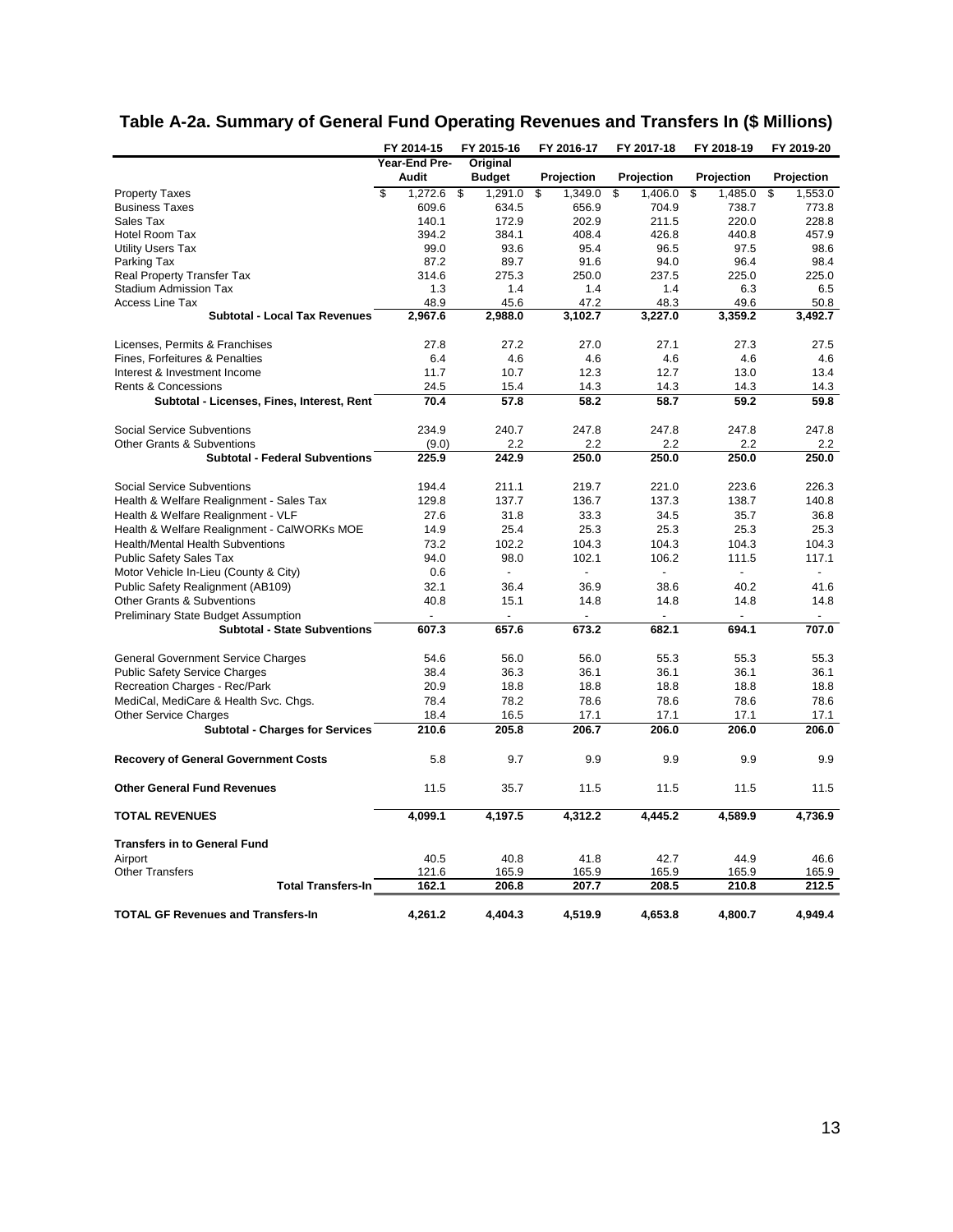#### **Table A-2b. Revenue Growth Factors**

|                                                                        | FY 2015-16                           | FY 2016-17                             | FY 2017-18                             | FY 2018-19                             | FY 2019-20                             |
|------------------------------------------------------------------------|--------------------------------------|----------------------------------------|----------------------------------------|----------------------------------------|----------------------------------------|
|                                                                        | % Chg from<br>FY 2014-15<br>Original | % Chg from<br>FY 2015-16<br>Projection | % Chg from<br>FY 2016-17<br>Projection | % Chg from<br>FY 2017-18<br>Projection | % Chg from<br>FY 2018-19<br>Projection |
|                                                                        | <b>Budget</b>                        |                                        |                                        |                                        |                                        |
|                                                                        |                                      |                                        |                                        |                                        |                                        |
| <b>Property Taxes</b>                                                  | 1.4%                                 | 4.5%                                   | 4.2%                                   | 5.6%                                   | 4.6%                                   |
| <b>Business Taxes</b><br>Sales Tax                                     | 4.1%                                 | 3.5%                                   | 7.3%                                   | 4.8%                                   | 4.8%                                   |
| Hotel Room Tax                                                         | 23.4%<br>$-2.6%$                     | 17.3%                                  | 4.3%<br>4.5%                           | 4.0%<br>3.3%                           | 4.0%                                   |
| <b>Utility Users Tax</b>                                               | $-5.5%$                              | 6.3%<br>2.0%                           | 1.1%                                   | 1.1%                                   | 3.9%<br>1.1%                           |
| Parking Tax                                                            | 2.9%                                 | 2.0%                                   | 2.7%                                   | 2.5%                                   | 2.0%                                   |
| <b>Real Property Transfer Tax</b>                                      | $-12.5%$                             | $-9.2%$                                | $-5.0%$                                | $-5.3%$                                | 0.0%                                   |
| <b>Stadium Admission Tax</b>                                           | 4.9%                                 | 0.0%                                   | 0.0%                                   | 366.1%                                 | 2.8%                                   |
| <b>Access Line Tax</b>                                                 | $-6.7%$                              | 3.4%                                   | 2.5%                                   | 2.5%                                   | 2.5%                                   |
| <b>Subtotal - Tax Revenues</b>                                         | 0.7%                                 | 3.8%                                   | 4.0%                                   | 4.1%                                   | 4.0%                                   |
|                                                                        |                                      |                                        |                                        |                                        |                                        |
| Licenses, Permits & Franchises                                         | $-2.3%$                              | $-0.7%$                                | 0.7%                                   | 0.7%                                   | 0.7%                                   |
| Fines, Forfeitures & Penalties                                         | $-28.3%$                             | 0.0%                                   | 0.0%                                   | 0.0%                                   | 0.0%                                   |
| Interest & Investment Income                                           | $-8.5%$                              | 15.4%                                  | 2.8%                                   | 2.8%                                   | 2.8%                                   |
| Rents & Concessions                                                    | $-37.1%$                             | $-7.2%$                                | 0.0%                                   | 0.0%                                   | 0.0%                                   |
| Subtotal - Licenses, Fines, Interest, Rent                             | $-17.8%$                             | 0.6%                                   | 0.9%                                   | 0.9%                                   | 0.9%                                   |
| Social Service Subventions                                             | 2.5%                                 | 3.0%                                   | 0.0%                                   | 0.0%                                   | 0.0%                                   |
| <b>Other Grants &amp; Subventions</b>                                  | $-124.6%$                            | 0.0%                                   | 0.0%                                   | 0.0%                                   | 0.0%                                   |
| <b>Subtotal - Federal Subventions</b>                                  | 7.5%                                 | 2.9%                                   | 0.0%                                   | 0.0%                                   | $0.0\%$                                |
| Social Service Subventions                                             | 8.6%                                 | 4.1%                                   | 0.6%                                   | 1.2%                                   | 1.2%                                   |
| Health & Welfare Realignment - Sales Tax                               | 6.0%                                 | $-0.7%$                                | 0.5%                                   | 1.0%                                   | 1.6%                                   |
| Health & Welfare Realignment - VLF                                     | 15.2%                                | 5.0%                                   | 3.5%                                   | 3.4%                                   | 3.3%                                   |
| Health & Welfare Realignment - CalWORKs MOE                            | 70.8%                                | $-0.6%$                                | 0.0%                                   | 0.0%                                   | 0.0%                                   |
| <b>Health/Mental Health Subventions</b>                                | 39.7%                                | 2.0%                                   | 0.0%                                   | 0.0%                                   | 0.0%                                   |
| <b>Public Safety Sales Tax</b>                                         | 4.2%                                 | 4.3%                                   | 4.0%                                   | 5.0%                                   | 5.0%                                   |
| Motor Vehicle In-Lieu (County & City)                                  | 0.0%                                 | 0.0%                                   | 0.0%                                   | 0.0%                                   | 0.0%                                   |
| Public Safety Realignment (AB109)                                      | 13.4%                                | 1.5%                                   | 4.6%                                   | 4.1%                                   | 3.4%                                   |
| Other Grants & Subventions                                             | $-62.9%$                             | $-1.9%$                                | 0.0%                                   | 0.0%                                   | 0.0%                                   |
| <b>Subtotal - State Subventions</b>                                    | 8.3%                                 | 2.4%                                   | 1.3%                                   | 1.8%                                   | 1.9%                                   |
|                                                                        |                                      |                                        |                                        |                                        |                                        |
| <b>General Government Service Charges</b>                              | 2.7%                                 | 0.0%                                   | $-1.2%$                                | 0.0%                                   | 0.0%                                   |
| <b>Public Safety Service Charges</b>                                   | $-5.5%$                              | $-0.4%$                                | 0.0%                                   | 0.0%                                   | 0.0%                                   |
| Recreation Charges - Rec/Park                                          | $-10.1%$                             | 0.3%                                   | 0.0%                                   | 0.0%                                   | 0.0%                                   |
| MediCal, MediCare & Health Svc. Chgs.                                  | $-0.2%$                              | 0.5%                                   | 0.0%                                   | 0.0%                                   | 0.0%                                   |
| <b>Other Service Charges</b><br><b>Subtotal - Charges for Services</b> | $-10.4%$<br>$-2.3%$                  | 3.8%<br>0.5%                           | 0.0%<br>$-0.3%$                        | 0.0%<br>0.0%                           | 0.0%<br>0.0%                           |
|                                                                        |                                      |                                        |                                        |                                        |                                        |
| <b>Recovery of General Government Costs</b>                            | 66.4%                                | 1.4%                                   | 0.0%                                   | 0.0%                                   | 0.0%                                   |
| <b>Other Revenues</b>                                                  | 209.7%                               | $-67.7%$                               | $0.0\%$                                | 0.0%                                   | 0.0%                                   |
| <b>TOTAL REVENUES</b>                                                  | 2.4%                                 | 2.7%                                   | 3.1%                                   | 3.3%                                   | 3.2%                                   |
| <b>Transfers in to General Fund</b>                                    |                                      |                                        |                                        |                                        |                                        |
| Airport                                                                | 0.9%                                 | 2.3%                                   | 2.1%                                   | 5.3%                                   | 3.8%                                   |
| <b>Other Transfers</b>                                                 | 36.5%                                | 0.0%                                   | 0.0%                                   | 0.0%                                   | $0.0\%$                                |
| <b>Total Transfers In</b>                                              | 27.6%                                | $0.4\%$                                | 0.4%                                   | 1.1%                                   | 0.8%                                   |
|                                                                        |                                      |                                        |                                        |                                        |                                        |
| <b>TOTAL GF Revenues and Transfers-In</b>                              | 3.4%                                 | 2.6%                                   | 3.0%                                   | 3.2%                                   | 3.1%                                   |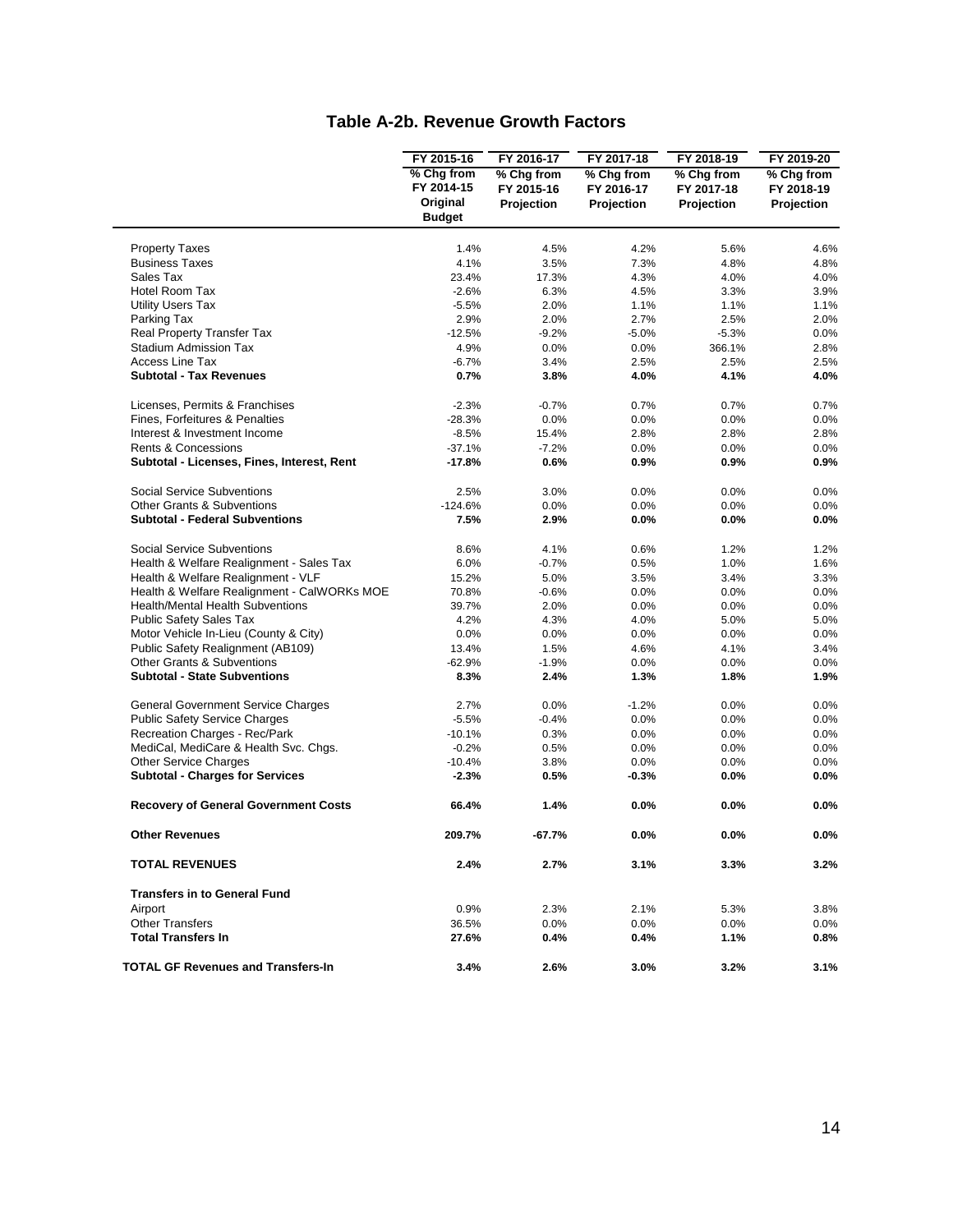#### *SOURCES – One-Time Sources Including Fund Balance & One-Time Reserves*

**Change in starting fund balance:** This report assumes available fund balance of \$248.7 million, including \$194.1 million previously appropriated in FY 2016-17 by the FY 2015-16 and FY 2016-17 adopted budget in addition to anticipated surpluses from FY 2014-15 and FY 2015- 16 of \$16.6 million and \$35.7 million, respectively. The report assumes use of this fund balance to be split evenly across the two upcoming budget years as a one-time starting source of \$123.2 million in each year. This results in a year over year reduction in General Fund-supported starting fund balances of \$57.0 million in FY 2015-16, \$0.0 million in FY 2016-17, and a loss of \$123.2 million in FY 2018-19.

**Changes in Use of Reserves:** No change in use of reserves is assumed until FY 2018-19. In FY 2015-16 through FY 2017-18 there is a projected annual withdrawal from the Recreation and Parks Budget Savings Incentive Reserve of \$3.1. No reserve withdrawals are anticipated in FY 2018-19 and FY 2019-20.

- **Budget Savings Incentive Fund:** The Citywide Budget Savings Incentive Fund receives 25% of year-end departmental expenditure savings to be available for one-time expenditures. We assume no withdrawals or deposits from this reserve during the reporting period, resulting in an unchanged ending balance of \$33.9 million.
- **Rainy Day One-Time Reserve:** Charter Section 9.113.5 establishes a Rainy Day One-Time Reserve funded by 25% of revenue growth over 5%, which can be used towards one-time expenses. We assume no withdrawals or deposits from this reserve during the reporting period, resulting in an unchanged ending balance of \$43.1 million.
- **Rainy Day Economic Stabilization Reserve:** Charter Section 9.113.5 establishes the City Rainy Day Reserve Economic Stabilization Fund, an economic stabilization reserve funded by 37.5% of revenue growth over 5%, which can be used to support General Fund operating budgets in years when revenue declines. We assume no withdrawals from or deposits to this reserve during the reporting period, resulting in an unchanged ending balance of \$71.9 million.
- **Recreation & Park Budget Savings Incentive Reserve:** The Recreation and Park Savings Incentive Reserve, established by Charter Section 16.107(c), is funded by the retention of year-end net expenditure savings by the Recreation and Park Department and must be dedicated to one-time expenditures. This report assumes annual withdrawals of \$3.1 million in FY 2015-16 through FY 2017-18, resulting in a projected ending balance of \$1.3 million.

#### *SOURCES – Other Citywide and Departmental Revenues*

**Public Health Revenues:** The Department of Public Health (DPH) projects a revenue increase of \$6.5 million in FY 2016-17, \$10.3 million in FY 2017-18, \$11.0 million in FY 2018-19, and \$11.8 million in FY 2019-20. The increases are due to projected growth in revenues from direct patient care in the San Francisco Health Network (SFHN), including capitated and fee-forservice reimbursement. Approximately 90,000 individuals are currently enrolled to receive health care services at SFHN through programs including Medi-Cal Managed Care, Healthy Workers, and Healthy San Francisco. The forecast assumes SFHN will maintain this level of enrollment. However, the State recently reduced the capitation rate for the Medi-Cal expansion population by 29%, reducing forecasted growth in capitated revenues. Fee for service payments are assumed to increase by an average of 2% each year.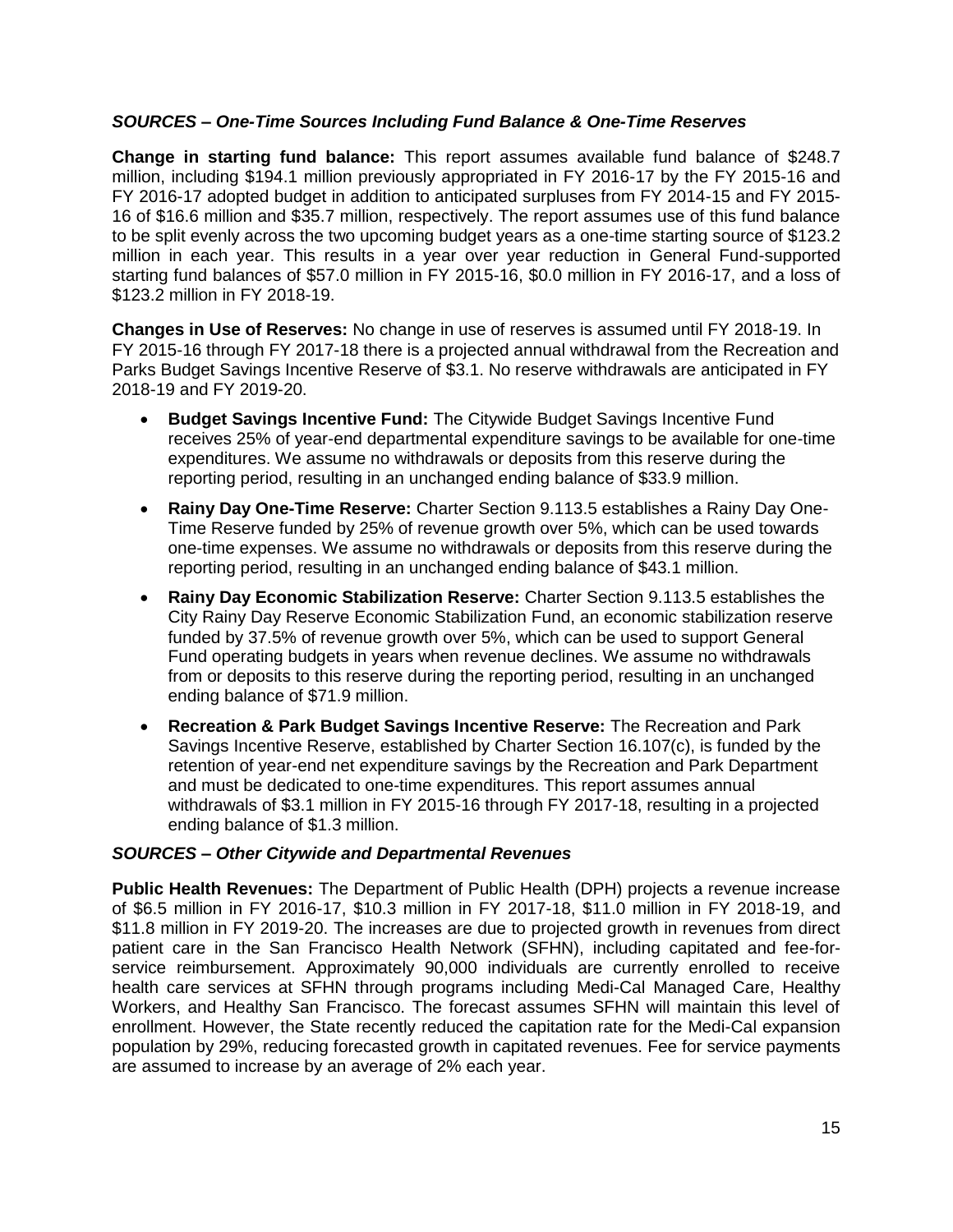**Office of Community Investment and Infrastructure (OCII) Tax Increment:** Under SB 107, enacted in September 2015, State law provides OCII additional authority to issue debt for contractual obligations existing prior to the dissolution of the former San Francisco Redevelopment Agency. The projection assumes that OCII may issue debt to finance affordable housing obligations and infrastructure at the Transbay and Mission Bay development areas. The City and OCII will continue to work collaboratively to implement development at existing areas in Transbay, Mission Bay, and Hunters Point Shipyard and Candlestick Point and deliver affordable housing. This results in an incremental General Fund cost of \$1.3 million in FY 2016- 17 and \$2.6 million in FY 2017-18. Starting in FY 2018-19, the incremental need for General Fund support falls by \$3.4 million and then an additional \$4.1 million in FY 2019-20 due to lower debt service payments and the completion of some OCII projects.

**Other General Fund-Supported Revenues:** Other General Fund supported revenues are projected to increase by \$17.9 million, \$11.2 million, \$15.1 million, and \$8.6 million over the next four years. This includes other miscellaneous revenue such as increased draw from the state and federal government to pay for additional salary and benefit costs at the Human Services Agency, and increases in the Airport concession revenue to the General Fund.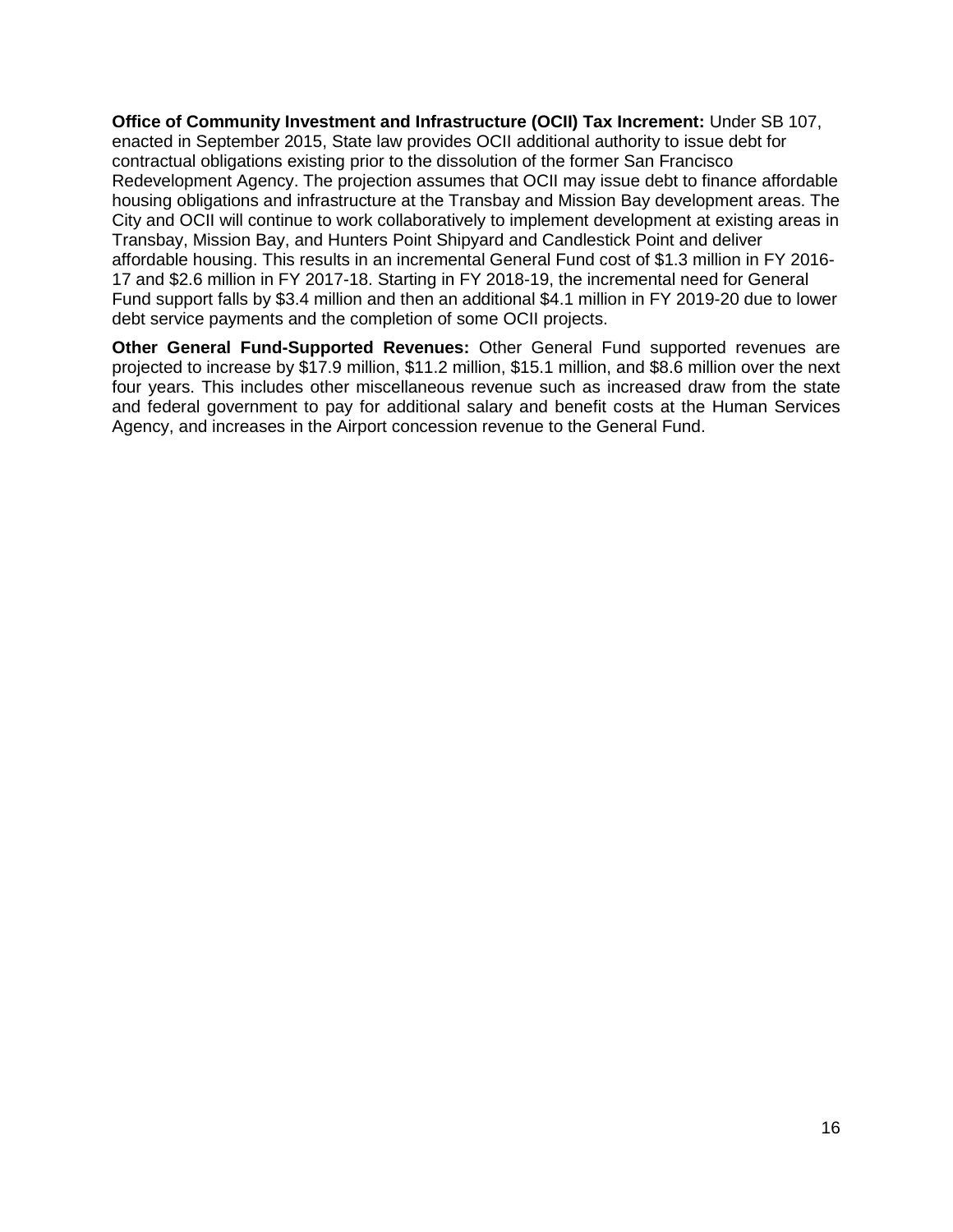#### *USES – Changes to Baselines and Reserves*

#### **Changes to Baselines**

The Charter specifies baseline-funding levels for various programs or functions that are generally linked to changes in discretionary General Fund revenues, though some are a function of Citywide expenditures or base-year program expenditure levels.

As a result of growing discretionary revenue, the City's mandated contributions to baselines and set-asides is increasing by \$36.3 million, \$35.3 million, \$45.2 million, \$34.5 million in FY 2016- 17, FY 2017-18 , FY 2018-19, and FY 2019-20, respectively. Key changes to baseline contributions are summarized below and in Table A-3.

The City's current baselines include:

 **MTA Baselines** Charter section 8A.105 establishes a minimum level of funding for the Municipal Transportation Agency (MTA) and the Parking and Traffic Commission within the MTA to provide predictable, stable and adequate level of funding for the MTA. Consistent with the Charter, the funding for these two baselines is adjusted annually by the percent increase or decrease in General Fund Aggregate Discretionary Revenues (ADR). Also included in the MTA baseline total is an amount equal to 80% of annual parking tax revenue as mandated by Charter Section 16.110.

Proposition B, passed by the voters in November 2014, additionally adjusts these baselines by the growth in population; first, in FY 2015-16 by the cumulative growth in population during the most recent ten year period, and subsequently by the annual growth in population. The funds provided through Proposition B must be appropriated as follows:

- $\circ$  75% of funds for transit system improvements to the Municipal Railway to improve the system's reliability, frequency of service, capacity and state of good repair; and
- $\circ$  25% of funds for transportation capital expenditures to improve street safety for all users.

Combining all required Muni baselines and parking tax transfers, the MTA is expected to receive additional incremental revenue each year over the next four years of \$17.1 million, \$16.5 million, \$24.0 million, and \$19.5 million. This projection includes assumed additional service costs of \$6.8 million in FY 2018-19 and \$2.3 million in FY 2019-20 related to the opening of the new Central Subway. Charter section 8A.105 states that contributions to the MTA must be adjusted when new ongoing transit services are added above those provided in the base year (2000-01). In 2019, the Central Subway project will be complete, extending the T Third light rail service to Chinatown and nearly doubling current T Third service levels.

 **Public Education Enrichment Fund Annual Contribution:** Proposition C, passed by the voters in November 2014, extended the Public Education Enrichment Fund Annual Contribution (PEEF) for 26 years in order to fund the City's Preschool For All programs and provide support to the San Francisco Unified School District, until June 30, 2041, eliminated a provision that allowed the City to defer up to a quarter of the contribution to PEEF in any year the City had a budget shortfall of \$100 million or more, and eliminated a credit for in-kind services allowed as an offset against the contribution.

The PEEF contribution is projected to increase by \$3.7 million, \$4.0 million, \$4.3 million, and \$4.3 million in FY 2016-17 through FY 2019-20. These increases reflect the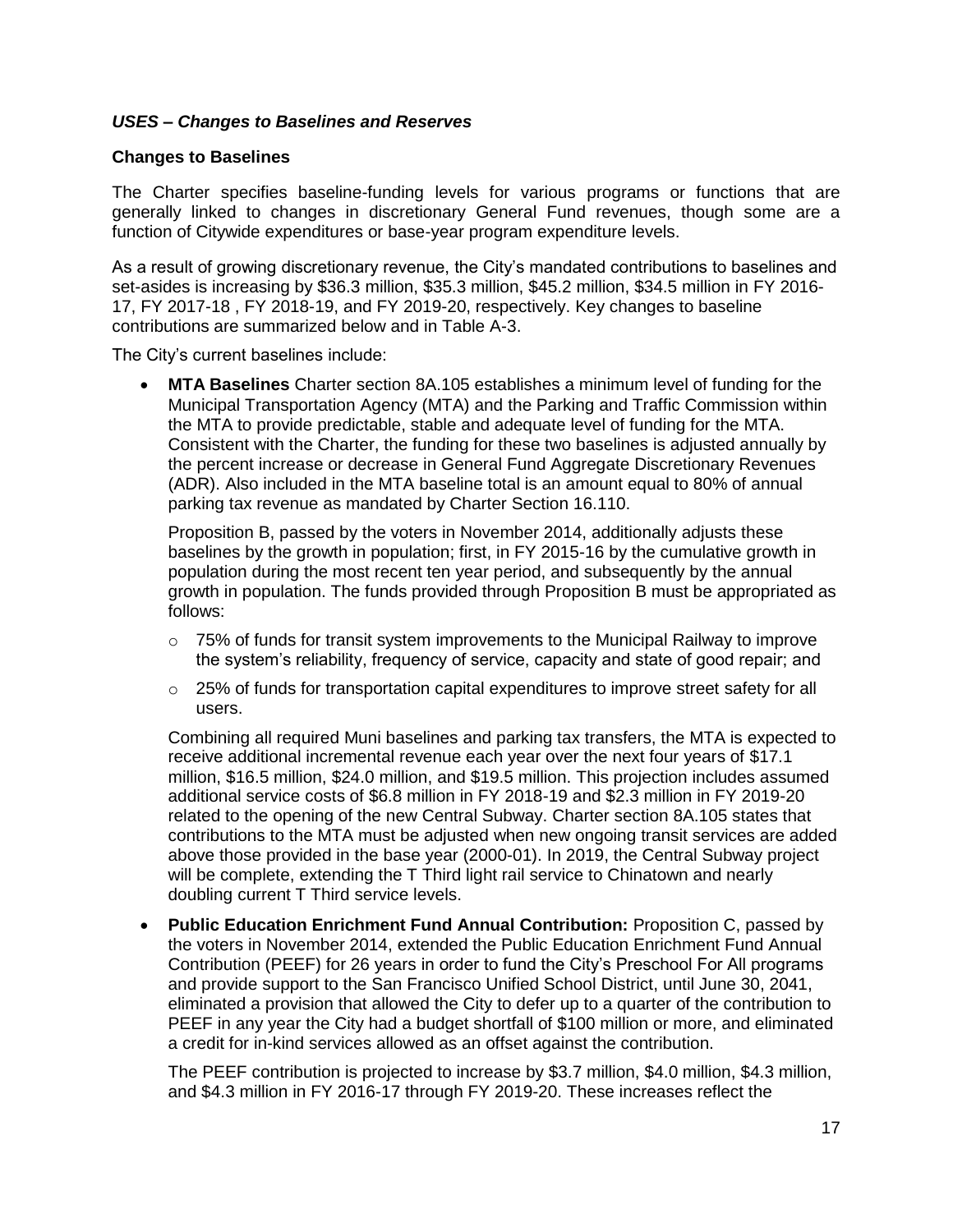percentage increase in the City's aggregate discretionary revenue over the next four years, as prescribed by Charter Section 16.123-2.

- **Children's Fund Property Tax Set-aside**: Proposition C extended the Children's Fund and the property tax set-aside for 25 years, until June 30, 2041, and increased the property tax set-aside from \$.03 for each \$100 of assessed property value in FY 2014- 15 to \$.04 by FY 2018-19. In addition, Proposition C added a new priority population to benefit Transitional Aged Youth (TAY). Without the legislation, the Fund would have grown due to the projected growth in property tax revenue. Combining the planned growth with the new growth due to the policy change, the overall value of the Children and Youth Fund will increase from a budgeted \$59.9 million in FY 2015-16, to \$69.2 million in FY 2016-17, \$77.5 million in FY 2017-18, \$87.8 million in FY 2018-19, and \$91.9 million in FY 2019-20. The impact to the General Fund of this set-aside increase is partially offset by reductions to other baselines. Isolating the policy change of the increased percentage of property taxes dedicated to the Children's Fund, the additional General Fund support needed each year is \$5.3 million in FY 2016-17, \$5.6 million in FY 2017-18, \$6.4 million in FY 2018-19, and \$1.1 million in FY 2019-20.
- **Children's and Transitional Aged-Youth Baselines**: This report assumes that the required expenditure appropriations for the Children's and Disconnected Transitional-Aged Youth Baselines are more than exceeded in each year, therefore, no net budgetary impact is projected.
- **Housing Trust Fund:** This report assumes that the Housing Trust Fund will continue to grow by \$2.8 million in each year, as prescribed by Charter.

**Other Baseline and Mandate Requirements:** In addition to those listed above the Charter specifies baseline-funding levels for various programs or functions, including the Public Library, Public Education, Children's Services, the Human Services Care Fund, and the City Services Auditor. Baseline amounts are generally linked to changes in discretionary City revenues, though some are a function of Citywide expenditures or base-year program expenditure levels.

Table A-3 shows the City's projected baseline contribution and the change from the prior year over the next four years, including FY 2015-16 budgeted contributions for the City's baselines.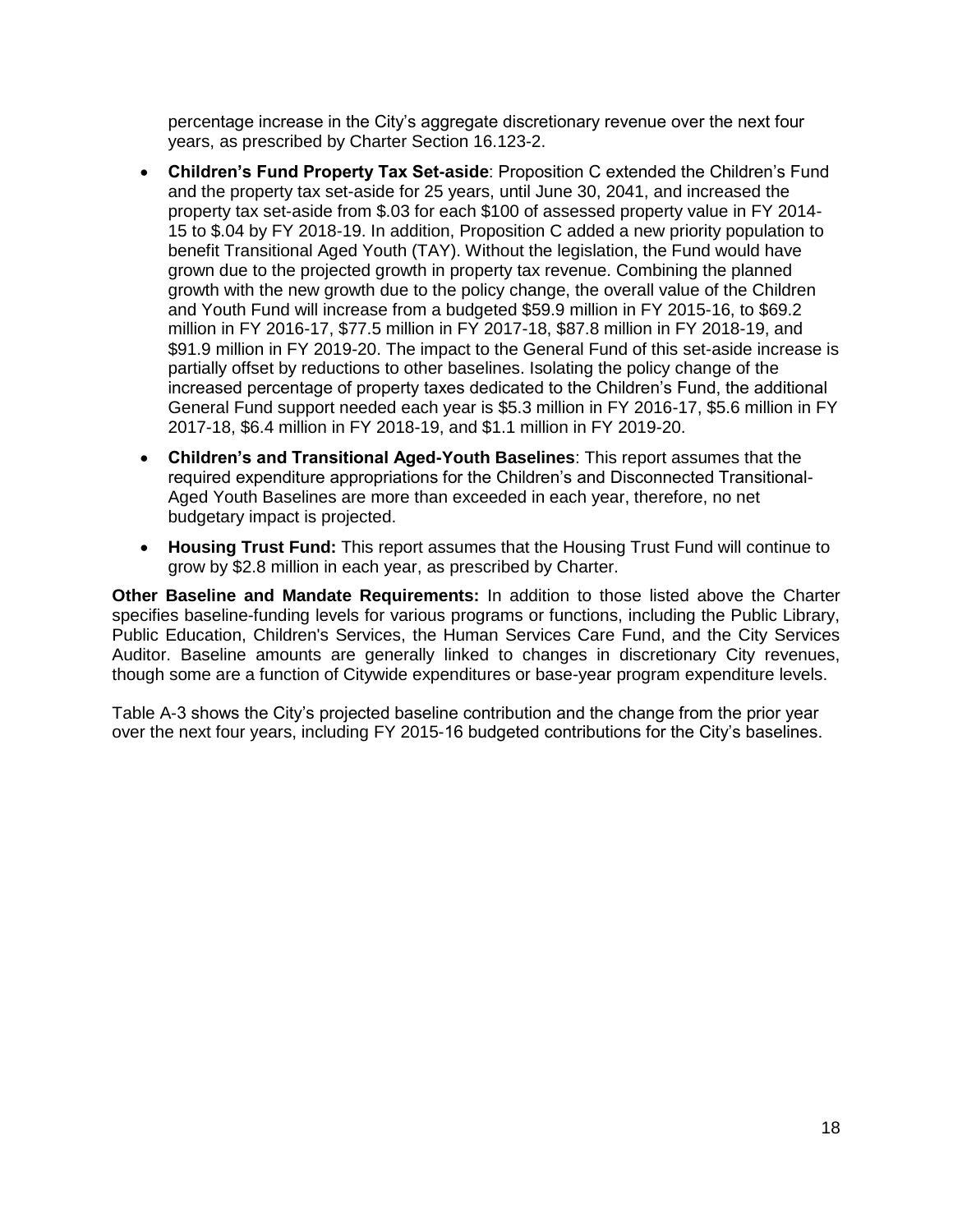## **Table A-3. Projected Baselines and Mandated Expenditures FY 2016-20 (\$ in millions)**

|                                          | FY 15-16      |          |          |          |          |
|------------------------------------------|---------------|----------|----------|----------|----------|
| <b>Total Contribution</b>                | <b>Budget</b> | FY 16-17 | FY 17-18 | FY 18-19 | FY 19-20 |
| <b>Public Education Enrichment Fund</b>  | 94.7          | 98.4     | 102.4    | 106.7    | 111.0    |
| Children's Fund Property Tax Set Aside*  | 59.9          | 69.2     | 77.5     | 87.8     | 91.9     |
| <b>Housing Trust Fund</b>                | 25.6          | 28.4     | 31.2     | 34.0     | 36.8     |
| MTA Baselines (Including Prop B)         | 369.6         | 386.7    | 403.3    | 427.3    | 447.0    |
| <b>Library Preservation Baseline</b>     | 67.6          | 70.3     | 73.1     | 76.2     | 79.2     |
| Controller- City Services Auditor        | 15.2          | 15.6     | 16.2     | 16.7     | 17.2     |
| Municipal Symphony Baseline              | 2.4           | 2.5      | 2.7      | 2.8      | 3.0      |
|                                          | 635.1         | 671.0    | 706.4    | 751.5    | 786.1    |
| <b>Change in General Fund cost</b>       |               | FY 16-17 | FY 17-18 | FY 18-19 | FY 19-20 |
| <b>Public Education Enrichment Fund</b>  |               | (3.7)    | (4.0)    | (4.3)    | (4.3)    |
| Children's Fund Property Tax Set Aside*  |               | (9.3)    | (8.3)    | (10.2)   | (4.2)    |
| <b>Housing Trust Fund</b>                |               | (2.8)    | (2.8)    | (2.8)    | (2.8)    |
| MTA Baselines (Including Prop B)         |               | (17.0)   | (16.6)   | (24.1)   | (19.6)   |
| <b>Library Preservation Baseline</b>     |               | (2.6)    | (2.9)    | (3.1)    | (3.1)    |
| <b>Controller- City Services Auditor</b> |               | (0.4)    | (0.6)    | (0.6)    | (0.5)    |
| Municipal Symphony Baseline              |               | (0.2)    | (0.1)    | (0.2)    | (0.1)    |
|                                          |               | (36.0)   | (35.4)   | (45.1)   | (34.6)   |

*\* The impact to the General Fund of the Children's Fund Property Tax setaside increase is partially offset by reductions to other baselines.* 

#### **Changes to Reserves**

The net change in deposits to reserves is estimated to be a savings of \$10.7 million in FY 2016- 17, followed by increased costs (deposits) of \$1.4 million in FY 2017-18, \$1.4 million in FY 2018-19, and \$1.2 million in FY 2019-20. Key changes to reserves are summarized below and reflected in Table A-4.

The City has a number of reserves that are available to insulate the City's budget and services from a dramatic event and soften the impact of economic shocks. Projected deposits to reserves include:

 **General Reserve:** Consistent with the financial policies adopted by the Board of Supervisors in December 2014 and codified in Administrative Code Section 10.60(b), which, the General Reserve value will increase to 3.0% of General Fund revenues by FY 2020-21. This report anticipates the General Reserve rising from 1.75% of regular General Fund revenues in FY 2015-16 to 2.75% in FY 2019-20.

Projections for deposits to the General Reserve are \$17.8 million, \$12.8 million, \$13.8 million, \$14.7 million, and \$15.5 million in FY 2015-16, FY 2016-17, FY 2017-18, FY 2018-19, and FY 2019-20 respectively. This report also assumes no withdrawals and that unspent monies at the end of each fiscal year will be carried forward to the subsequent year.

- **Rainy Day One-Time Reserve:** Charter Section 9.113.5 establishes a Rainy Day One-Time Reserve funded by 25% of revenue growth over 5%, which can be used towards one-time expenses. This report projects no deposits to or withdrawals from this reserve from FY 2015-16 through FY 2019-20.
- **Budget Stabilization Reserve:** Consistent with the financial policies adopted by the Board of Supervisors in April 2010 and codified in Administrative Code Section 10.60(b), this report anticipates the budgeted deposit of \$19.4 million to this reserve in FY 2015-16 based on real property transfer tax receipts above the five year average. No additional withdrawals or deposits are projected.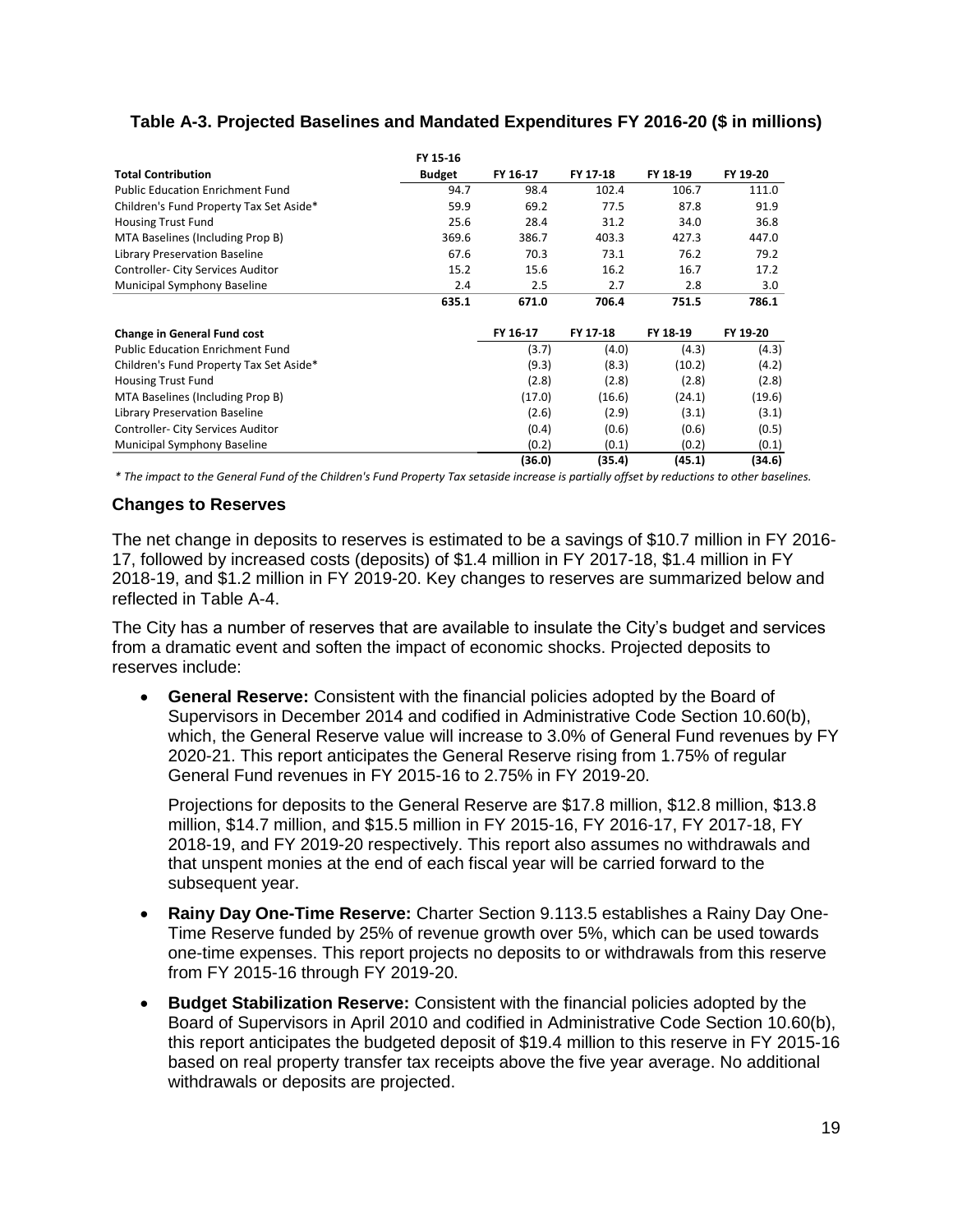- **Salary and Benefits Reserve:** This reserve projects the need for an increase of \$16.1 million in FY 2016-17 due to potential costs related to open labor negotiations that were not accounted for in the FY 2016-17 budget. In each of the three final years, this Plan projects increasing the Salary and Benefits Reserve by CPI from the \$13.9 million level appropriated in FY 2015-16. The increase is projected to support costs related to labor agreements not budgeted in individual departments, and assumes the reserve will be fully spent each year.
- **Litigation Reserve:** This reserve supports annual City liabilities related to claims, settlements, and judgments. This Plan assumes \$15.9 million in FY 2015-16, as previously appropriated. In the following four years, the reserve is projected to return to \$11.0 million, consistent with historic levels, and is assumed to be fully spent each year.

Table A-4 outlines the projected uses, deposits, and balances of all reserves discussed above and in the Sources section of this Plan.

#### **Table A-4. Projected Uses, Deposits & Balances of Reserves FY 2016-20 (\$ in millions)**

|                                                     | FY 15-16<br>(Deposit)/ | FY 16-17<br>(Deposit)/ | FY 17-18<br>(Deposit)/ | FY 18-19<br>(Deposit)/ | FY 19-20<br>(Deposit)/ |
|-----------------------------------------------------|------------------------|------------------------|------------------------|------------------------|------------------------|
|                                                     | <b>Use</b>             | Use                    | Use                    | Use                    | <b>Use</b>             |
| <b>General Fund Reserve</b>                         | (17.8)                 | (12.8)                 | (13.8)                 | (14.7)                 | (15.5)                 |
| <b>Budget Savings Incentive Fund</b>                |                        |                        |                        |                        |                        |
| Recreation & Parks Budget Savings Incentive Reserve | (3.1)                  | (3.1)                  | (3.1)                  |                        |                        |
| Rainy Day Economic Stablilization Reserve           |                        |                        |                        |                        |                        |
| Rainy Day One-Time Reserve                          |                        |                        |                        |                        |                        |
| <b>Budget Stabilization Reserve</b>                 | (19.4)                 |                        |                        |                        |                        |
| Salary and Benefits Reserve*                        | (13.9)                 | (30.0)                 | (30.4)                 | (30.8)                 | (31.2)                 |
| Litigation Reserve*                                 | (15.9)                 | (11.0)                 | (11.0)                 | (11.0)                 | (11.0)                 |
| <b>TOTAL</b>                                        | (70.1)                 | (56.9)                 | (58.3)                 | (56.5)                 | (57.7)                 |
|                                                     |                        |                        |                        |                        |                        |
|                                                     | FY 15-16               | FY 16-17               | FY 17-18               | FY 18-19               | FY 19-20               |
|                                                     | <b>Ending</b>          | <b>Ending</b>          | <b>Ending</b>          | <b>Ending</b>          | <b>Ending</b>          |
|                                                     | <b>Balance</b>         | <b>Balance</b>         | <b>Balance</b>         | <b>Balance</b>         | <b>Balance</b>         |
| <b>General Fund Reserve</b>                         | 73.5                   | 86.3                   | 100.0                  | 114.8                  | 130.3                  |
| <b>Budget Savings Incentive Fund</b>                | 33.9                   | 33.9                   | 33.9                   | 33.9                   | 33.9                   |
| Recreation & Parks Budget Savings Incentive Reserve | 7.5                    | 4.4                    | 1.3                    | 1.3                    | 1.3                    |
| Rainy Day Economic Stablilization Reserve           | 71.9                   | 71.9                   | 71.9                   | 71.9                   | 71.9                   |
| Rainy Day One-Time Reserve                          | 43.1                   | 43.1                   | 43.1                   | 43.1                   | 43.1                   |
| <b>Budget Stabilization Reserve</b>                 | 151.4                  | 151.4                  | 151.4                  | 151.4                  | 151.4                  |
| Salary and Benefits Reserve*                        |                        |                        |                        |                        |                        |
| Litigation Reserve*                                 |                        |                        |                        |                        |                        |
| <b>TOTAL</b>                                        | 381.2                  | 390.9                  | 401.6                  | 416.3                  | 431.8                  |

*\* These reserves are assumed to either be spent or closed to fund balance at the end of each fiscal year.* 

#### *USES – Salaries and Benefits*

This report projects General Fund supported salaries and fringe benefits to increase by \$112.4 million in FY 2016-17, \$100.2 million in FY 2017-18, \$98.7 million in FY 2018-19, and \$120.8 million in FY 2019-20. These increases, discussed in greater detail below, reflect the annualization of partial year positions approved in the current fiscal year, provisions in collective bargaining agreements, health and dental benefits for current and retired employees, retirement benefit costs, and other salary and benefit costs.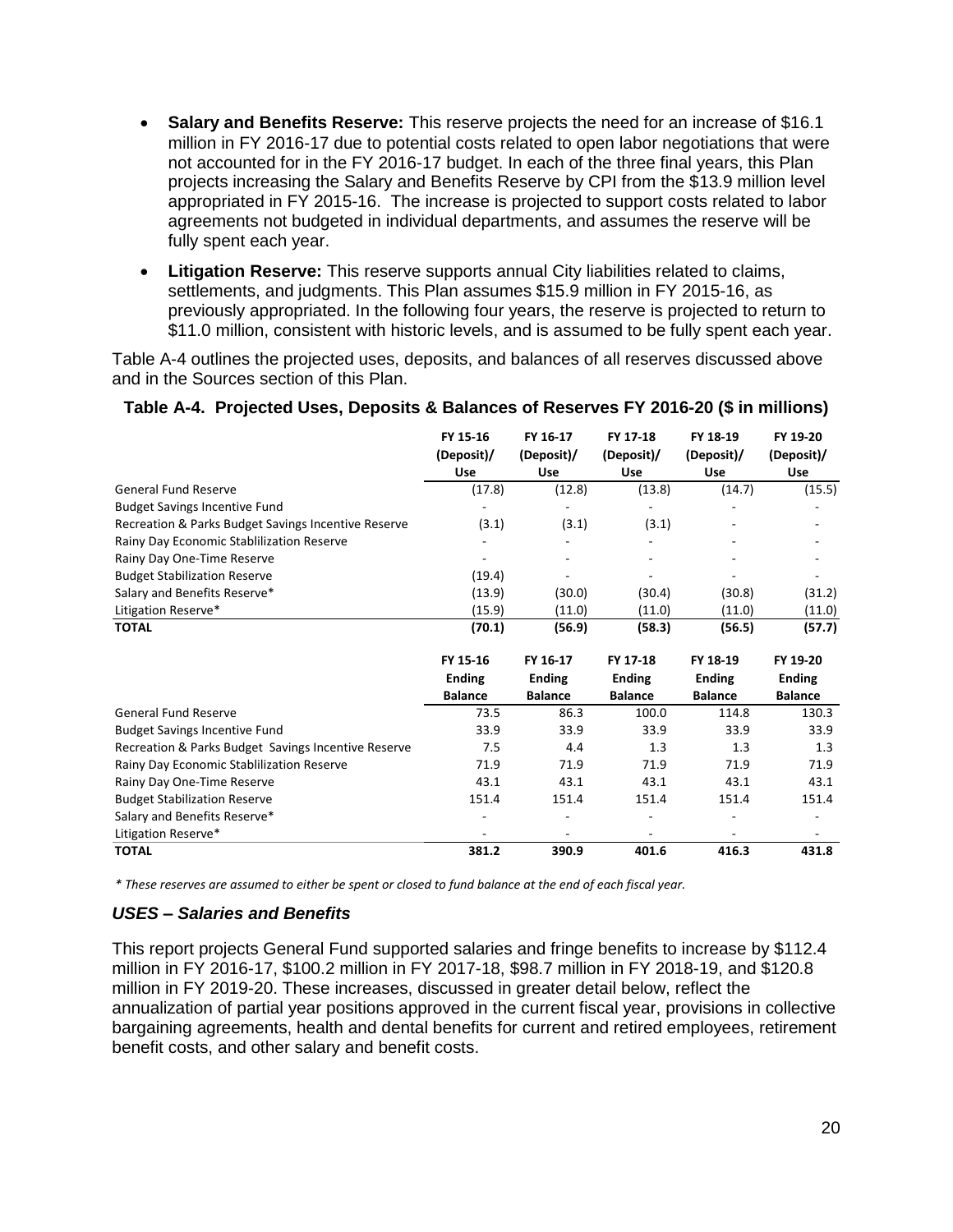**Annualization of Partial Year Positions:** In FY 2016-17, the City is projected to incur \$19.7 million in additional costs to annualize positions funded for only a partial year in the FY 2015-16 budget.

**Previously Negotiated Closed Labor Agreements:** The additional salary and benefit costs of closed labor agreements are projected to be \$64.9 million for FY 2016-17 and \$12 million for FY 2017-18. Current contracts negotiated in 2014 with 27 employee organizations and covering approximately 28,000 employees will continue through FY 2016-17. With a few exceptions, the negotiated agreements include raises of 2.25% to 3.25% (depending on inflation) in July of 2016. This report assumes an increase of 3.25% based on the latest inflation projections from the California Department of Finance for February 2016. The Memorandum of Understanding (MOU) for police officers and firefighters is closed one additional year through FY 2017-18, and include negotiated wage increases of 2.0% in each of the next two years.

**Projected Costs of Open Labor Agreements:** Beginning in FY 2017-18, this report assumes that most bargaining units receive salary increases equivalent to the change in the Consumer Price Index (CPI-U), which is projected by the California Department of Finance to be 2.5% through FY 2019-20. For police officers and firefighters, the report also assumes increases of 2.5% in FY 2018-19 and FY 2019-20. The additional salary and benefit costs for open collective bargaining agreements, using these assumptions, are projected to be \$51.9 million, \$71.3 million, and \$73 million in FY 2017-18, FY 2018-19 and FY 2019-20, respectively. These increases are provided for projection purposes only; actual costs will be determined in labor negotiations to be conducted in FY 2016-17 for most employees and in FY 2017-18 for police officers and firefighters.

#### **Health and Dental Benefits – Current and Retired Employees:**

**Current Employees:** Each spring, the Health Service System (HSS) negotiates the following calendar year rates with health plans. The HSS Board adopts these rates in July, and then HSS holds open enrollment for employees every October.

In order to ensure competition between health plans by minimizing migration, the Health Service Board has used one-time and ongoing strategies to reduce the price gap between plan rates. Industry predictions anticipate that medical and pharmacy inflation rates will increase at a rate which is greater than the Health Service Board negotiated plan rates. Therefore projections in this report assume average increases of approximately 5.0% in health and dental rates in each year. Given these assumptions, health and dental insurance premium costs paid by the employer related to current employees are projected to increase by \$15.6 million in FY 2016-17, \$12.7 million in FY 2017-18, \$13.5 million in FY 2018-19, and \$14.2 million in FY 2019-20.

The key uncertainty at this time last year was the impact of federal taxes and fees levied on employer based health plans as part of the implementation of the Affordable Care Act (ACA). The initial fees and taxes imposed by the ACA are included in estimated health costs. In addition, the Excise Tax on High Cost Plans (or "Cadillac Tax"), effective in 2018, is estimated to increase General Fund costs by \$0.1 million, \$0.2 million, and \$0.4 million in FY 2017-18, FY 2018-19, and FY 2019-20, as estimated by the Health Service System's actuary. This assumes continued utilization of Health Care Flexible Savings Accounts (FSAs), which are subject to the tax. In addition, it assumes that employers will be allowed to blend the health premium rates for Medicare and pre-Medicare retiree plans. At this time, however, regulations on implementation of the tax have not been issued, and the actuary estimates that if blending of retiree premiums is ultimately not permitted, it would increase General Fund costs above the projections in this report, (assuming no effect on plan migration or plan changes that would reduce premiums, such as increased co-pays or deductibles).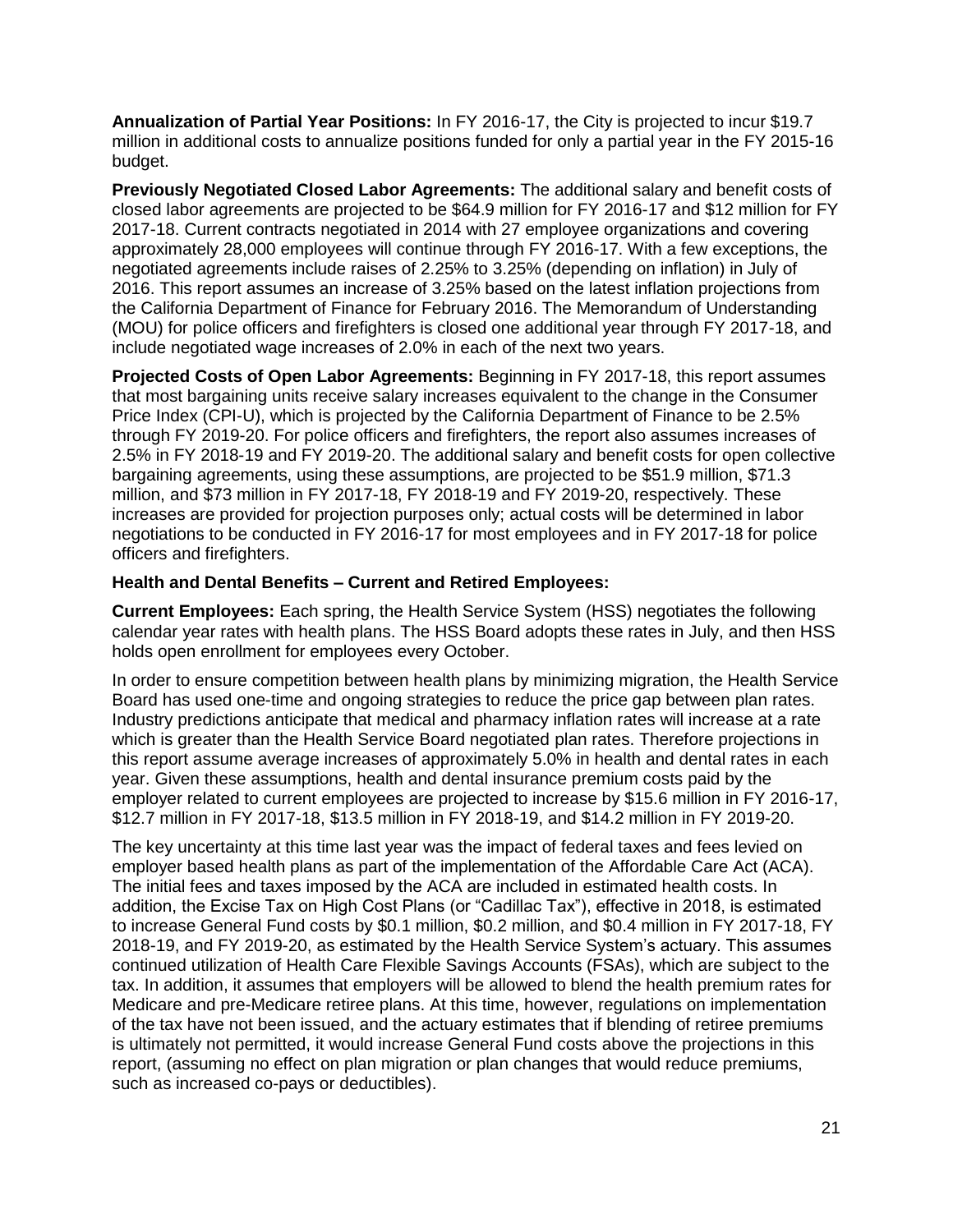**Retired Employees:** Charter Section A8.428 mandates health coverage for retired City employees. The cost of medical benefits for retirees is projected to increase General Fund support by \$6.2 million, \$6.7 million, \$7.1 million, and \$7.6 million in FY 2016-17, FY 2017-18, FY 2018-19 and FY 2019-20, respectively. Proposition B, passed by voters in June of 2008, began to address this unfunded liability by requiring employees hired after January 10, 2009 and the City to pay 2.0% and 1.0% of pre-tax compensation, respectively, into a Retiree Health Care Trust Fund. Proposition C, passed by voters in November of 2011, added to these provisions by requiring all remaining employees and the employer to begin contributing to the Fund beginning in FY 2016-17. Starting July 1, 2016, employees hired before January 10, 2009 will contribute 0.25% of pre-tax compensation into the Fund with additional 0.25% of each subsequent year, up to a maximum of 1.0%, and the City will match the contributions. As a result, General Fund expenditures will grow \$6.1 million, \$3.8 million, \$2.9 million, and \$2.3 million each year FY 2016-17 through FY 2019-20, respectively.

**Retirement Benefits – Employer Contribution Rates:** The majority of City employees are part of the San Francisco Employees Retirement System (SFERS), and some public safety personnel are part of the California Public Employees Retirement System (CalPERS). In November 2011, Proposition C changed the way the City and employees share in funding pension benefits. The base employee contribution rate remains at 7.5% for most employees when the City contribution rate is 11% of payroll. When the City contribution rate is above 11%, employees pay an additional amount based on the salary band in which their wages fit.

SFERS employer contribution rates presented in the December 2014 Five Year Financial Plan (and updated in March 2015) were based on projections prepared by the Retirement System's actuary in the fall of 2014. Rates in this report are based on projections provided in November 2015, and final FY 2016-17 rates will be adopted by the Retirement Board in the coming months. Projections reflect employee contributions to retirement required under Proposition C. The Five Year Financial Plan anticipated a decline in retirement costs after FY 2014-15, as asset losses during the 2008 financial crisis were fully recognized and subsequent asset gains incorporated, and as propositions implemented between 1994 and 1998 became fully amortized. However, several factors have now led to a reversal of this trend, leading to projected increases in costs:

- Actual FY 2014-15 investment earnings of just under 4.0%, compared to the actuarially assumed rate of return of 7.5%, have been incorporated and will be smoothed over the next five years. It is important to note that while the Retirement System's actuary did not recommend a reduction to the discount rate of 7.5%, it did present materials at the November 18, 2015 board meeting showing that the number of large public retirement plans assuming rates under 7.5% has increased significantly since 2009, and many investment consultants project future returns to be lower than they have in the past 10 to 20 years.
- Updated demographic assumptions adopted by the Retirement Board on November 18, 2015. Every five years, the Retirement System conducts a demographic study to determine whether actuarial assumptions are aligned with the most current data on how long retirees are collecting pensions after they retire. The study showed that retirees are living longer and collecting pensions longer than expected, which will require increased contributions in order to cover the additional pension payments.
- An appellate court ruling against the City which determined that voter-adopted changes to the conditions under which retirees could receive a supplemental cost-of-living adjustment (COLA) violated retirees' vested rights. Proposition C required that the Plan be 100% funded before it granted supplemental COLAs. Since 2011, the earnings of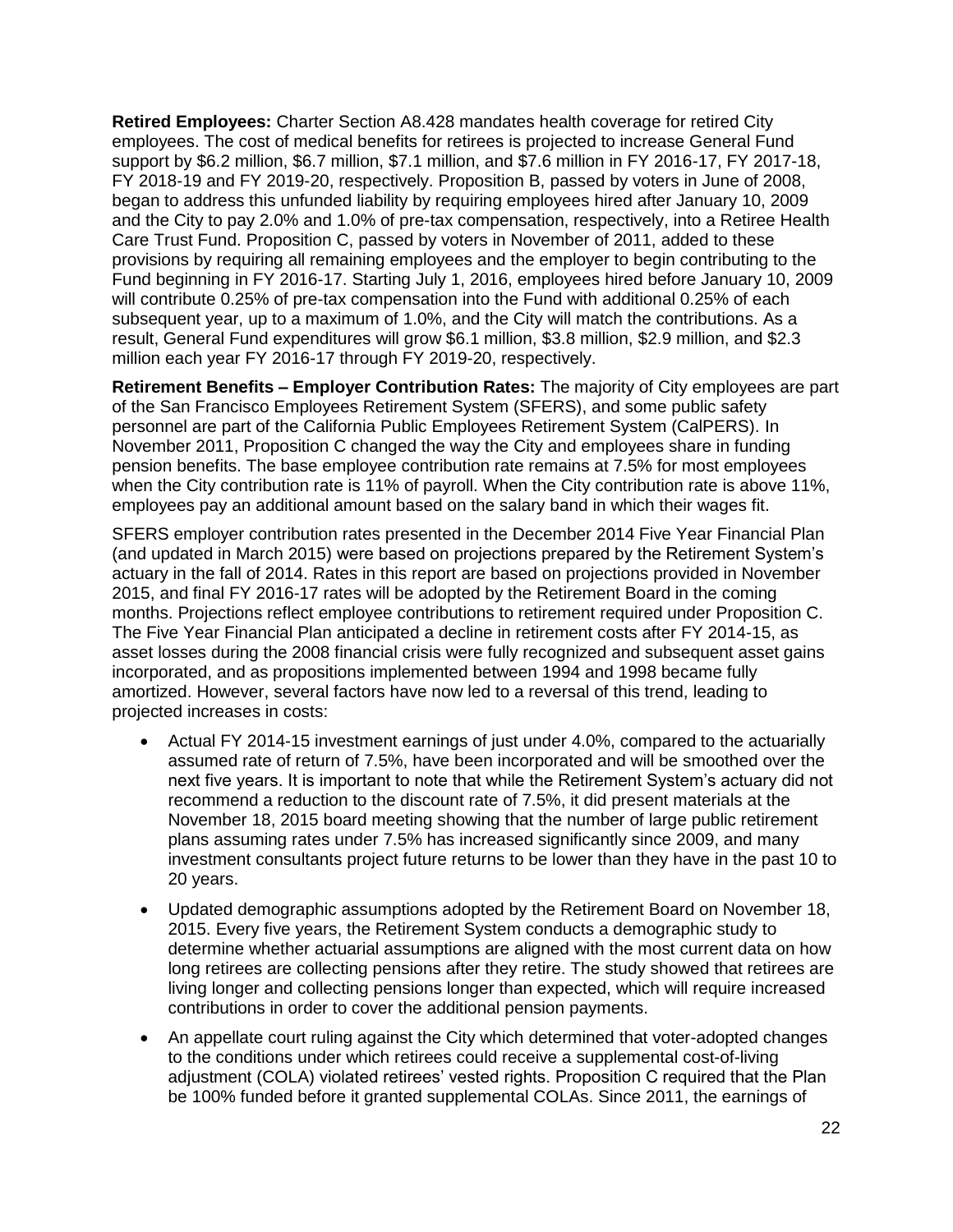Retirement System investments would have triggered two supplemental COLAs. The incremental cost of these two COLAs is included in the estimated contribution rates and costs below. Of note, the rates do not yet include the cost of any future supplemental COLAs.

The cumulative effect of these factors on employer contribution rates is significant not only because it reverses the downward trend anticipated by the City and employees alike, but in the magnitude of the cost increases projected. Figure A-1 below shows that the March 2015 update to Five Year Financial Plan projected General Fund pension contribution costs declining from \$301.8 million in FY 2015-16 to \$281.6 million in FY 2016-17, a savings of \$20.3 million. Costs were projected to continue declining, reaching \$259.8 million in FY 2019-20. Given the factors above, however, current projections are for costs to increase in FY 2016-17 to \$323.9 million, or \$42.3 million more than the prior projection, and to increase in each year after that, adding \$113.0 million in costs by FY 2019-20.

**Figure A-1. Projected Employer Pension Contribution Cost Increases from Prior Projections**



The maximum employer contribution rate for non-safety employees in salary band 2 is 18.61% in the current fiscal year. This rate is projected to increase to 19.0%, 20.2%, 20.3%, and 20.4% in FY 2016-17, FY 2017-18, FY 2018-19, and FY 2019-20, respectively, as shown in the table below. Compared to rates reported one year ago, this represents increases in rates of 1.5%, 3.6%, 5.3% and 6.1% over the next four years. Rates for Police and Fire safety employees vary based on date of hire. This report assumes the maximum employer contribution rate for police officers and firefighters will increase from the current rate of 17.8%, to 18.2%, 19.3%, 19.4%, and 19.5% over the next four years.

Overall these changes will generate an increase in cost to the City of \$6.9 million, \$21.8 million, \$3.6 million and \$3.7 million in FY 2016-17, FY2017-18, FY2018-19, and FY 2019-20 respectively.

Figure A-2 below (shown earlier in this report) shows the change in the percent rates of the City will have to pay as a result of the three changes discussed above.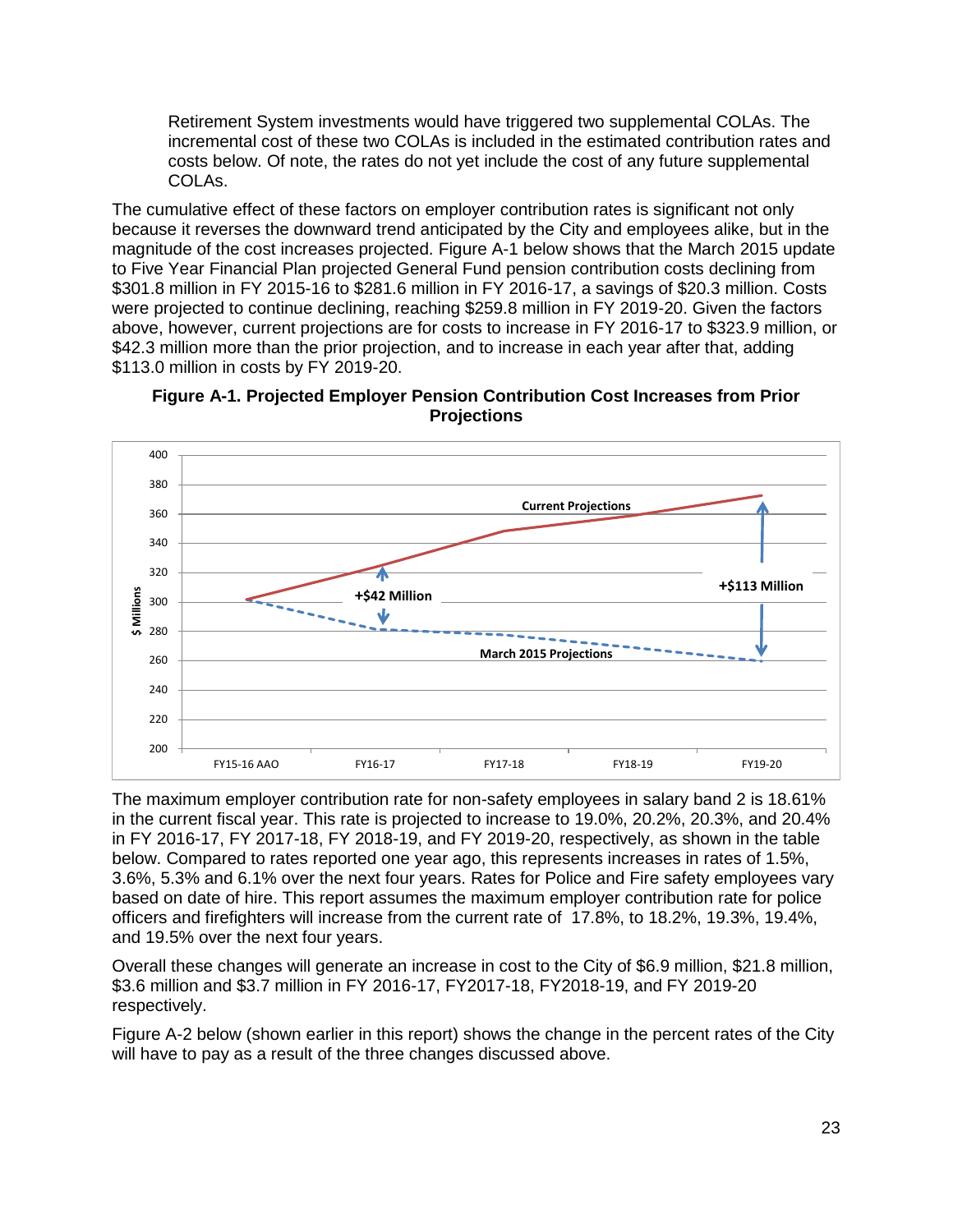

**Figure A-2. Employer Contribution Rate Percent of Payroll 2016-2035**

For CalPERS members, this report includes rate increases that began in FY 2014-15 due to adjusted mortality assumptions adopted by the CalPERS Board. The CalPERS rate in the current year is 23.7% and is projected to increase to 26.3%, 28.0%, 29.8% and 31.5% in FY 2016-17, FY 2017-18, FY 2018-19, and FY 2019-20. Updated CalPERs projections based on the June 2014 valuation will be available in December 2015, and these rates may subsequently change.

Table A-5 below reflects the total contribution rate, the portion of the rate that employees contribute, and the City's portion.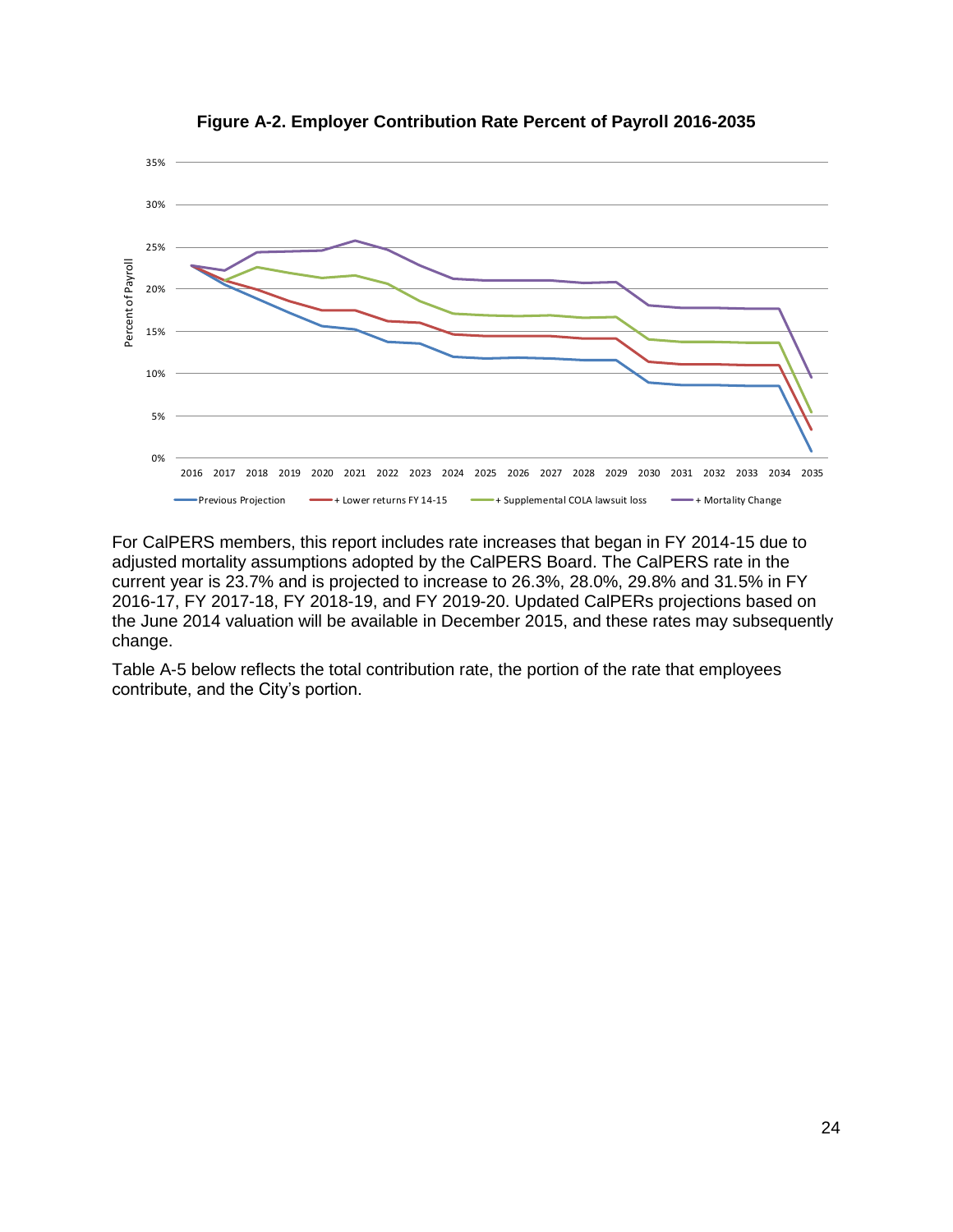|                                                 | FY 2016-17 | FY 2017-18 | FY 2018-19 | FY 2019-20 |
|-------------------------------------------------|------------|------------|------------|------------|
| <b>Estimated Total Contribution Rates</b>       | 29.7%      | 31.9%      | 32.0%      | 32.1%      |
| <b>Non-Safety</b>                               |            |            |            |            |
| <b>Employee Contribution (1)</b>                |            |            |            |            |
| Band 1, < \$26.68/hour                          | 7.5%       | 7.5%       | 7.5%       | 7.5%       |
| Band 2, < \$53.35/hour                          | 10.0%      | 11.0%      | 11.0%      | 11.0%      |
| Band 3, >\$53.35/hour                           | 10.5%      | 11.5%      | 11.5%      | 11.5%      |
| <b>Additional rate factors</b>                  |            |            |            |            |
| Band 1, < \$26.68/hour                          | 0.8%       | 0.9%       | $0.9\%$    | 0.9%       |
| Band 2, < \$53.35/hour                          | 0.7%       | 0.7%       | $0.7\%$    | 0.7%       |
| Band 3, >\$53.35/hour                           | 0.7%       | 0.7%       | $0.7\%$    | 0.7%       |
| <b>Estimated Net Employer Contribution (1)</b>  |            |            |            |            |
| Band 1, < \$26.68/hour                          | 21.4%      | 23.5%      | 23.6%      | 23.7%      |
| Band 2, < \$53.35/hour                          | 19.0%      | 20.2%      | 20.3%      | 20.4%      |
| Band 3, >\$53.35/hour                           | 18.5%      | 19.7%      | 19.8%      | 19.9%      |
| <b>Police and Fire Safety Employees (2)</b>     |            |            |            |            |
| <b>Estimated Total Contribution Rates</b>       | 30.0%      | 32.2%      | 32.3%      | 32.4%      |
| Employee Contribution & additional rate factors | 11.8%      | 12.8%      | 12.8%      | 12.8%      |
| <b>Estimated Net Employer Contribution</b>      | 18.2%      | 19.3%      | 19.4%      | 19.5%      |

#### **Table A-5. Estimated Employer Contribution Rates for the Retirement System**

| California Public Employees Retirement System (CalPERS) (3) |            |            |            |            |  |  |
|-------------------------------------------------------------|------------|------------|------------|------------|--|--|
|                                                             | FY 2016-17 | FY 2017-18 | FY 2018-19 | FY 2019-20 |  |  |
| <b>Total Estimated Contribution Rate</b>                    | 27.4%      | 29.1%      | 30.9%      | $32.6\%$   |  |  |
| Employee Contribution & additional rate factors             | $1.1\%$    | $1.1\%$    | $1.1\%$    | $1.1\%$    |  |  |
| Net Employer Contribution                                   | 26.3%      | 28.0%      | 29.8%      | 31.5%      |  |  |

(1) Employees are divided into three bands based on FY 2016-17 estimated wage floors.

(2) Retirement contribution rates vary depending on hire date.

(3) The next CALPers update is expected in December 2015.

**Other Salary and Fringe Benefit Savings/(Costs):** Other salary and benefit cost changes are expected to be modest, with the biggest changes occurring due to the changing number of work days in a given fiscal year. Most fiscal years consist of 261 workdays for regularly scheduled shifts and 365 days for 24/7 operations. FY 2016-17 is a normal year but FY 2015-16 is a leap year and contains 366 days for 24/7 operations and 262 workdays for regularly scheduled shifts; therefore, the City incurs General Fund savings of \$8 million in FY 2016-17. FY 2017-18 contains only 260 regularly scheduled workdays and the City expects to see savings in that year of \$8.9 million. FY 2018-19 is the same as FY 2017-18, and FY 2019-20 is another leap year, which means the City incurs additional General Fund costs in that year of \$19.4 million compared to the prior year. Other salary and benefit changes include changes to costs for unemployment insurance, Long Term Disability, and any changes to the FICA income cap, as well as other small salary and fringe adjustments.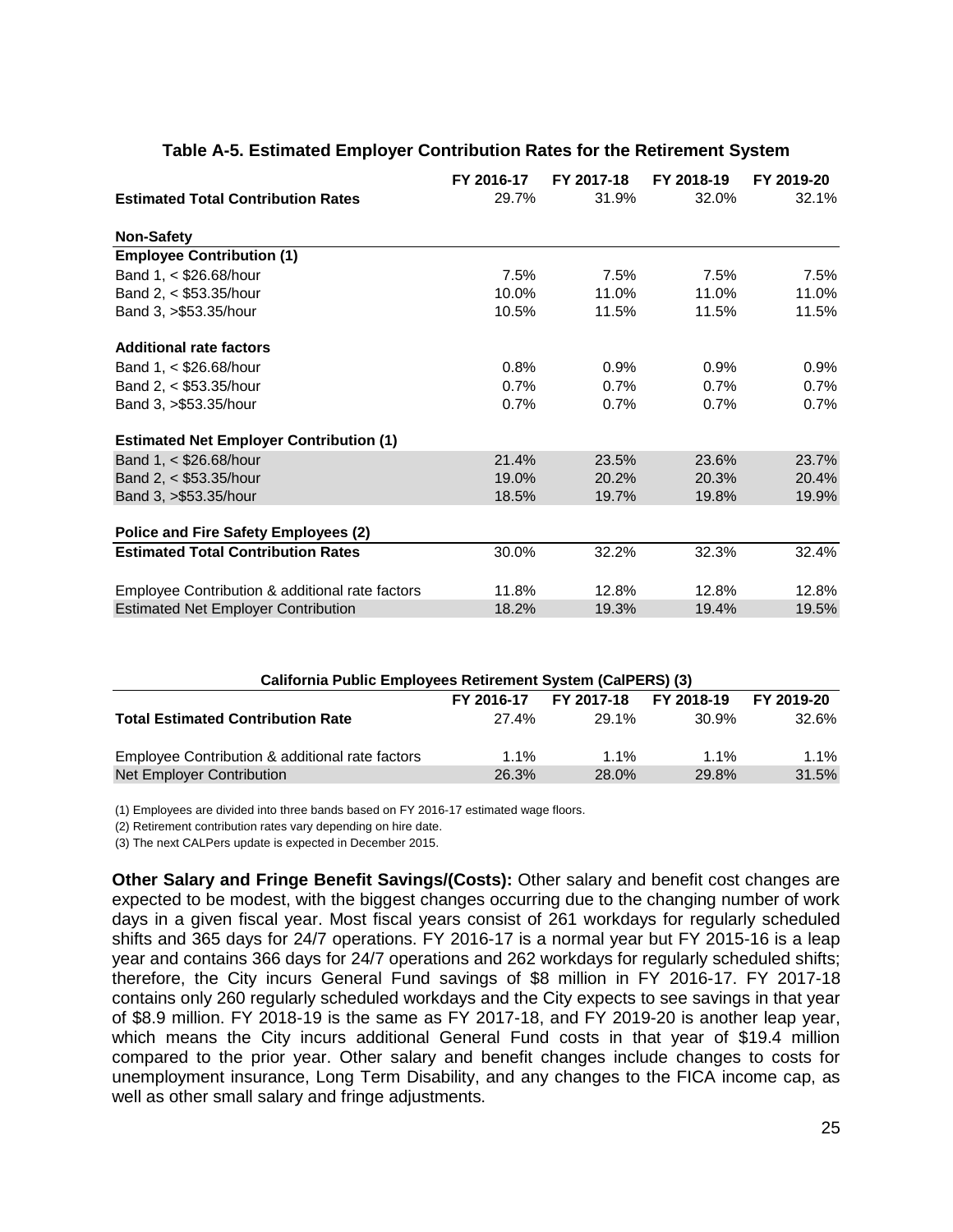#### *USES – Citywide Operating Budget Costs*

Over the next five years, the City will also incur increasing non-salary operating costs. Citywide non-salary operating costs are projected to increase by \$24.6 million, \$120.2 million, \$109.1 million, and \$66.1 million in FY 2016-17, FY 2017-18, FY 2018-19, and FY 2019-20, respectively. These increases span multiple departments and are described in more detail below.

**Minimum Wage (Proposition J):** In November 2014, voters adopted a Charter amendment increasing the local minimum wage from \$11.05 to \$15.00 per hour by 2018. After reaching \$15.00, the wage will increase by CPI on July 1 of every subsequent year. This report assumes a CPI-U increase of 2.5% in FY 2019-20.

The major cost driver of the policy change for the City is the In-Home Supportive Services (IHSS) program, which employs over 19,000 individuals. These workers received an hourly wage of \$12.00 prior to the implementation of the minimum wage increase. IHSS is a State and County supported program housed within the budget of the Human Services Agency. In addition, there are some City contracts which directly pay for staff and a limited group of city employees whose wages are below \$15.00 per hour.

Overall these changes to the City's minimum wage result in an increase in General Fund support of \$11.3 million in FY 2016-17, \$14.8 million in FY 2017-18, \$16.1 million in FY 2018- 19, and \$7.6 million in FY 2019-20.

**Legacy Business**: In November 2015, Proposition J, an advisory measure, was approved by the voters. The ordinance created a Legacy Business Historic Preservation Fund which allows the issuance of annual grants to registered Legacy Businesses of \$500 per full time employee (up to a maximum of \$50,000 per business), as well as an annual grant to landlords of legacy businesses of \$4.50 per square foot of leased space (limited to \$22,500, and the lease must meet certain criteria). Changes to the definition of Legacy Business and the establishment of the new Preservation Fund could result in new costs to the General Fund of up to \$3.7 million in FY 2016-17, \$3.9 million in FY 2017-18, \$3.8 million in FY 2018-19 and \$4.2 million in FY 2019-20, as additional Legacy Businesses join the register each year and become eligible for grants.

**Capital, Equipment, and Technology:** Changes in funding for capital, equipment, and technology will result in an incremental decrease in General Fund support of \$19.8 million in FY 2016-17, and then incremental increases of \$30.1 million in FY 2017-18, \$34.5 million in FY 2018-19 and \$5.2 million in FY 2019-20. Please see Table A-6 for further detail.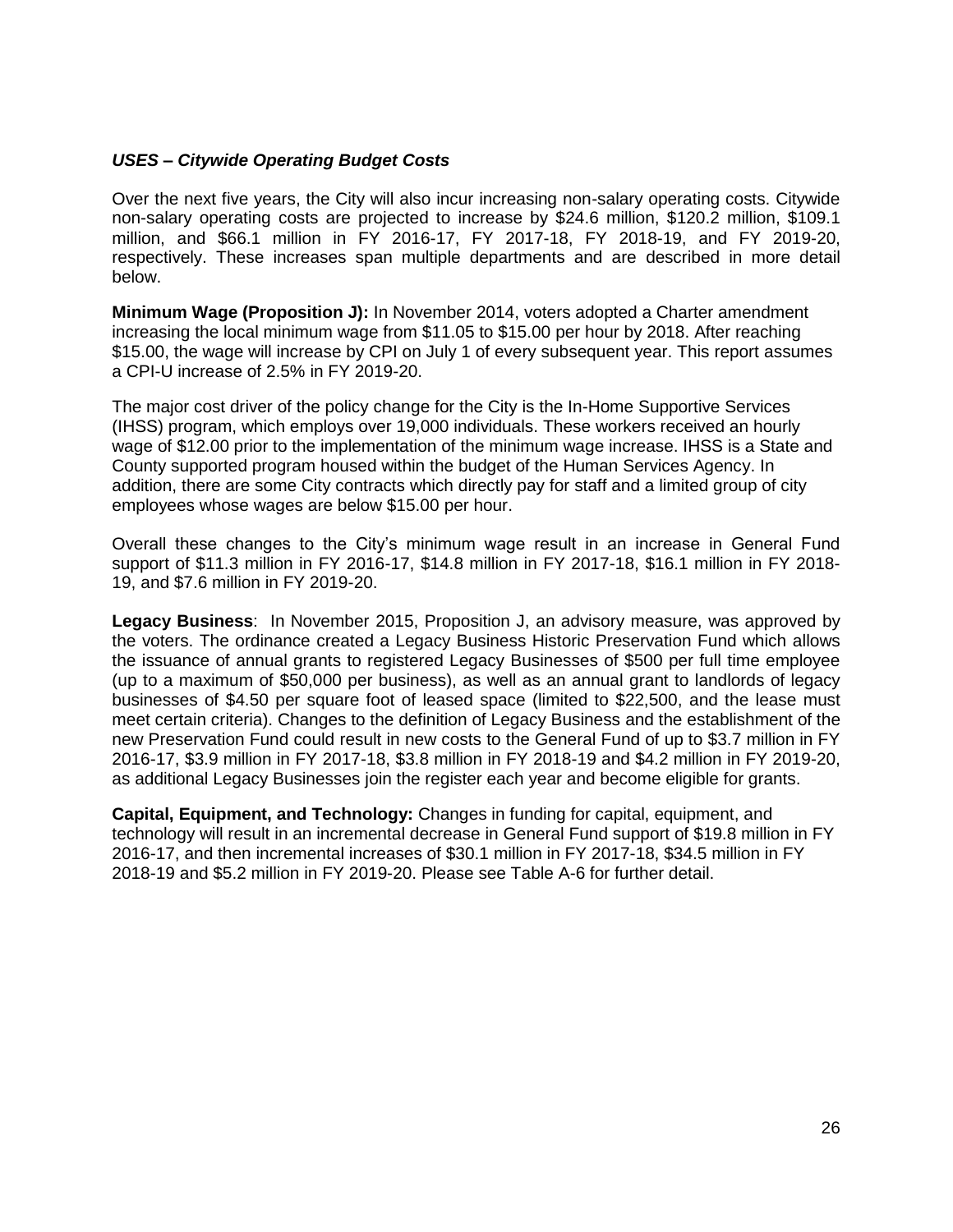|                                               | <b>Projected Levels</b> |         |         |                          |         |  |
|-----------------------------------------------|-------------------------|---------|---------|--------------------------|---------|--|
|                                               | 2015-16                 | 2016-17 | 2017-18 | 2018-19                  | 2019-20 |  |
| Capital Plan Budget                           | 122.8                   | 118.5   | 137.5   | 147.2                    | 157.6   |  |
| Capital FF&E, Move Costs                      | 11.0                    | 1.0     | 3.2     | 22.9                     | 12.2    |  |
| Equipment                                     | 16.1                    | 8.5     | 17.4    | 17.9                     | 18.3    |  |
| Information & Communication Technology Budget | 6.6                     | 2.3     | 11.7    | 12.8                     | 14.1    |  |
| <b>Additional Radio Contracts</b>             | -                       | 11.5    |         | $\blacksquare$           |         |  |
| <b>FAMIS Project</b>                          | 9.1                     | 9.8     | 0.3     | $\overline{\phantom{0}}$ |         |  |
| Major IT Investments                          | 3.2                     | 6.4     | 18.3    | 20.5                     | 22.5    |  |
| Capital Planning Fund Contribution            | 12.6                    |         |         | $\blacksquare$           |         |  |
| <b>Total One-time Costs</b>                   | 181.4                   | 158.0   | 188.4   | 221.3                    | 224.7   |  |

## **Table A-6. Capital, Equipment and Technology Costs (\$ Millions)**

|                                               | Year-Over-Year Change |         |         |         |  |
|-----------------------------------------------|-----------------------|---------|---------|---------|--|
|                                               | 2016-17               | 2017-18 | 2018-19 | 2019-20 |  |
| Capital Plan Budget                           | 4.3                   | (19.0)  | (9.7)   | (10.4)  |  |
| Capital FF&E, Move Costs                      | 10.0                  | (2.2)   | (19.7)  | 10.7    |  |
| Equipment                                     | 7.6                   | (8.9)   | (0.5)   | (0.4)   |  |
| Information & Communication Technology Budget | 4.3                   | (9.4)   | (1.1)   | (1.3)   |  |
| <b>Additional Radio Contracts</b>             | (11.5)                | 11.5    |         |         |  |
| <b>FAMIS Project</b>                          | (0.7)                 | 9.5     | 0.3     |         |  |
| Major IT Investments                          | (3.2)                 | (11.9)  | (2.2)   | (2.0)   |  |
| Capital Planning Fund Contribution            | 12.6                  |         |         |         |  |
| Department of Technology Rates *              | (3.5)                 | 0.3     | (1.6)   | (1.6)   |  |
| Year-Over Year Change                         | 19.8                  | (30.1)  | (34.5)  | (5.2)   |  |

*\* Department of Technology rates are excluded from the "Projected Levels" table above they represent an on-going cost, rather than a one-time cost.*

This report assumes that capital budget funding will increase based on preliminary levels assumed in the City's FY 2016-25 Ten Year Capital Plan for FY 2017-18 through FY 2019-20, which results in an increase in General Fund support of \$19.0 million, \$9.7 million, and \$10.4 million, respectively. In FY 2016-17, the capital projection reflects a decrease in General Fund support of \$4.3 million due to budgeted funding in FY 2015-16 greater than what was assumed in the Capital Plan. This report also assumes the expiration of a one-time cost of \$12.6 million to initially fund the Capital Planning Fund in FY 2015-16.

Additionally, the City is experiencing changing costs related to furniture, fixtures and equipment (FF&E) associated with new and upgraded City facilities. The report assumes incremental changes in General Fund support including a decrease of \$10.0 million in FY 2016-17, an increase of \$2.2 million in FY 2017-18, an increase of \$19.7 million in FY 2018-19, and a decrease of \$10.7 million in FY 2019-20. These costs are related to projects such as renovated fire stations funded through the ESER I and II bonds, seismic upgrades to San Francisco General Hospital Building 5, a new ambulance facility for the Fire Department, a new Animal Care and Control facility, a City plan to consolidate permitting staff and operations from various leased and City-owned properties into one building, and other large Certificate of Participation and General Obligation bond-funded capital projects.

Citywide equipment costs are projected to decrease by \$7.6 million in FY 2016-17 consistent with the adopted budget. To reach previous levels of investment as well as projected need, equipment costs are projected to increase by \$8.9 million in FY 2017-18. Increased cost assumptions based on CPI result in annual \$0.5 million increases in FY 2018-19 and FY 2019- 20. Equipment is defined as an item costing \$5,000 or more with an expected life span of three years or more. This projection assumes that no equipment purchases will be funded through the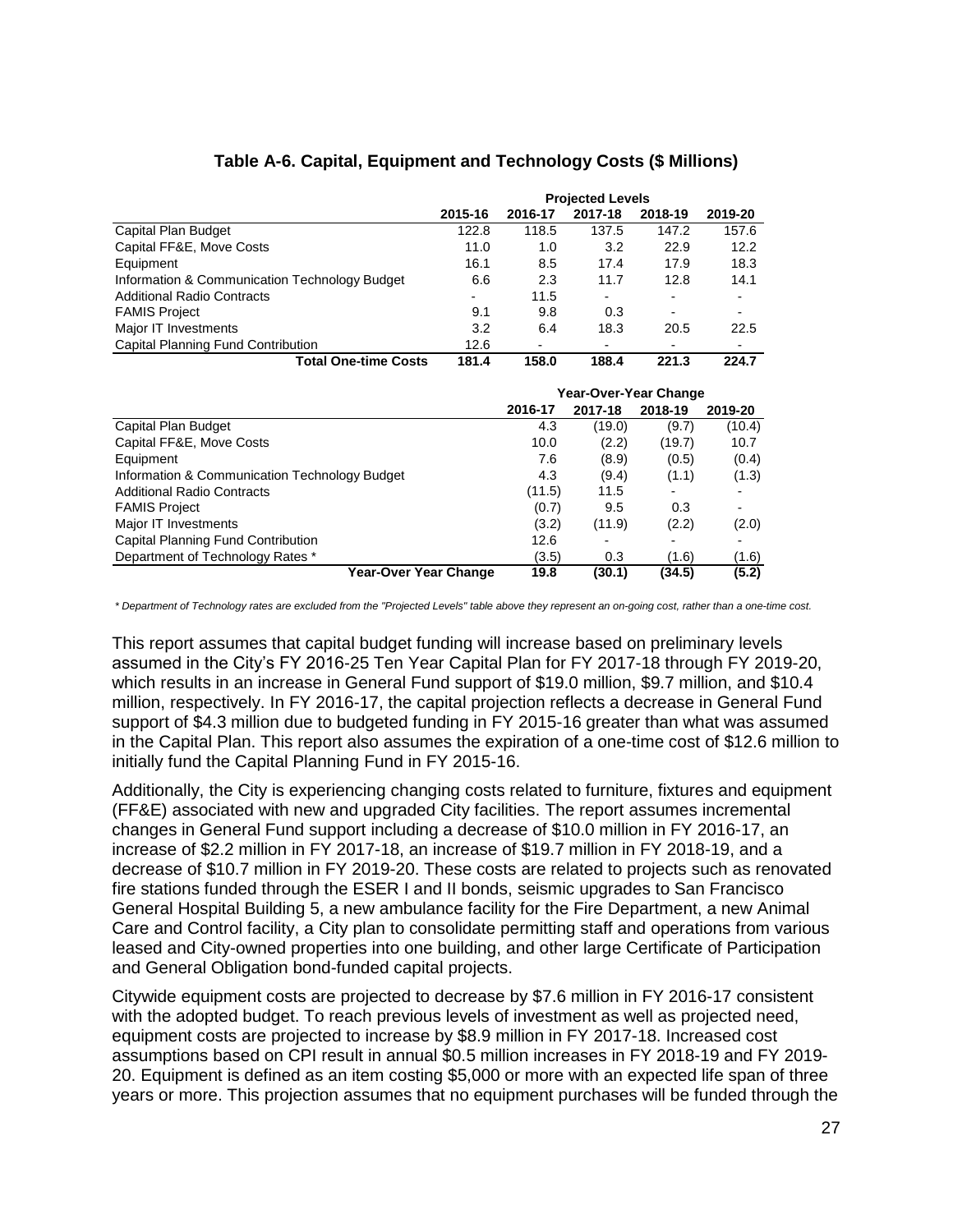use of lease revenue bonds in any of the next four years. By using cash instead of debt financing, the City saves on financing costs, reducing the overall cost of equipment purchases over the long term.

Citywide technology costs are projected to decrease by \$4.3 million in FY 2016-17, as reflected in the adopted FY 2016-17 budget. Technology costs are projected to increase by \$9.4 million in FY 2017-18, \$1.1 million in FY 2018-19, and \$1.3 million in FY 2019-20, consistent with the City's Information and Communication Technology (ICT) Plan for FY 2015-16 through FY 2019- 20. These costs are related to infrastructure and security improvements, as well as departmentspecific technology updates.

This report also assumes an increase in funding for major Information Technology investments in the amount of \$4.6 million in FY 2016-17, \$1.7 million in FY 2017-18, \$1.9 million in FY 2018- 19, and \$2.0 million in FY 2019-20. These increases reflect 10% growth on the prior year, consistent with ICT Plan assumptions to annually grow IT funding. This increase is also assumed to reflect the risk of unanticipated cost expenditures related to replacing the City's aging information and communication technology systems over the coming several years – specifically, the continued replacement of the Citywide financial system and the public safety radio system – as discussed in the ICT plan.

Finally, the Department of Technology's rates are projected to increase in FY 2016-17 by \$3.5 million as included in the adopted budget. Rates are projected to decrease by \$0.3 million in FY 2017-18, reflecting the expiration of one-time project costs, and then increase by \$1.6 million in FY 2018-19 and \$1.6 million in FY 2019-20 due to inflationary increases on salaries and benefits.

**Citywide – Inflation on non-personnel costs and grants to non-profit contractors:** Over the next four years, this report assumes that the cost of materials and supplies, professional services, contracts with Community-Based Organizations and other non-personnel operating costs will rise by Consumer Price Index (CPI-U) increases of 2.5% for FY 2017-18 through FY 2019-20. The projection reflects the adopted FY 2016-17 budget spending levels in the first year of the report, which includes a 2.5% cost-of-doing business increase for nonprofit organizations. This report also assumes inflationary increases on the costs of pharmaceuticals of 4% in FY 2016-17 and 6% in FY 2017-18 through FY 2019-20. The increasing cost of pharmaceuticals is largely driven by the high cost of new specialty drugs and treatments.

These assumptions generate an increase in costs to the City of \$14.8 million, \$34.6 million, \$34.3 million, and \$34.3 million in FY 2016-17, FY 2017-18, FY 2018-19, and FY 2019-20, respectively.

**Citywide –Debt Service and Real Estate:** Over the next four years, total debt service and real estate related costs are projected to increase by \$6.3 million in FY 2016-17, \$28.8 million in FY 2017-18, \$14.3 million in FY 2018-19 and \$8.7 million in FY 2019-20. These projections include current debt repayment requirements and projected debt service and real estate costs for investments anticipated in the Capital Plan. These projections do not include debt service related to the Moscone Convention Center, which is reflected in the Convention Facilities Fund subsidy projection.

The increases in debt service from FY 2016-17 to FY 2018-19 result in incremental General Fund increases of \$5.1 million, \$24.3 million, and \$10.1 million; there is no change in FY 2019- 20. These changes are primarily due to Certificates of Participation (COPs) for the War Memorial Veterans Building seismic upgrade, equipment leases for Zuckerberg San Francisco General Hospital, HOPE SF, and new facilities for a number of City departments relocating from the Hall of Justice.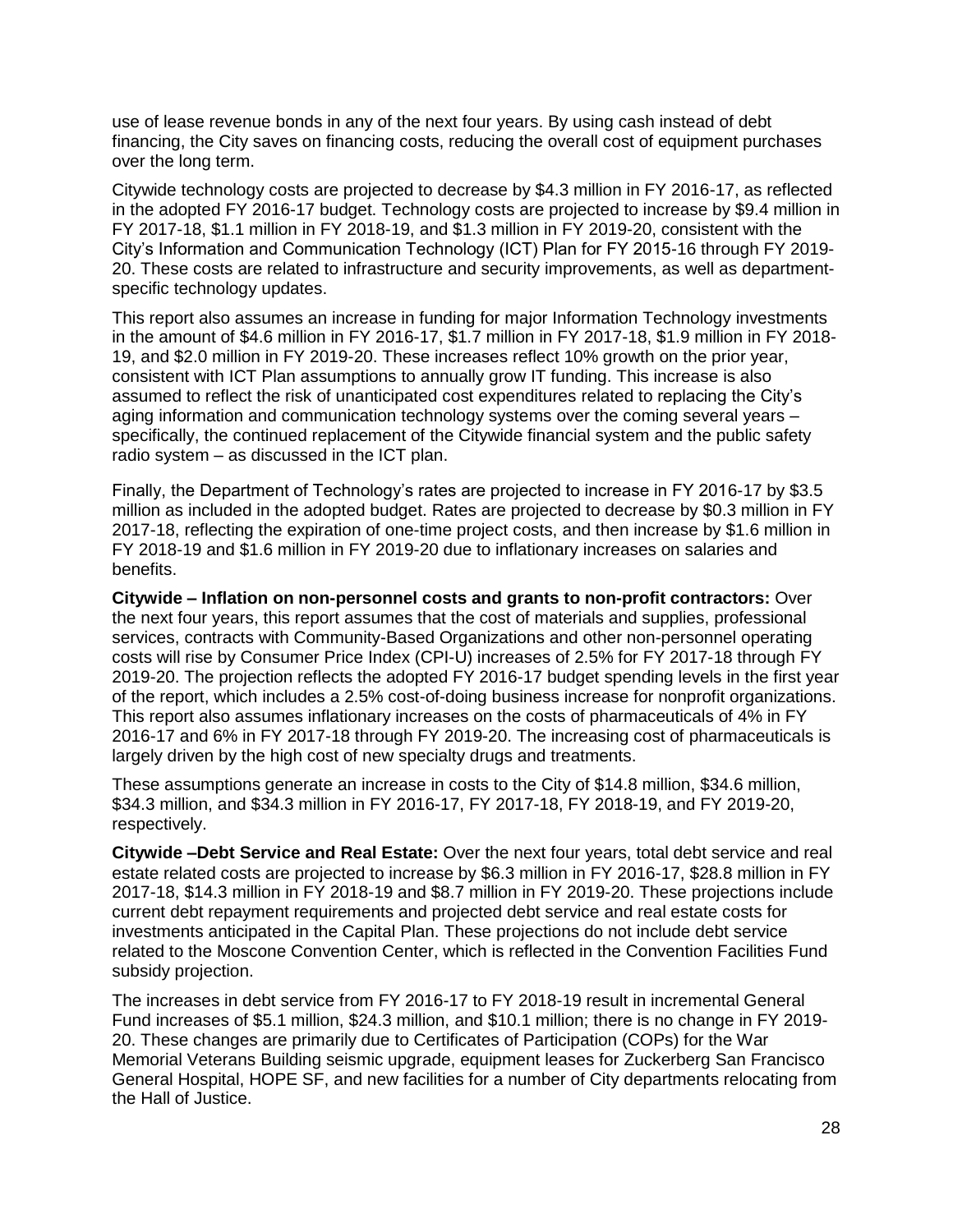Real estate cost increases include leases for private property as well as ownership and maintenance costs for City-owned buildings. Over the next four years, these costs are projected to decrease by \$1.2 million in FY 2016-17, then increase by \$4.5 million in FY 2017-18, \$4.2 million in FY 2018-19, and \$8.7 million in FY 2019-20. These projections are driven primarily by the space needs of City departments. The expiration of lease-back agreements and costs associated with new facilities for various City departments, the Crime Lab, and a new Animal Care and Control facility are partially offset by savings from departments moving out of formerly City-owned buildings. Privately-leased space projections include new rental costs for the Department of Elections as well as negotiated rent escalations for existing leases.

**Citywide – Sewer, Water and Power rates:** The base case assumes increased General Fund transfers to the Public Utilities Commission (PUC) for the cost of sewer, water, and power expenses. Sewer and water rates have been adopted by the PUC Commission through FY 2017-18 and will cover the cost of planned capital improvements, including the Water System Improvement and the Sewer System Improvement Programs. The final two years of sewer and water rate projections are PUC financial plan assumptions and have not been adopted as approved rate increases. In FY 2016-17 and beyond, this projection uses PUC financial plan assumptions for power rate increases. The PUC's financial plan assumes a half cent per kilowatt hour increase in FY 2016-17 through FY 2019-20. If these increases are implemented, the total General Fund impact of increased sewer, water, and power rates is a cost of \$2.4 million, \$2.5 million, \$3.0 million, and \$3.2 million each year over the next four years.

**Other citywide costs:** This category includes increases in the City's workers' compensation costs, requests for services between city departments through work orders, and other minor changes. These items together result in General Fund costs of \$6.0 million, \$5.5 million, \$3.0 million and \$2.9 million in the remaining four years of the report.

#### *USES –Departmental Costs*

Departmental cost increases are as follows: \$12.8 million in FY 2016-17, \$35.8 million in FY 2017-18, \$21.8 million in FY 2018-19, and \$5.8 million in FY 2019-20.

**City Administrator's Office – Convention Facilities Subsidy:** This report assumes the Convention Facilities Fund will need a General Fund subsidy increase of \$2.0 million ongoing starting in FY 2016-17, increasing by \$11.1 million in FY 2017-18 and \$0.7 million in FY 2018- 19. These cost increases are due to expected lower operating revenue at the facilities due to their partial closure during planned expansions and use of prior year fund balance.

**Elections – Number of Scheduled Elections:** The number of elections, and the associated costs for holding elections, vary annually. Currently, one election is projected in FY 2016-17 (a presidential general election), one gubernatorial primary election in FY 2017-18, one gubernatorial general election in FY 2018-19, and two elections (a municipal election and a June presidential primary) in FY 2019-20. This schedule results in projected incremental savings of \$4.3 million in FY 2016-17 over FY 2015-16, during which two elections are scheduled (a municipal election and June primary election), and an additional cost of \$4.5 million in FY 2019-20. Any special election not included in this projection would result in increased General Fund costs dependent on the complexity of the ballot and the size of the electorate.

**Ethics Commission – Public Financing of Elections:** The Ethics Commission administers the Election Campaign Fund. Annual General Fund deposits to the Campaign Fund are governed by ordinance and equal \$2.75 per resident, of which 15% is available for administrative costs in most years. In the fiscal year of a mayoral election, the Fund is required to contain \$7.50 per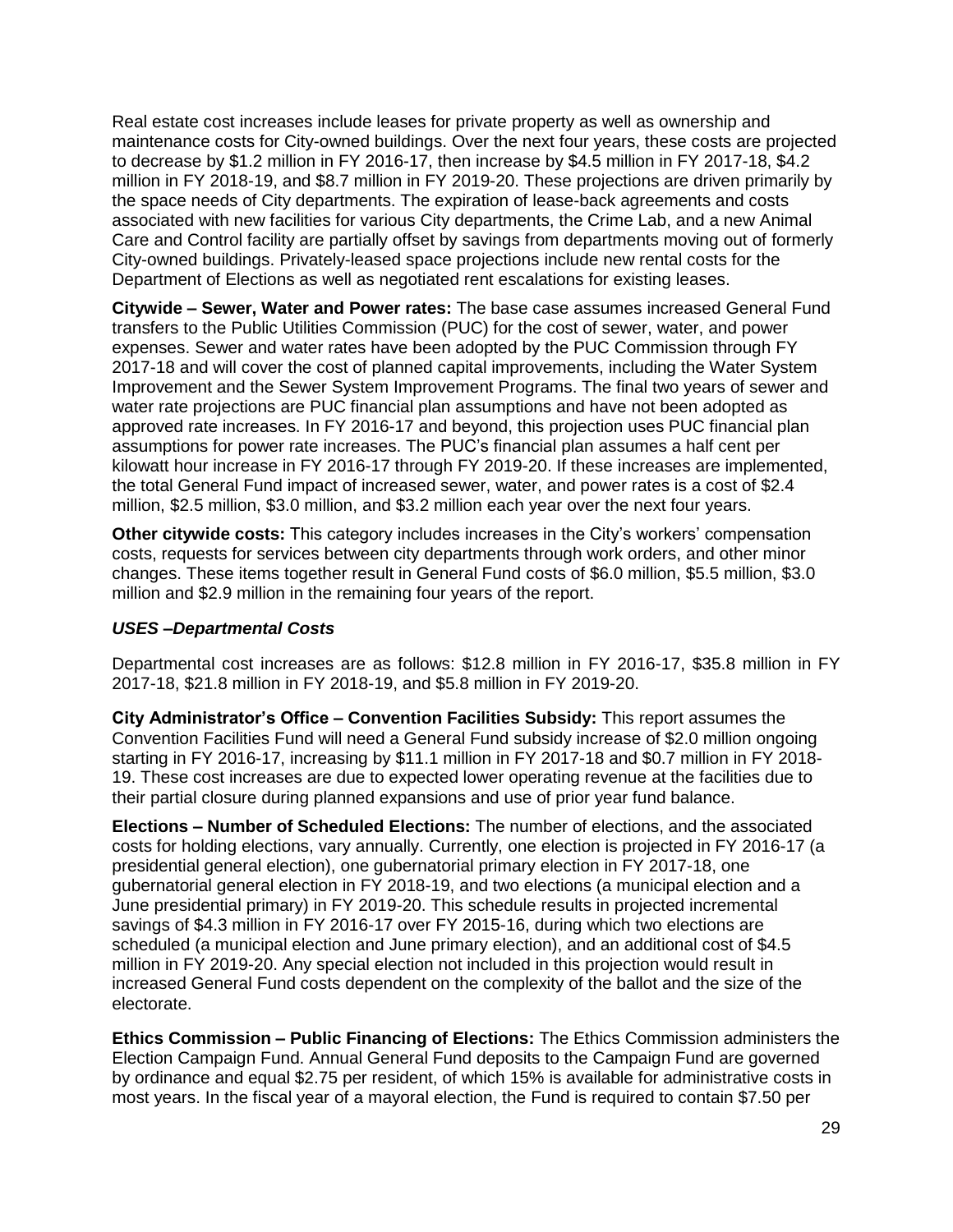resident plus an additional 15% for administrative costs. Funds not used in one election are carried over for use in the following election and at no time shall the total amount in the Fund exceed \$7.0 million.

The following projection assumes: General Fund deposits in all five years of the forecast; eligible candidates will qualify and accept disbursements each fiscal year based on historical actuals; and that a mayoral election will be held in FY 2019-20. Under these assumptions, the Ethics Commission assumes a cost of \$0.1 million in FY 2016-17, a cost of \$0.6 million in FY 2017-18, a savings of \$0.7 million in FY 2018-19, and a cost of \$2.5 million in FY 2019-20. These costs are highly sensitive to the actual amount of funds disbursed in mayoral and supervisorial campaigns.

**Golden State Warriors Event Center:** The Golden State Warriors plans to construct a multipurpose event center and retail and office project at  $16<sup>th</sup>$  Street and  $3<sup>rd</sup>$  Street in Mission Bay. In November 2015, the Mayor and Board of Supervisors approved the creation of the Mission Bay Transportation Improvement Fund to pay for public infrastructure improvements, equipment and public services to address the community's transportation and other needs in connection with events at the center. From FY 2016-17 through FY 2019-20, this report projects estimated annual incremental project costs of \$2.3 million, \$0.1 million, \$6.8 million and \$0.2 million. These costs will be funded entirely with revenue generated from the project through increased property, business, sales, hotel, utility user, and stadium admission taxes.

**Public Safety Hiring Plans:** Over the next five years, this report assumes a policy to implement multi-year hiring plans for several of the City's public safety departments. Mostly, these plans are meant to backfill retirements to ensure no loss of service, and in some cases to increase capacity and service to the public.

The base case assumes three Police classes of 50 officers over the next two years for a total of 150 hires a year until FY 2017-18, which will allow the Police Department to reach its Charter mandated full duty sworn level of 1,971 officers. Then starting in FY 2018-19, the report assumes there will be two classes per year for the Police Department to backfill retirements and ensure staffing levels stay at this new higher level. The increasing costs for these classes are \$10.8 million, \$10.6 million, \$0.7 million and \$0.6 million over the next four years. Additional growth beyond the charter mandated 1,971 level is not assumed in this report; but may be revisited in future budget cycles.

For the Fire Department, this report includes an assumption of two firefighter classes of 48 firefighters in FY 2016-17 and FY 2017-18, and then one class of 48 firefighters per year in FY 2018-19 and FY 2019-20. This will allow the Fire Department to keep pace with an expected surge in retirements and ensure no loss of service. In combination with projected retirements and the Fire Department's \$8.2 million SAFER grant for 36 additional firefighters for two years, staffing costs are projected to decline in FY 2016-17 by \$0.7 million and \$2.9 million FY 2017- 18, increase in costs of \$2.3 million in FY 2018-19, and then an incremental cost in FY 2019-20 of \$2.3 million. The increase in costs in the out years is the result of step increases for new firefighters hired in FY 2015-16 through FY 2017-18 and relatively slower pace of retirements at the end of the projection period compared to the start of the projection period.

The base case also includes increasing costs in FY 2016-17 associated with incremental step costs of 72 Emergency Medical Technicians (EMTs) and Paramedic positions added over the last two fiscal years to meet minimum response time goals. This report assumes an increase in General Fund support at the Fire Department related to these additional EMTs and step adjustments of \$0.5 million in FY 2016-17 and then increasing slightly by CPI-U in the out years.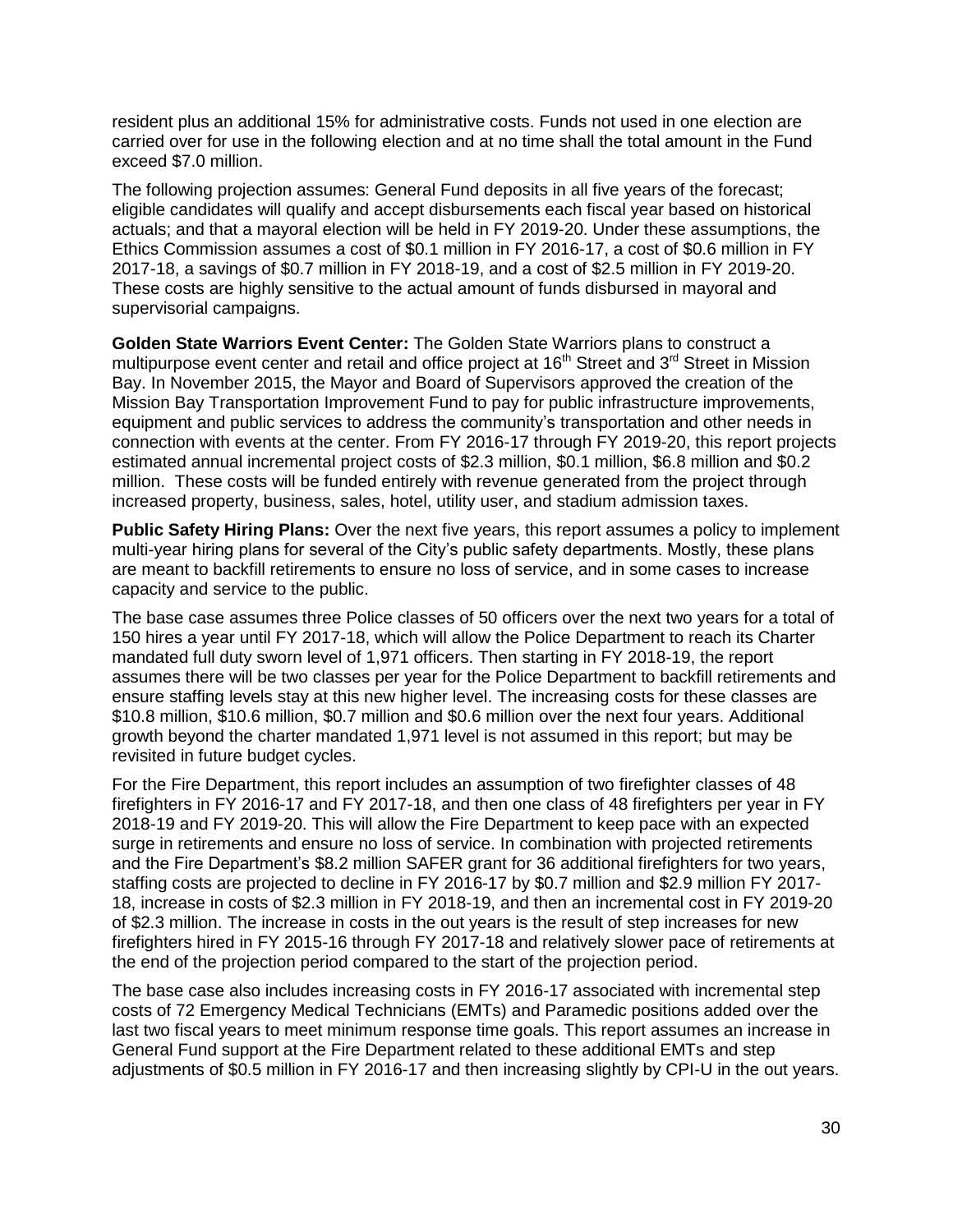Finally, the Department of Emergency Management's 9-1-1 Emergency Communications Center will hold two classes of 12 dispatchers to replace retirements and other separations in FY 2016-17, followed by one class of 12 dispatchers each subsequent year through FY 2019-20 that will require an increase in General Fund support of \$1.0 million in FY 2016-17 and relatively flat each year thereafter through FY 2019-20.

**Mayor's Office of Housing and Community Development - HOPE SF and the Local Operating Subsidy Program:** Over the next five years, costs related to HOPE SF and the Local Operating Subsidy Program will require an increase in General Fund support of \$1.8 million in FY 2016-17, \$2.3 million in FY 2017-18, \$4.6 million in FY 2018-19, and \$2.7 million in FY 2019-20.

**Human Services Agency – Aid:** The Human Services Agency projects that aid payments (including programs such as IHSS, CalWORKS, Care Not Cash, and others) will require increases in General Fund support of \$1.8 million in FY 2016-17, \$2.7 million in FY 2017-18, \$2.8 million in FY 2018-19, and \$2.7 million in FY 2019-20. These changes are primarily due to the Maintenance of Effort (MOE) of the In-Home Support Services program, which mandates that local support for the IHSS program increase by 3.5% each year. In addition, there are changes in support related to state policy changes in the Foster Care program, as well as projected changes in caseloads.

**Navigation Center:** The Navigation Center is the City's pilot, low-threshold homeless service engagement facility which targets street encampments and chronically homeless individuals. The Center opened in April 2015 with the infusion of a \$2.9 million anonymous private donation to fund the operations and initial housing exits from the Center. In the FY 2015-16 and FY 2016- 17 budget, \$1.5 million was budgeted in each year to support the operations of the existing site and fund the move from its temporary location. Due to the expiration of the onetime donated funds, an additional \$1 million is needed to continue operations starting in FY 2016-17.

**Public Health – Operating and One-Time Costs:** One-time and on-going costs for Zuckerberg San Francisco General Hospital (SFGH) and the Southeast Health Center are accounted for in this report. Assumed costs are inclusive of the expiration of one-time expenditures for furniture, fixtures and equipment (FF&E) and new ongoing operating funds to support additional staff and expanded services in the new facility. Additionally, the City's 10 Year Capital Plan includes \$311.0 million for a Public Health and Safety Bond that will be considered by the voters in June 2016. The costs of one-time expenditures for FF&E as well as on-going operating costs for the Department of Public Health projects in the bond, which include making essential earthquake safety improvements at the SFGH campus as well as the renovation of the Southeast Health Center, are accounted for. Together these operating and one-time costs are projected to decrease by \$7.2 million in FY 2016-17, increase by \$10.2 million FY 2017-18, increase by an additional \$2.9 million in FY 2018-19, and decrease by \$9.6 million in FY 2019-20.

**All Other Departmental Savings/(Costs):** This section includes other smaller departmental changes including the expiration of limited-term project costs; costs and savings associated with collective bargaining, and several other small changes.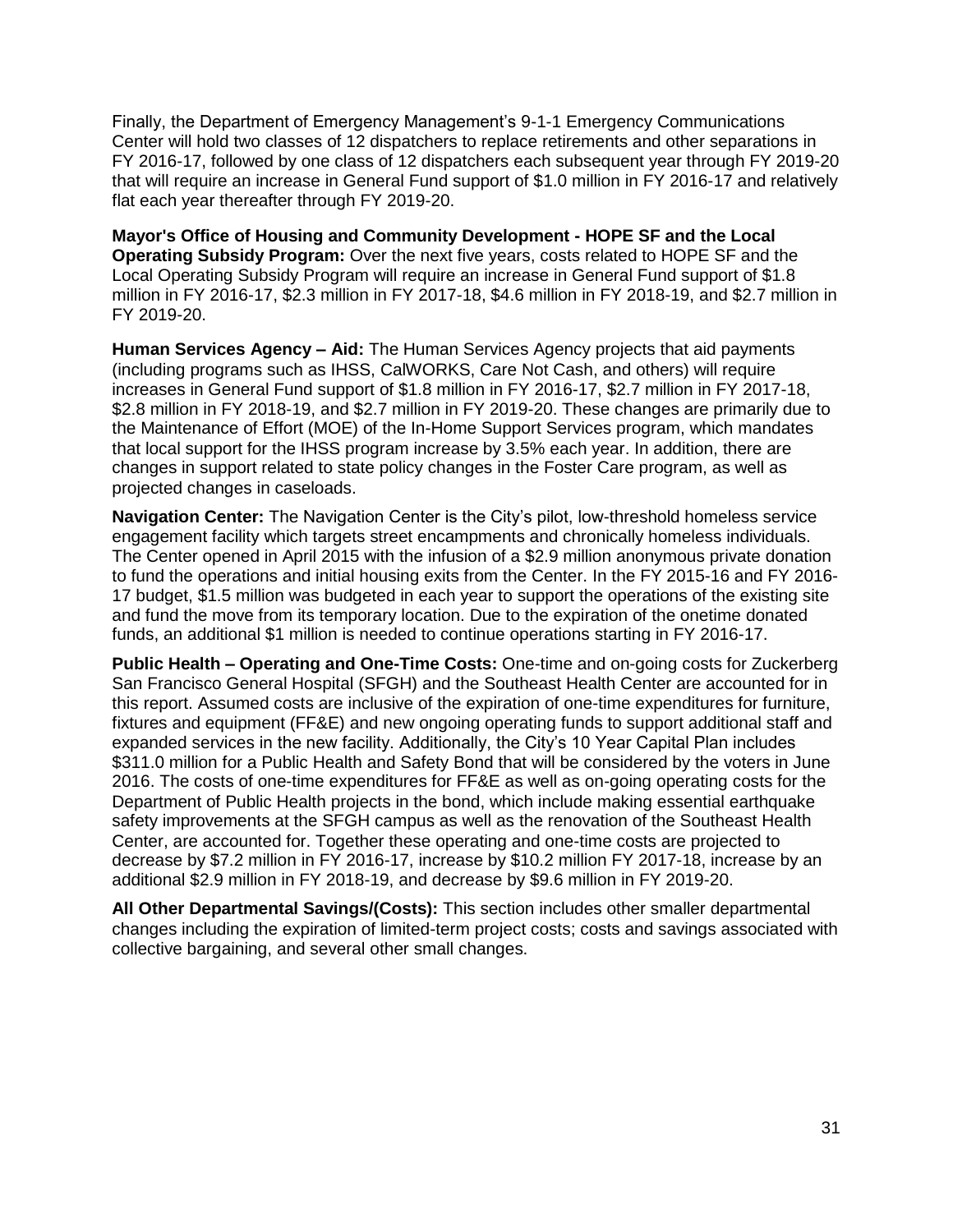# **Planning Scenario: Economic Recession**

Due to the difficulty of predicting recessions, the base case of this report does not anticipate a recession in any of the next four years. However, it would be an historical anomaly if the City did not experience an economic downturn within this timeframe.

As Figure A-3 shows, since 1900, the average length of time between recessions in the United States has been 46 months. The current economic expansion has lasted over 76 months. The base case in this report assumes declining rates of revenue growth from FY 2016-17 to FY 2019-20. At no time during the forecast period are revenues projected to decline. If there is no recession through FY 2019-20, as the projection assumes, it will mark the longest economic expansion since 1900.



**Figure A-3: Number of Months between Recessions in the U.S. (1904 to 2015)**

The biggest impact on the City's budget deficits in a time of recession comes from reduced revenue and increased employer contribution rates for employee retirement benefits. The City's revenues are affected by the overall business cycle; the international, national, and regional economies; consumer confidence and spending; employment rates; and travel and tourism. Historically, projection variances follow the economic cycle, and revenues tend to outperform expectations in times of expansion and underperform in times of recession: actual revenues exceeded budgeted revenues by over 6% in FY 2005-06 and FY 2010-11, both years of rapid revenue growth; while actual revenues were more than 4% below budgeted revenues in FY 2002-03 and FY 2008-09, years of sharp economic contraction.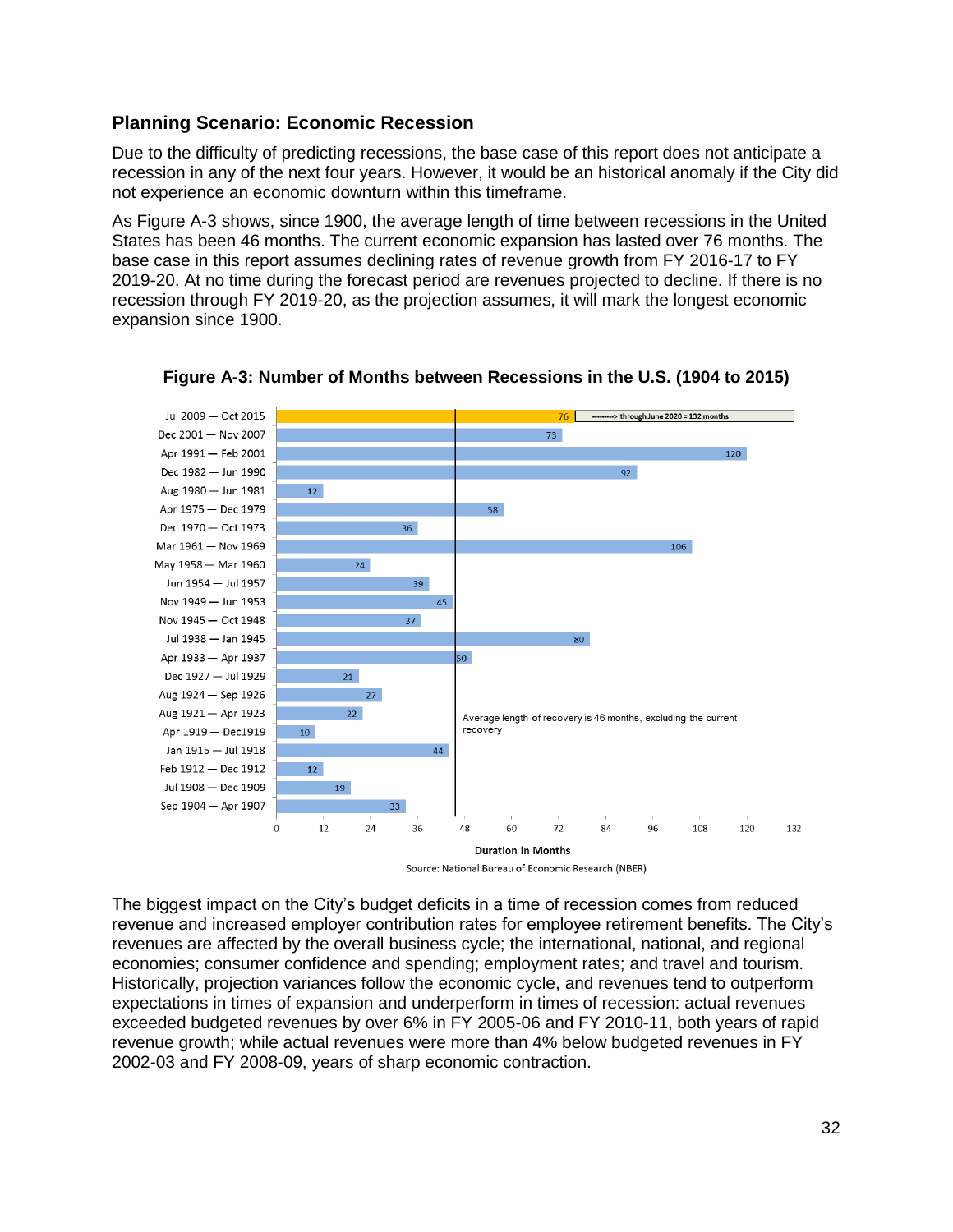To illustrate the effect of a hypothetical slowdown on San Francisco's financial outlook, this section describes a recession scenario that assumes weakness in the California and San Francisco economies beginning in FY 2017-18

## **Economic Assumptions included in the Recession Scenario**

**Recession Scenario – Impacts on Revenue Projections:** To develop a recession scenario for financial planning purposes, this report assumes reductions to major local tax sources consistent with the averaged impact of the City's actual revenue performance during the last two major economic downturns - from FY 2001-02 through FY 2003-04 (the dot-com / September 11th recession) and FY 2008-09 through FY 2010-11 (the 2008 Financial Crisis). Declines in the City's projected aggregate discretionary revenue will result in reduced contributions to baselines and set-asides, which are also assumed in the recession scenario (affecting the MTA, DCYF, the Library, Recreation and Parks, First Five Commission, and the School District). If the City were to experience a recession similar in magnitude to either of the last two recessions beginning during FY 2017-18, it would lose approximately \$682 million in revenue over the two final years of this report in comparison to the base case described in this Plan.

Figure A-4 shows the difference between the base case and recession scenario revenue projections. In the latter, revenue drops below current year (FY 2015-16) budgeted value in the final two years of this report.





**Recession Scenario – Impacts on Pension Contributions**: An economic recession would also be expected to result in a significant increase in the employer share of retirement contribution rates. The recession scenario therefore assumes a loss in the value of the Retirement System's (SFERS) assets during FY 2017-18, which first affects contribution rates in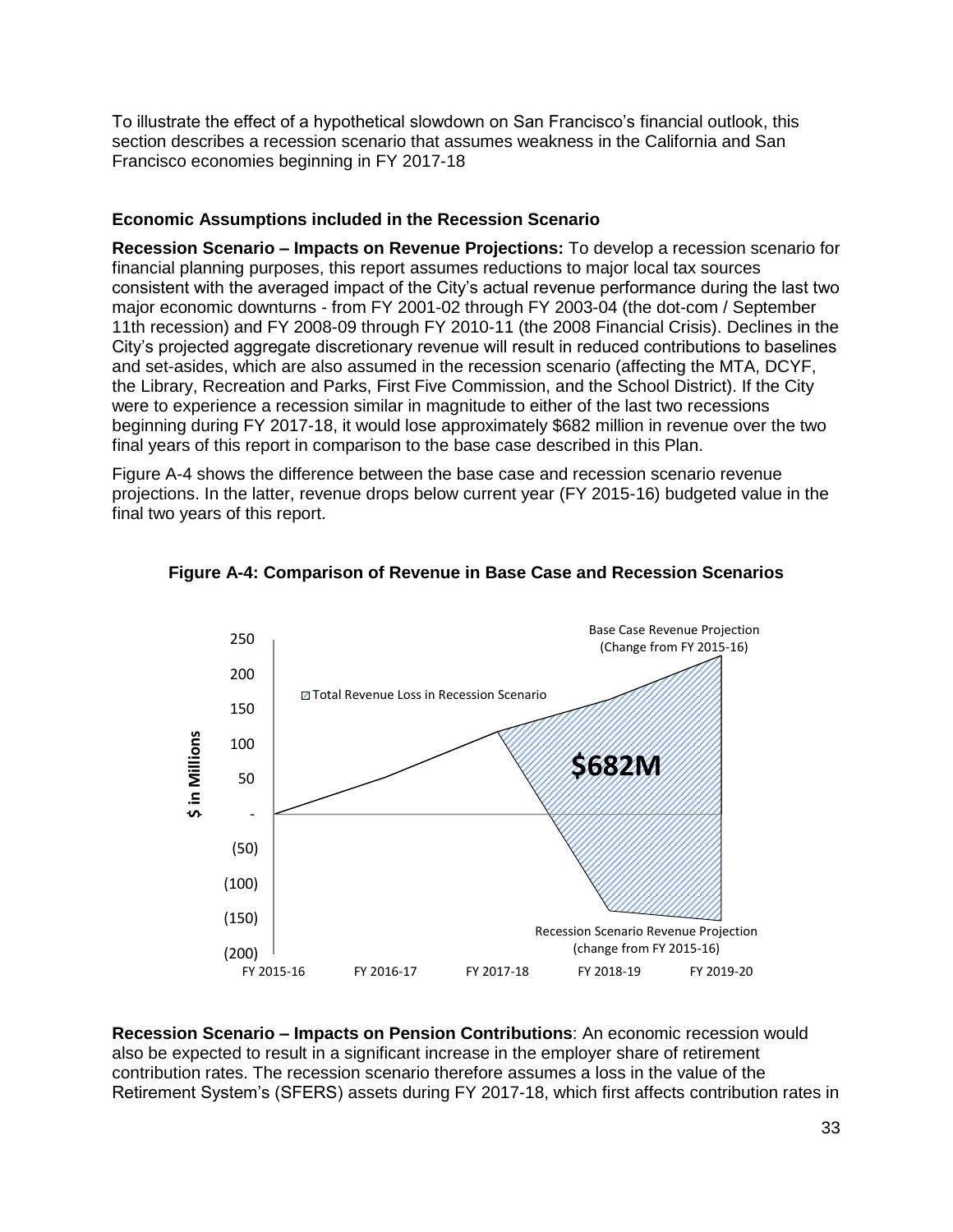FY 2019-20 as the valuation at 7/1/2018 determines the contribution rates for the fiscal year beginning 7/1/2019. The return assumed is -27.5%, the level of returns experienced in FY 2007- 08 and FY 2008-09. The FY 2017-18 asset loss is then smoothed into the July 1, 2018 actuarial value of assets, and employer contribution rates would increase over a five year period beginning in FY 2019-20. In this scenario, employer contribution rates would rise by 3.8% in FY 2019-20 (and by 8% in FY 2020-21, which is outside of the projection period), adding \$70.3 million to the costs anticipated in the base case scenario. This estimate is intended to demonstrate sensitivity to a large negative return and should not be relied upon for any other purpose.

This report projects that if an economic downturn similar to the two most recent recessions were to begin in FY 2017-18, it would increase the City's projected deficits from the combination of lost revenue and retirement cost increases, by \$119.8 million in FY 2018-19 and \$319.5 million in FY 2019-20.

|                                             | FY 2016-17 |         | FY 2017-18 FY 2018-19 FY 2019-20 |         |
|---------------------------------------------|------------|---------|----------------------------------|---------|
| <b>Base Case Deficit Projection</b>         | (99.8)     | (240.2) | (474.5)                          | (538.4) |
| <b>Updated Projection - Savings/(Cost)</b>  |            |         |                                  |         |
| Reduction in base case revenue available    |            |         | (302.4)                          | (379.6) |
| Reduction in mandatory baseline spending    |            |         | 44.4                             | 55.7    |
| Max permissible withdrawal from reserves    |            |         | 138.2                            | 74.7    |
| Increase employer share of retirement rates |            |         |                                  | (70.3)  |
| <b>Updated Projection - Savings/(Cost)</b>  | (99.8)     | (240.2) | (594.3)                          | (857.9) |
| <b>Increase in the Deficit Projection</b>   | ۰          |         | (119.8)                          | (319.5) |

#### **Table A-7: Projected General Fund Shortfall in Recession Scenario**

San Francisco's Charter requires that each year's budget be balanced. The incremental shortfalls shown in Table A-7 assume the City makes the maximum permissible withdrawals from its reserves of \$138.2 million in FY 2018-19 and \$74.7 million in FY 2019-20. Balancing the budget under this recession scenario would require a combination of expenditure reductions and/or additional revenues beyond those needed to close the gap projected in the base case.